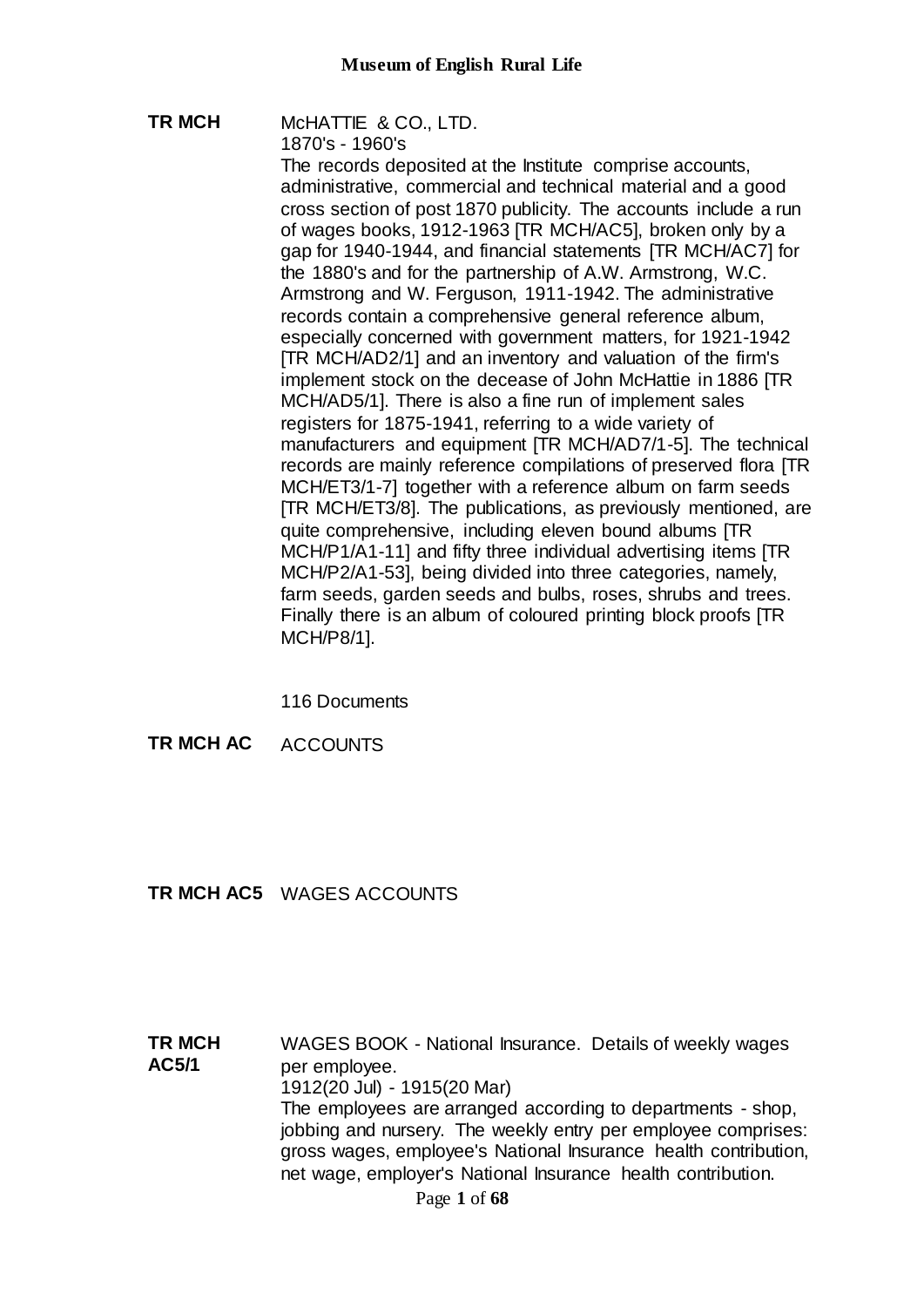There are weekly totals per department. The book is a printed Knight's wages book, in accord with the National Insurance Act, 1911, Part 1.

Bound volume

**TR MCH AC5/2** WAGES BOOK - National Insurance. Details of weekly wages per employee. 1915(27 Mar) - 1917(24 Nov) Format as TR MCH/AC5/1 above. The book is a printed Knight's wages book, in accord with the National Insurance Act, 1911, Parts 1 and 2. However the columns for unemployment contributions (Part 2 of the Act) were not used.

Bound volume

**TR MCH AC5/3** WAGES BOOK - National Insurance. Details of weekly wages per employee. 1917(1 Dec) - 1918(9 Feb) Format as TR MCH/AC5/1 including same type of printed wages book.

Bound volume

**TR MCH AC5/4** WAGES BOOK - National Insurance. Details of weekly wages per employee. 1918(16 Feb) - 1923(17 Feb) No departmental division. Entry per employee as in TR MCH/AC5/1. Printed wages book in accord with the National Insurance Act, 1911, Part 1.

Bound volume

**TR MCH AC5/5** WAGES BOOK - National Insurance. Details of weekly wages per employee. 1923(24 Feb) - 1924(30 Aug) The employees are arranged according to departments clerical, shop, warehouse, Victoria Road, travellers and nursery. Entry per employee as in TR MCH/AC5/1, plus unemployment contributions. Printed `Justso' wages book in accord with the National Insurance Act, 1911, Parts 1 and 2.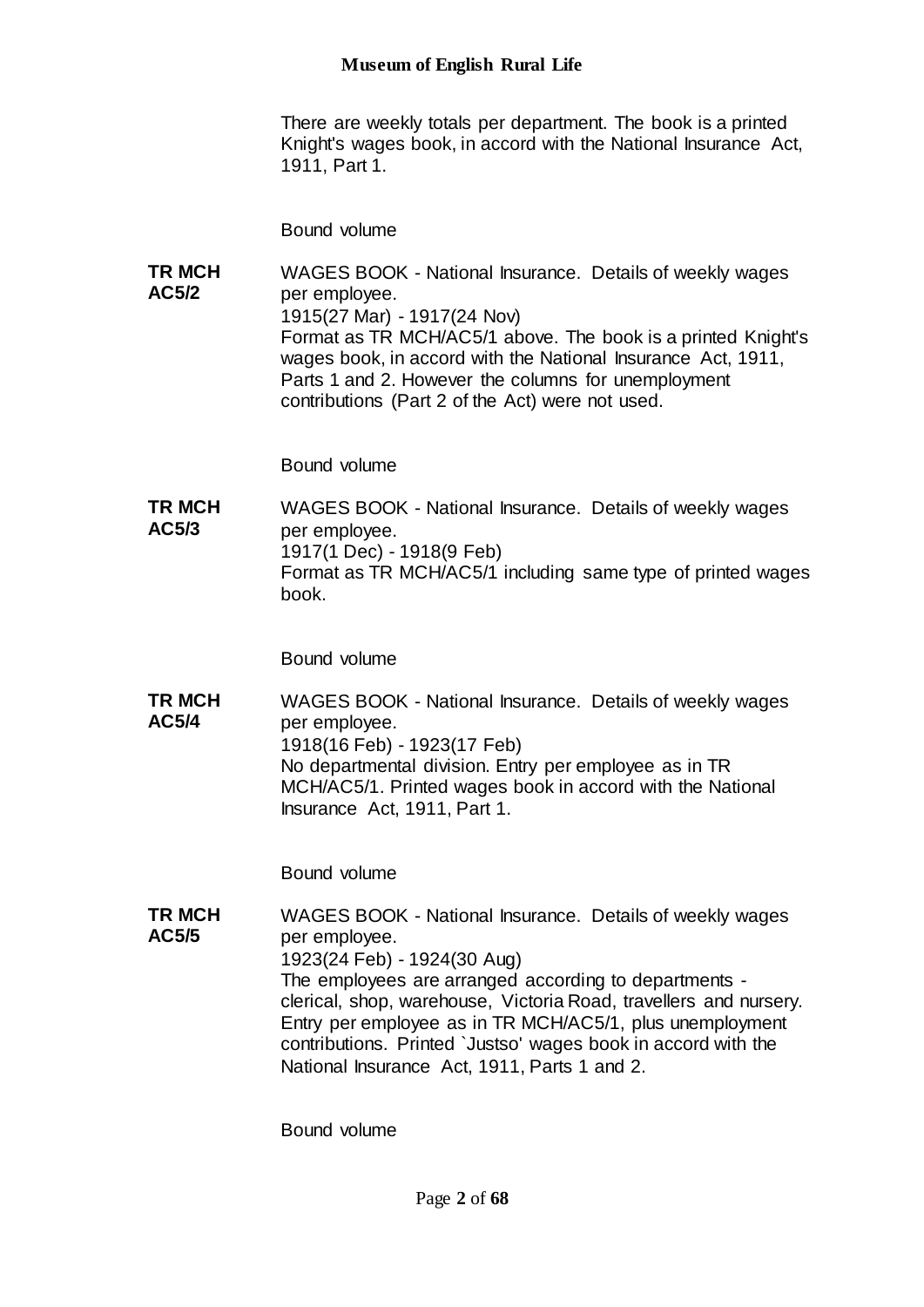**TR MCH AC5/6** WAGES BOOK - National Insurance. Details of weekly wages per employee. 1924(6 Sep) - 1930(28 Jun) Employees arranged by unspecified departments. Entry per employee as in TR MCH/AC5/5. Printed `Justso' wages book as for TR MCH/AC5/5.

Bound volume

**TR MCH AC5/7** WAGES BOOK - National Insurance. Details of weekly wages per employee. 1930(5 Jul) - 1933(5 Aug) Employees arranged by unspecified departments. Entry per employee as in TR MCH/AC5/5, plus employee's charity contributions. Printed `Justso' wages book as for TR MCH/AC5/5.

Bound volume

**TR MCH AC5/8** WAGES BOOK - National Insurance. Details of weekly wages per employee. 1933(12 Aug) - 1936(5 Sep) Employees arranged by unspecified departments. Entry per employee as in TR MCH/AC5/5, plus employee's hospital contributions. Printed `Justso' wages book as for TR MCH/AC5/5.

Bound volume

**TR MCH AC5/9** WAGES BOOK - National Insurance. Details of weekly wages per employee. 1936(12 Sep) - 1939(1 Jul) Employees arranged by unspecified departments. Entry per employee and type of printed wages book as for TR MCH/AC5/8.

Bound volume

**TR MCH AC5/10** WAGES BOOK - National Insurance. Details of weekly wages per employee. 1939(8 Jul) - 1940(26 Oct) Employees arranged by unspecified departments. Entry per employee and type of printed wages book as for TR MCH/AC5/8.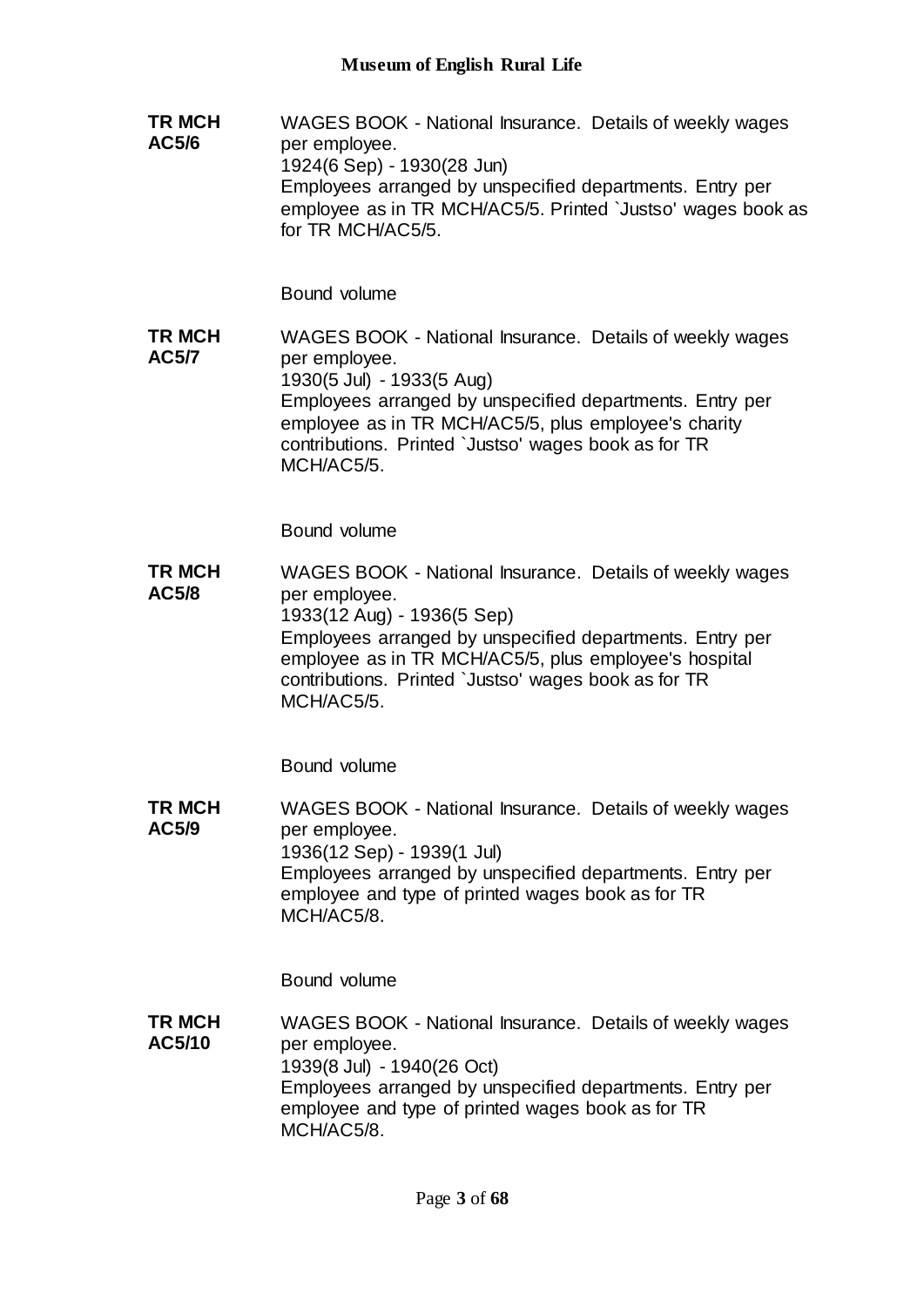Bound volume

**TR MCH AC5/11** WAGES BOOK - National Insurance and Income Tax. Details of weekly wages per employee. 1944(5 Feb) - 1945(4 May) The weekly entry per employee comprises: gross wage, National Insurance health contribution, National Insurance unemployment contribution, income tax, hospital contribution, Red Cross contribution, net wage, employer's National Insurance health contribution and employer's National Insurance unemployment contribution.

Bound volume

**TR MCH AC5/12** WAGES BOOK - National Insurance and Income Tax. Details of weekly wages per employee. 1945(11 May) - 1946(28 Dec) Format as TR MCH/AC5/11 above, but Red Cross contributions cease after 1945(29 Jun).

Bound volume

**TR MCH AC5/13** WAGES BOOK - National Insurance and Income Tax. Details of weekly wages per employee. 1947(4 Jan - 27 Dec) Format as TR MCH/AC5/12 above.

Bound volume

**TR MCH AC5/14** WAGES BOOK - National Insurance and Income Tax. Details of weekly wages per employee. 1948(3 Jan) - 1949(20 Aug) Format as TR MCH/AC5/12 above.

Bound volume

**TR MCH AC5/15** WAGES BOOK - National Insurance and Income Tax. Details of weekly wages per employee. 1949(27 Aug) - 1955(26 Mar) The weekly entry per employee comprises: gross wage, employee's National Insurance contribution, income tax, net pay, employer's National Insurance contribution.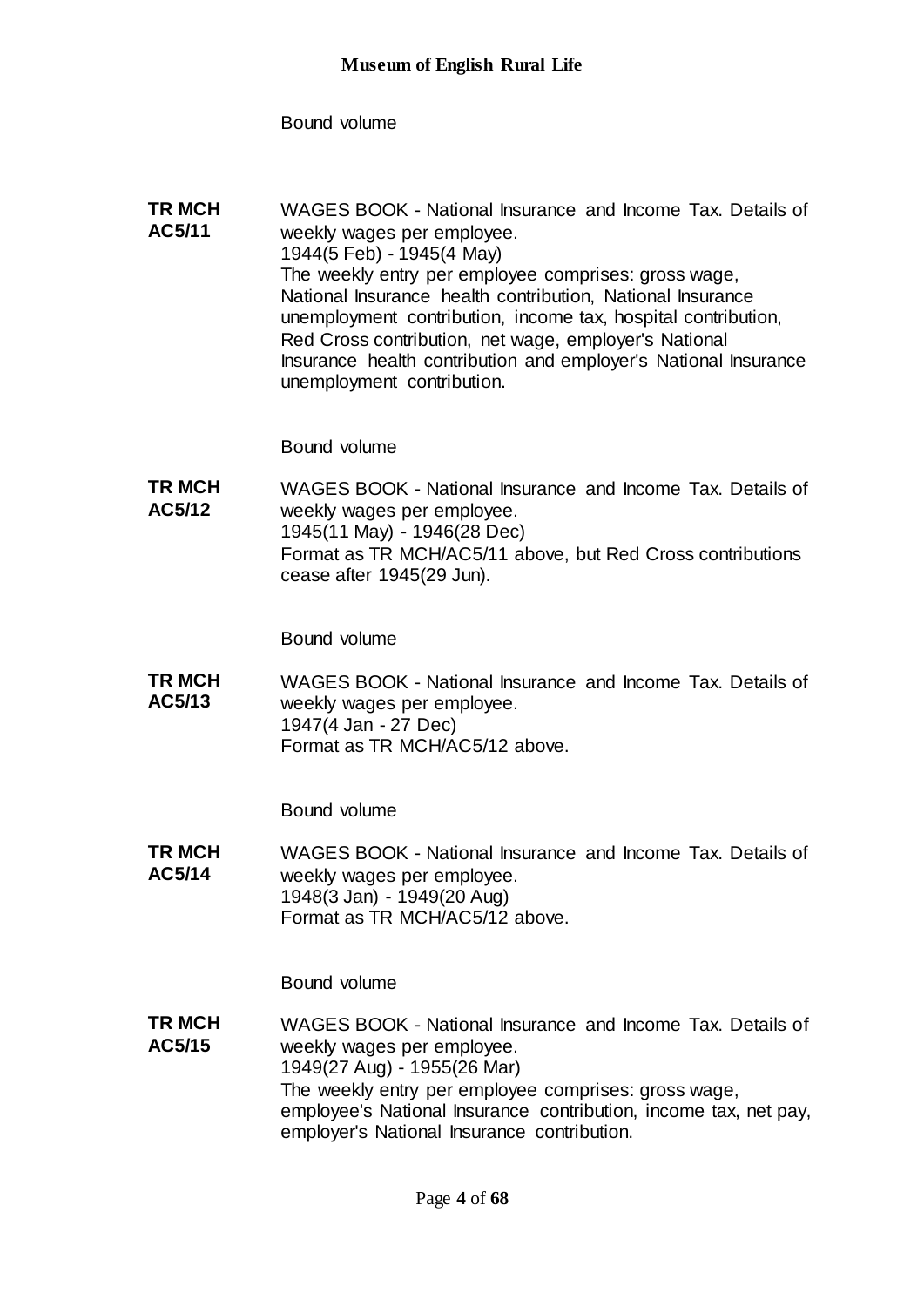**TR MCH AC5/16** WAGES BOOK - National Insurance and Income Tax. Details of weekly wages per employee. 1955(2 Apr) - 1961(1 Apr) Format as TR MCH/AC5/15 above.

Bound volume

**TR MCH AC5/17** WAGES BOOK - National Insurance and Income Tax. Details of weekly wages per employee. 1961(8 Apr) - 1962(8 Sep) Format as TR MCH/AC5/15 above, except National Insurance contributions are divided into flat rate and graduated.

Bound volume

**TR MCH AC5/18** WAGES BOOK - National Insurance and Income Tax. Details of weekly wages per employee. 1962(15 Sep) - 1963(30 Mar) Format as TR MCH/AC5/17 above.

Bound volume

- **TR MCH AC5/19** WAGES BOOK - Income Tax. 1944(1 Apr) - 1947(31 Mar) The book comprises printed employee's tax deduction and holiday credit record sheets, one per employee per financial year, providing details of weekly deductions, refunds and credits. There is a summary at the front of the volume.
- **TR MCH AC5/20** WAGES BOOK - Income Tax. 1947(1 Apr) - 1949(31 Mar) Format as for TR MCH/AC5/19 above, including summary at the front of the volume.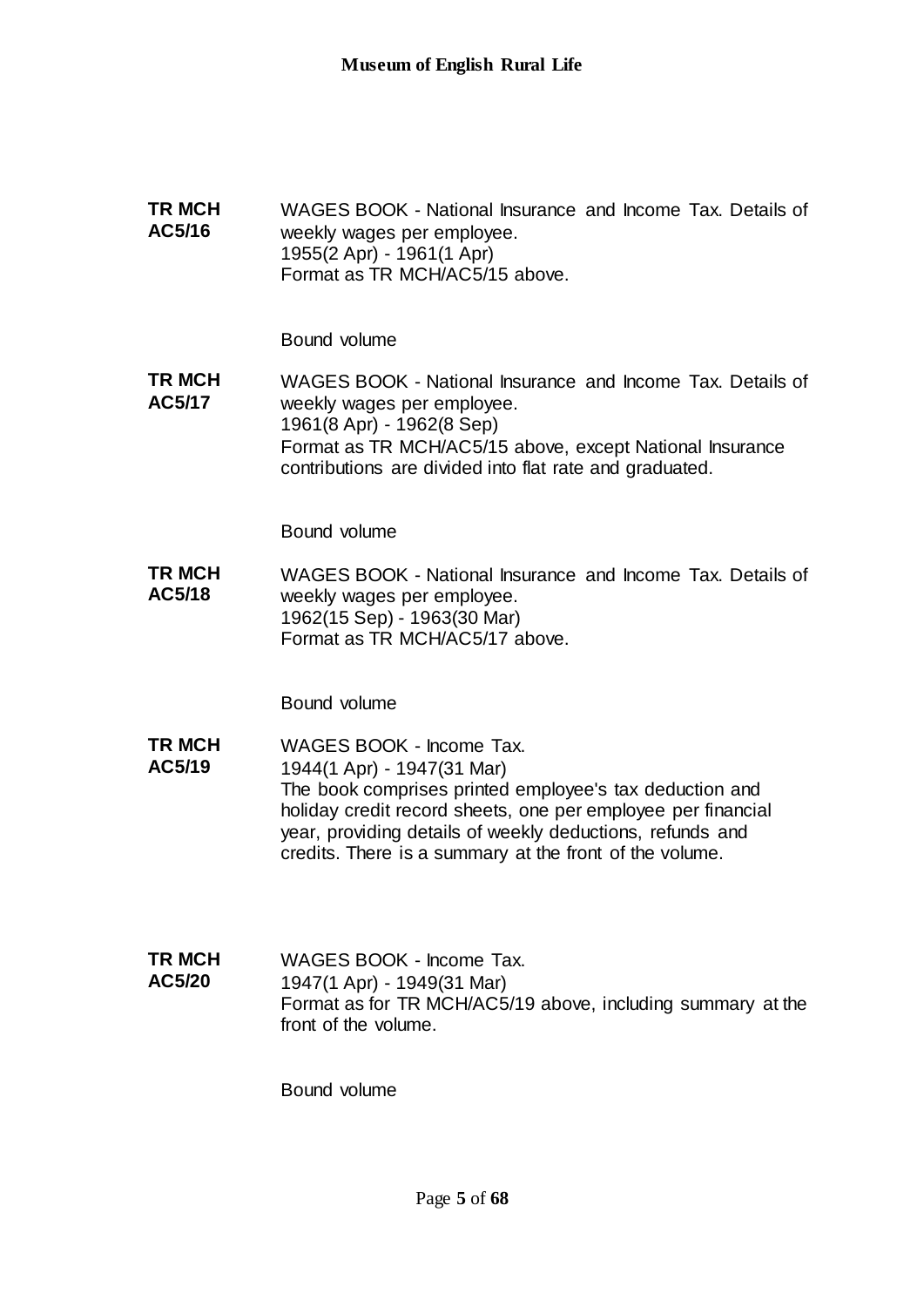**TR MCH AC5/21** WAGES BOOK - P.A.Y.E. 1955(1 Apr) - 1957(31 Mar) Arranged by employee. Provides weekly figures (monthly for the six salaried staff) of wages, tax deductions and P.A.Y.E. calculations. Summary at the rear of the volume.

Bound volume

**TR MCH AC5/22** WAGES BOOK - P.A.Y.E. 1957(1 Apr) - 1960(31 Mar) Format as for TR MCH/AC5/21 above including summary at the rear of the volume.

Bound volume

**TR MCH AC5/23** WAGES BOOK - P.A.Y.E. 1960(1 Apr) - 1961(31 Mar) Format as for TR MCH/AC5/21 above, including summary at the rear of the volume.

Bound volume

**TR MCH AC5/24** WAGES BOOK - P.A.Y.E. 1961(1 Apr) - 1962(31 Mar) Format as for TR MCH/AC5/21 above, including summary at the rear of the volume.

- **TR MCH AC7** FINANCIAL STATEMENTS
- **TR MCH AC7/1** ANALYSIS of entries on balance sheet, J. & G. McHattie. 1881(30 Jun) For 1880(1 Jul) - 1881(30 Jun). Divided into monthly figures. The entries are: goods bought, cash sales, credit sales, nursery sales, goods returned, discount received, discount paid, carriage, expenses, postage, commission, shop wages, nursery wages, rent and taxes, insurance, stationery and advertising, private - J.M. McHattie, private - G.M. McHattie.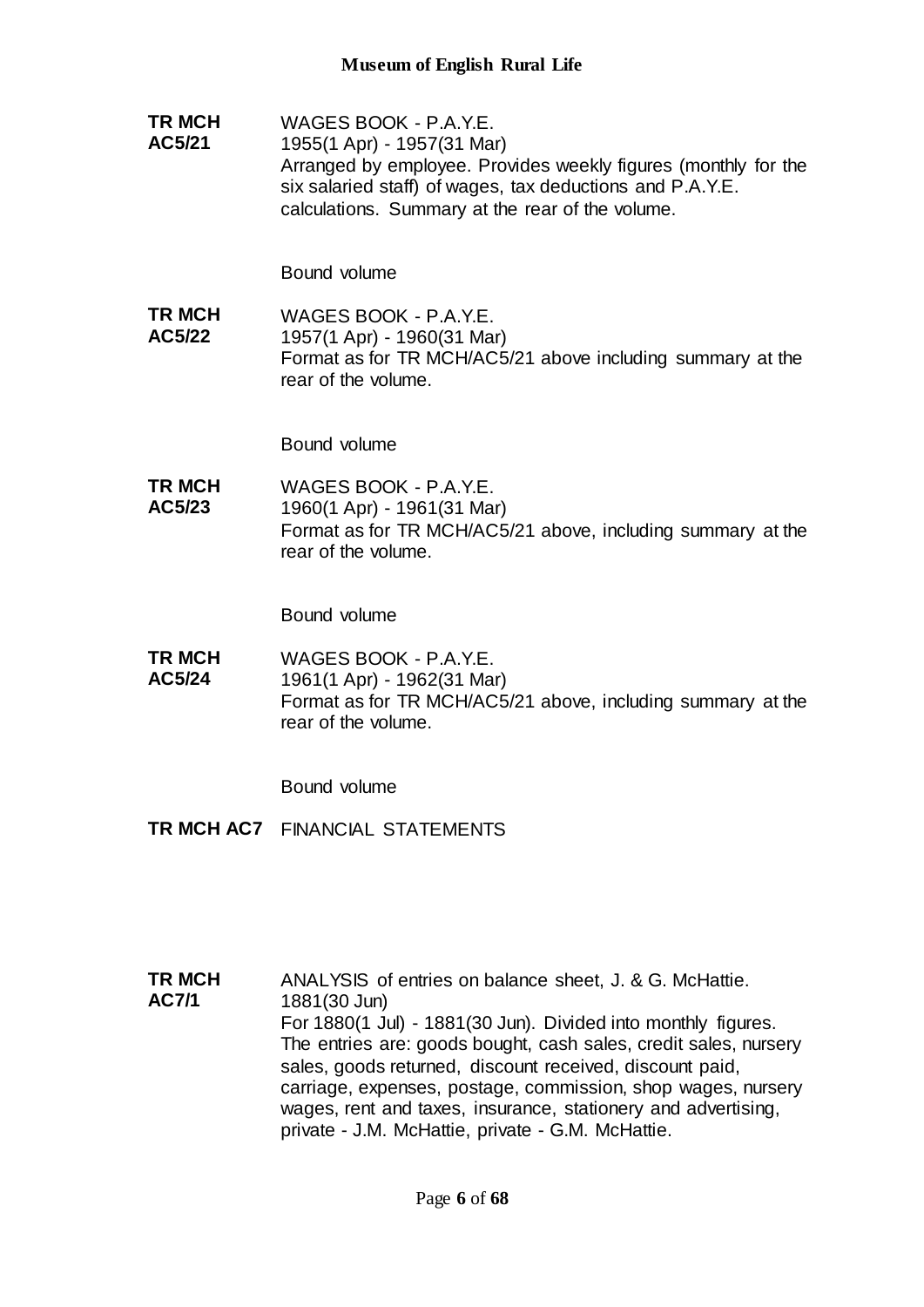**TR MCH AC7/2** ANALYSIS of entries on balance sheet, J. & G. McHattie. 1882(30 Jun) For 1881(1 Jul) - 1882(30 Jun). Divided into monthly figures. Entries as for TR MCH/AC7/1 above, except sales are divided into shop cash, nursery cash, market and shop credit.

**TR MCH AC7/3** PROFIT AND LOSS ACCOUNT - Shop, J. & G. McHattie. 1886(31 Dec) For year ending 1886(31 Dec). Compiled with reference to decease of J. McHattie.

**TR MCH AC7/4** VOLUME OF FINANCIAL STATEMENTS, McHattie & Co. 1911(1 Oct) - 1935(30 Sep) Annual statements as at 30 Sep, for 1912 - 1935. Includes: balance sheet, trading account and profit and loss account. The statements are all signed by the three partners, A.W. Armstrong, W.C. Armstrong and W. Ferguson. There is also a signed balance sheet as at 1911(1 Oct), for the assets and liabilities at the start of the new partnership.

Bound volume

**TR MCH AC7/4/1** PRINCIPAL JOURNAL Extract. 1910(1 Oct) - 1911(30 Sep) Pp 1-7 only.

**TR MCH AC7/5** VOLUME OF FINANCIAL STATEMENTS, McHattie & Co. 1936(30 Sep) - 1942(30 Sep) Format as for TR MCH/AC7/4 above.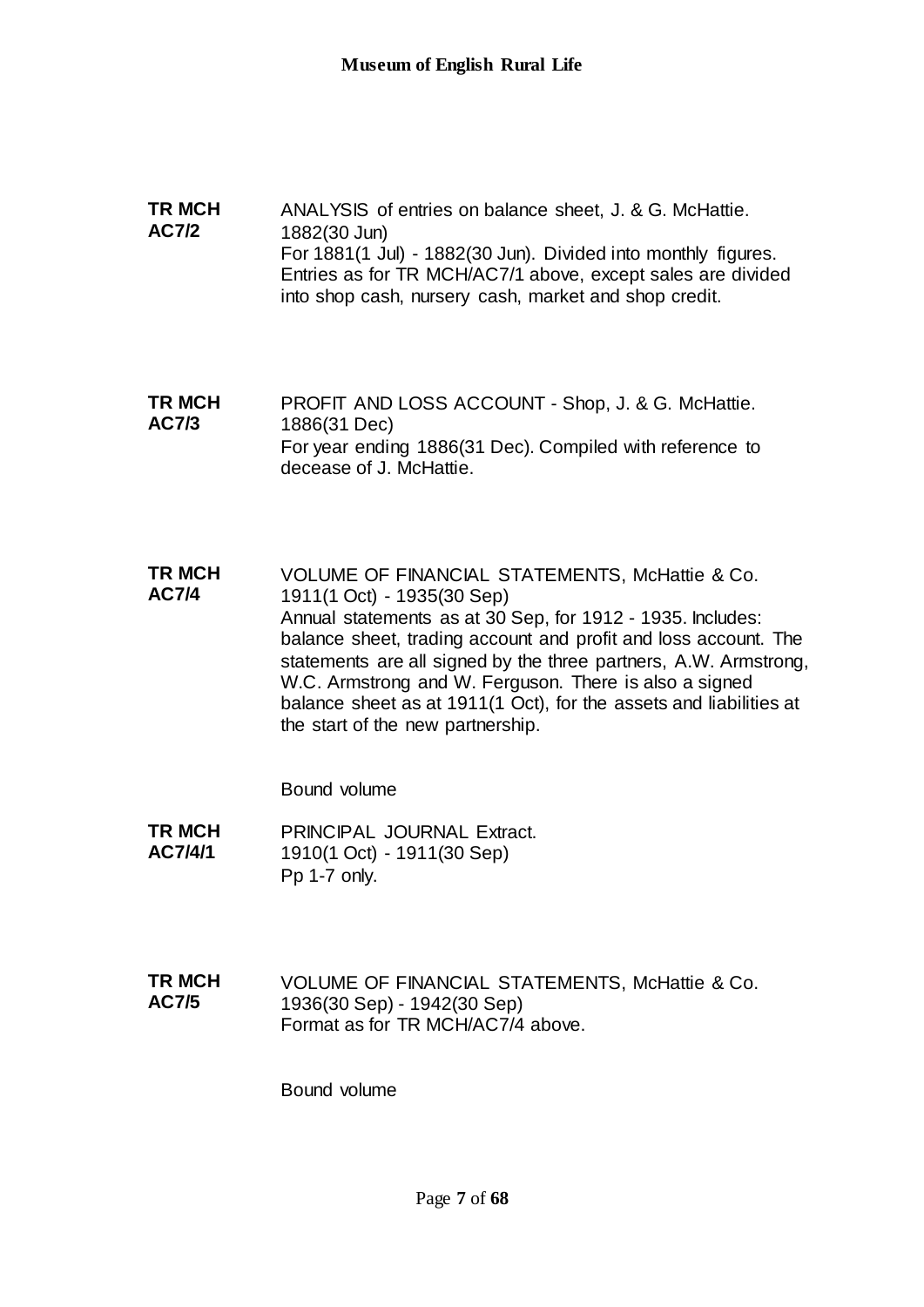**TR MCH AD** ADMINISTRATIVE AND COMMERCIAL RECORDS

# **TR MCH AD2** GENERAL ADMINISTRATIVE RECORDS

### **TR MCH AD2/1** GENERAL REFERENCE ALBUM, McHattie & Co. 1921 - 1941 Concerns mainly national and local government matters, especially during the early years of the Second World War, with specific reference to the firm. Also includes some internal administrative matter.

- **TR MCH AD2/1/i** 1926(15 Mar). - 1941(21 Oct) Day Book - Purchases. Stationery. Includes invoice numbers.
- **TR MCH AD2/1/ii** List of types of stationery kept in stock. 1930's
- **TR MCH AD2/1/iii** Details of annual stocktaking of seed packets, including numbers purchased to increase stock. 1932(Oct). - 1939(Oct)
- **TR MCH AD2/1/iv** Account slips specimens for overdue amounts and discounts. 1930's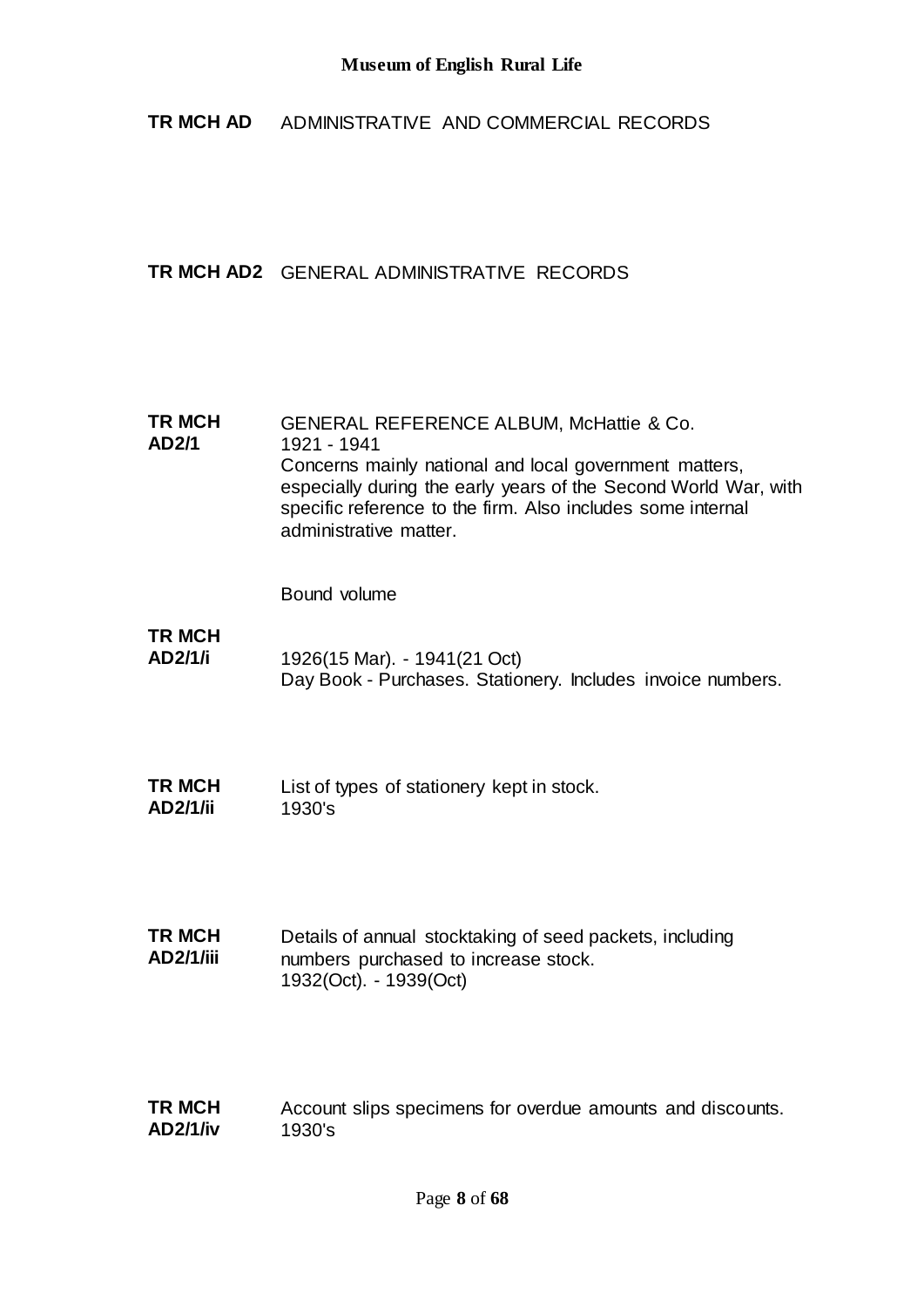| <b>TR MCH</b><br><b>AD2/1/ix</b>  | Insurance policy for a Morris Cowley coupé, built 1930.<br>1930(23 Sep)<br>The Federated Employers' Insurance Association Ltd.                      |
|-----------------------------------|-----------------------------------------------------------------------------------------------------------------------------------------------------|
| <b>TR MCH</b><br>AD2/1/I          | Press cutting concerning government restrictions on the use of<br>paper.<br>1940<br>'Hardware Trade Journal'.                                       |
| <b>TR MCH</b><br><b>AD2/1/li</b>  | Notice concerning Chester Town Planning Scheme.<br>1933(9 Sep)                                                                                      |
| <b>TR MCH</b><br><b>AD2/1/lii</b> | Letter from The Horticultural Trades Association concerning<br>liability of the firm's products to purchase tax.<br>1940(27 Sep)                    |
| TR MCH<br>AD2/1/liii              | Papers concerning Personal Injuries (Civilians) Scheme, 1941<br>including register of employees engaged in civil defence for<br>A.R.P.<br>1941(Sep) |
| <b>TR MCH</b><br>802/17.11        | Papers and cuttings concerning Agricultural Wages (Regulation)<br>Act 1024 including correspondence with The Herticultural                          |

**AD2/1/liv** Act, 1924, including correspondence with The Horticultural Trades Association. 1930 - 1939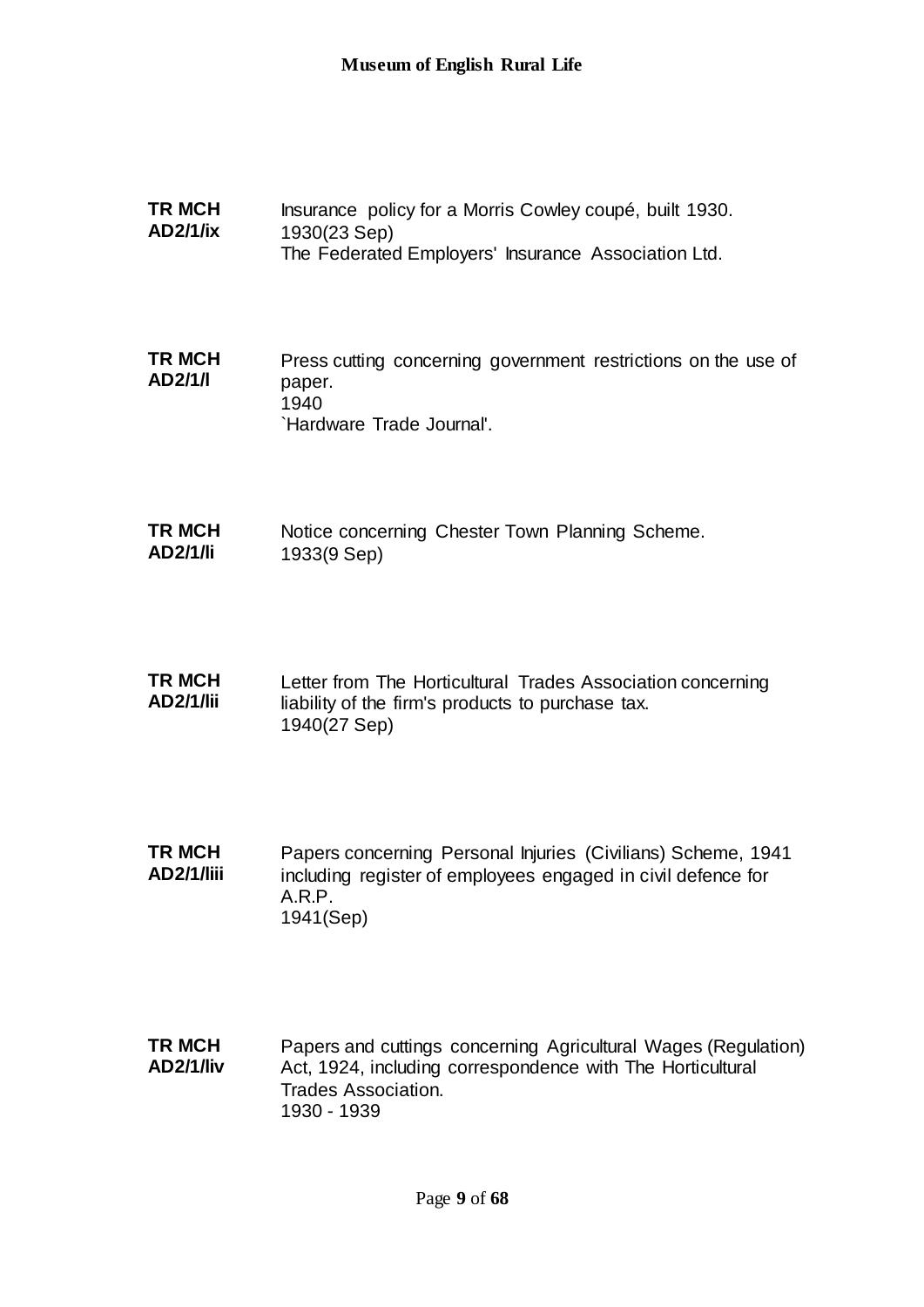### **TR MCH AD2/1/lix** Licence for retail sale of tomatoes. 1941(30 Aug) The Food Control Committee for the district of Chester City and Chester Rural, under the provisions of The Home Grown Tomatoes (Maximum Prices) Order, 1941. Also includes specimen of application, cuttings and correspondence.

**TR MCH AD2/1/lv** Papers concerning Fire Watchers Order, 1940 of the City and County of the City of Chester with regard to McHattie's premises. 1941 Includes particulars of premises, copy of the order, form of agreement and correspondence.

- **TR MCH AD2/1/lvi** Papers concerning War Damage Act, 1941, including explanatory memoranda. 1941
- **TR MCH AD2/1/lvii** Press cuttings concerning the origin and pronunciation of plant names. 1931 `Popular Gardening'. Also how to make a sundial and a plan of a herbaceous border.
- **TR MCH AD2/1/lviii** Application for milk permit for office, copy. 1941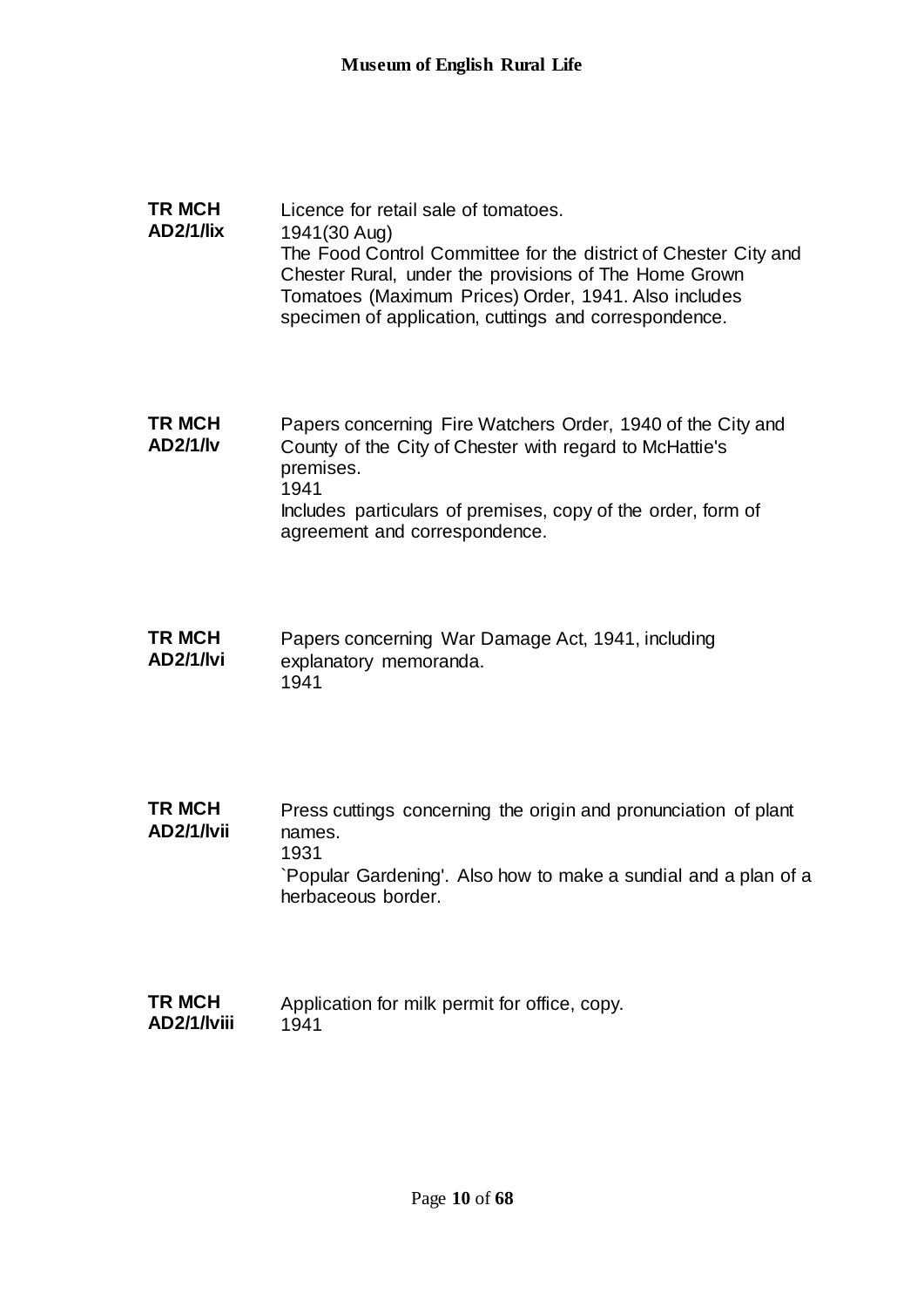- **TR MCH AD2/1/lx** Papers concerning the Home Grown Onions (1941 Crop) (Control) Order, 1941. 1941 Includes copy of return, correspondence and cuttings. Also concerns carrots.
- **TR MCH AD2/1/lxi** Returns copies to Ministry of Agriculture and Fisheries of acreages of different crops and of animals and labour employed. 1940 - 1941 Also to Ministry of Food, Cheshire War Agricultural Executive Committee and The Horticultural Trades Association.
- **TR MCH AD2/1/lxii** Returns copies to Ministry of Agriculture and Fisheries as in TR MCH/AD2/1/lxi. and to Home Office of employees and of agricultural implements repaired. 1925 - 1939
- **TR MCH AD2/1/lxiii** Papers concerning Cheshire War Agricultural Executive Committee, including restrictions on area of onions grown, returns of crop acreages and applications for growing licences. 1941
- **TR MCH AD2/1/lxiv** Notice of renewal of approval to sell lime, under the Land Fertility Scheme, Agriculture Act, 1937. 1939(29 May)
- **TR MCH AD2/1/v** List of change of addresses for three business contacts. 1941(29 May)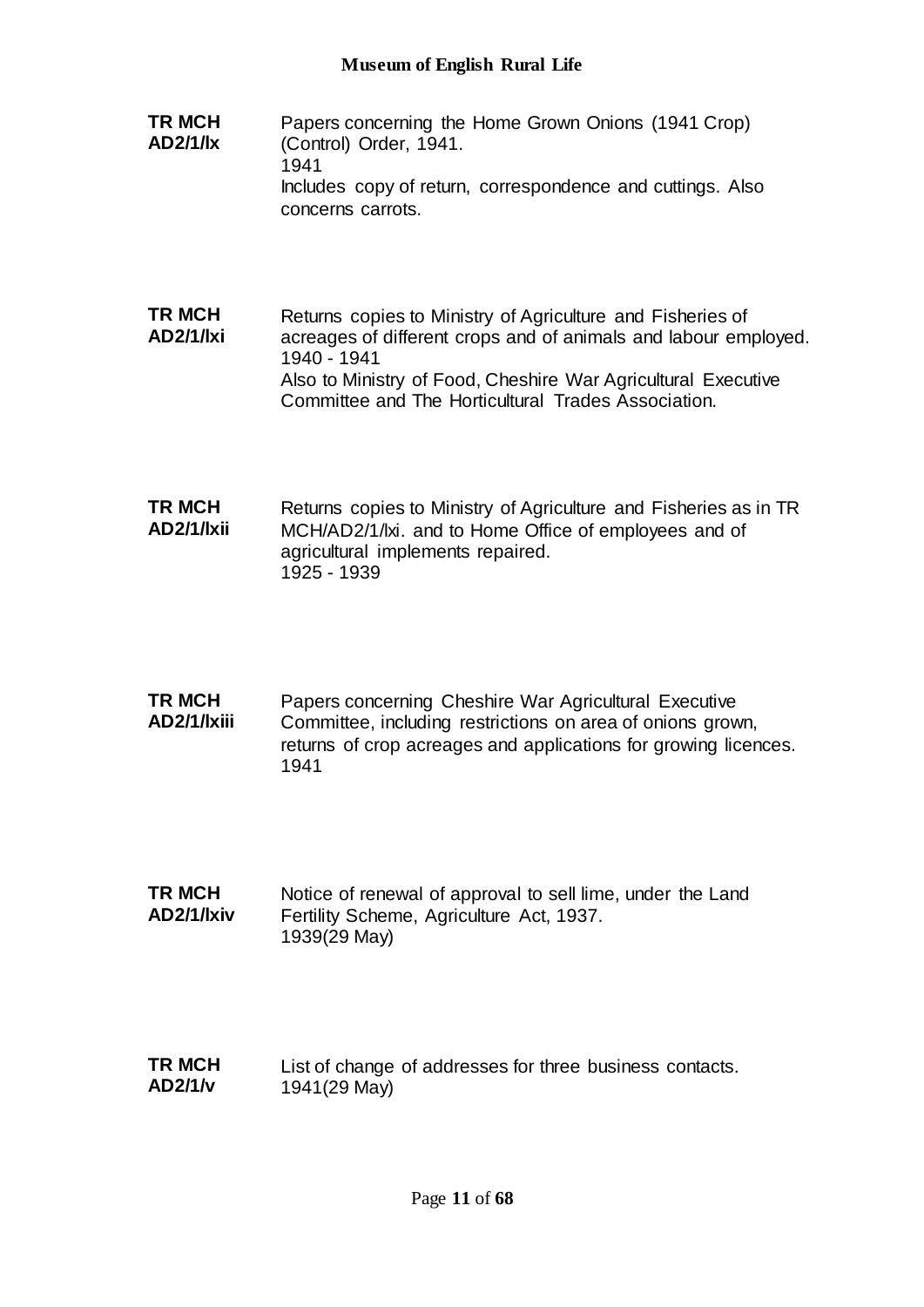**TR MCH AD2/1/vi** Circular letter from Norwich Union Fire Insurance Society Ltd., Norwich, concerning Workmen's Compensation (Supplementary Allowances) Act, 1940. 1940(Aug)

**TR MCH AD2/1/vii** Particulars on licence applications for a Morris lorry and a Morris Cowley car. 1934(1 Jan)

**TR MCH AD2/1/viii** Register of insurances for property, accidents and vehicles, states policy number, premium, when due, company, agent, amount and particulars. 1930's

- **TR MCH AD2/1/x** Annual returns of wages for Norwich Union W.C.A. policy. 1921 - 1941 As at 31 Oct up to 1926, thereafter at 1 Oct. 1934-1937 are filed out of sequence.
- **TR MCH AD2/1/xi** List of nursery invoice prices for larch poles, silver sand and publication. 1923(Jul) - 1933(Feb) Also weights and composition of one bushell of bulb fibre.
- **TR MCH AD2/1/xii** Circular letter from The Agricultural Seed Trade Association of the United Kingdom concerning payment of employees wages during illness. 1939(21 Mar)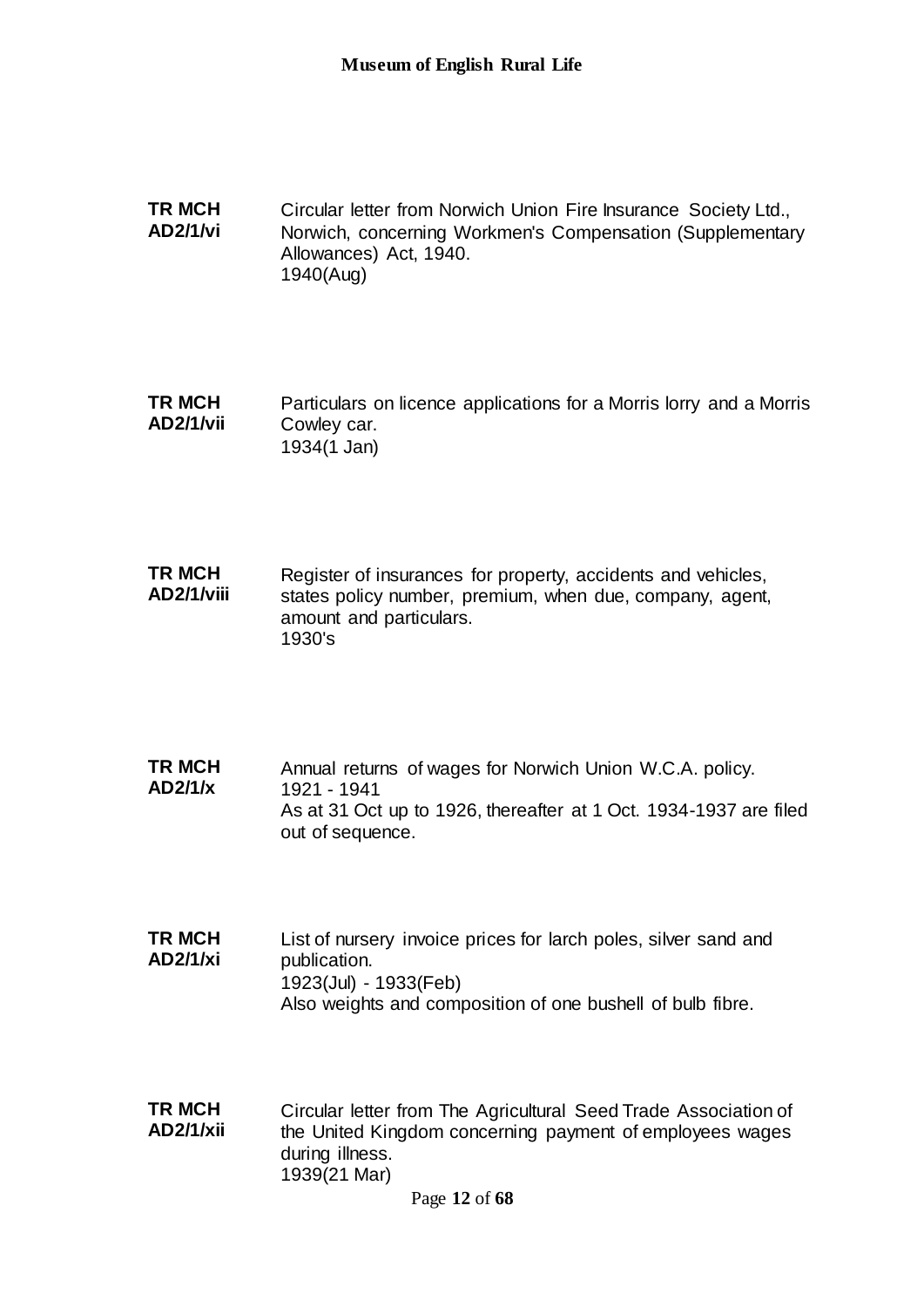Also press cutting concerning the same.

**TR MCH AD2/1/xiii** Circular letter from Petroleum Department concerning government restrictions on the use of paraffin oil. 1941(19 Jul)

**TR MCH AD2/1/xiv** Letter from The Petroleum Board, Chester, concerning their intention to keep the firm supplied with oil for burning. 1941(20 Aug)

**TR MCH AD2/1/xix** Demand note for general rate on premises, with schedule. 1930(31 Mar) For half year, City and County of the City of Chester.

**TR MCH AD2/1/xl** Circular letter from the City and County of the City of Chester concerning the sale and conveyance of sand and ballast under the provisions of the Weights and Measures Act, 1936. 1938

**TR MCH AD2/1/xli** Papers concerning the fixation or variation of quarterly basic quantities of coke, by the City and County of the City of Chester, under the Fuel and Lighting Order, 1939. 1939

**TR MCH AD2/1/xlii** Licence application and grant for the acquistion of barbed wire, a material covered in the Control of Iron and Steel Order, 1939 to the Ministry of Supply. 1939(Sep)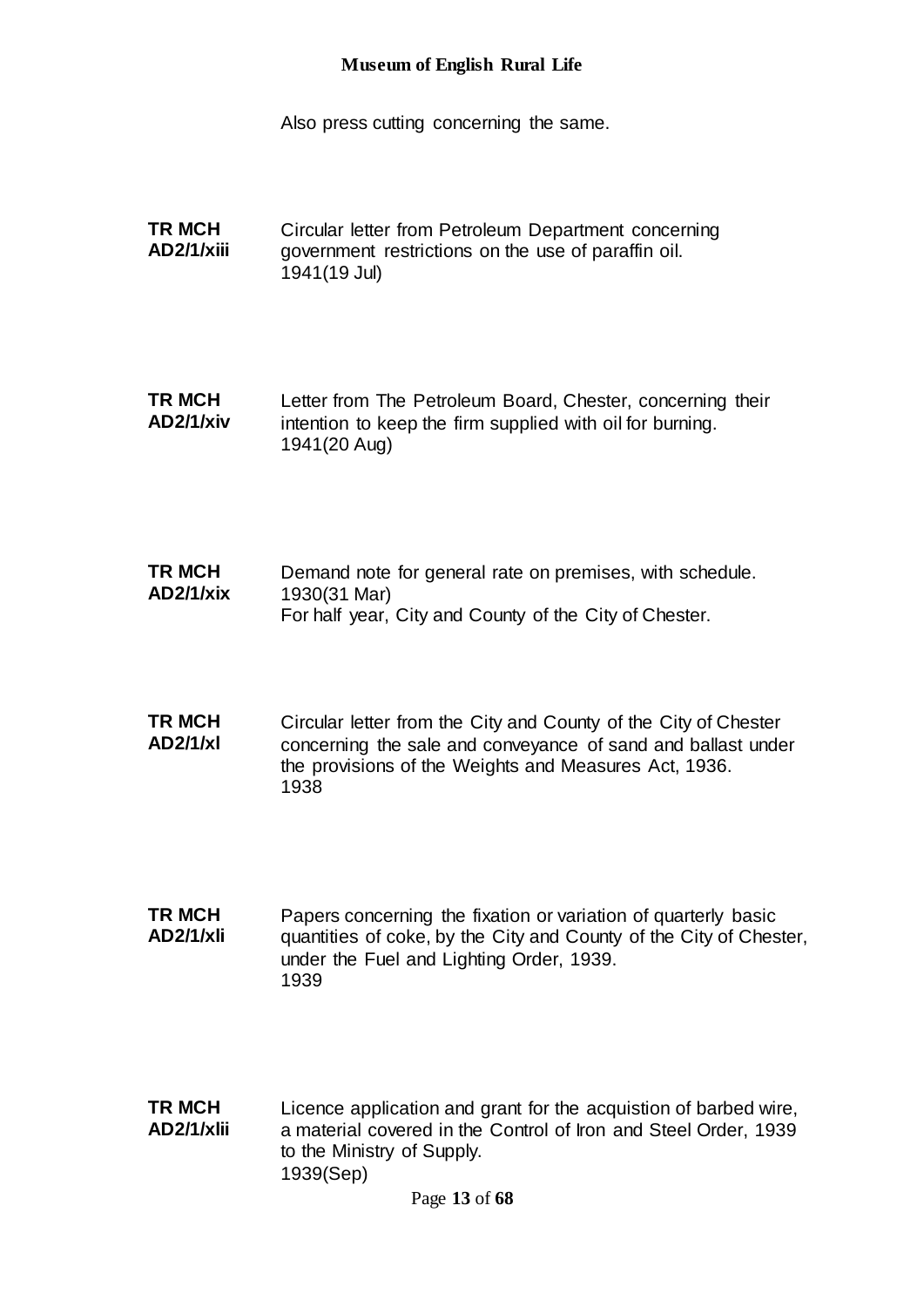**TR MCH AD2/1/xliii** Notice to gas consumers concerning restriction of supply under the Fuel and Lighting Order, 1939. 1939

**TR MCH AD2/1/xliv** Particulars of coal supplied by J. Booth, Bradford Street, Chester, coal merchant. 1938(30 Sep) - 1939(30 Jun)

**TR MCH AD2/1/xlix** List of subscriptions by the firm, including charities, trade organisations and trade papers. 1932

**TR MCH AD2/1/xlv** Notice to operators and drivers of heavy goods vehicles, concerning licence applications under the Road Traffic Act, 1934. 1935(Feb)

**TR MCH AD2/1/xlvi** Circular letter from The Agricultural Seed Trade Association of the United Kingdom, concerning forms of non-warranty clauses used in the seed trade. 1936(13 Jun)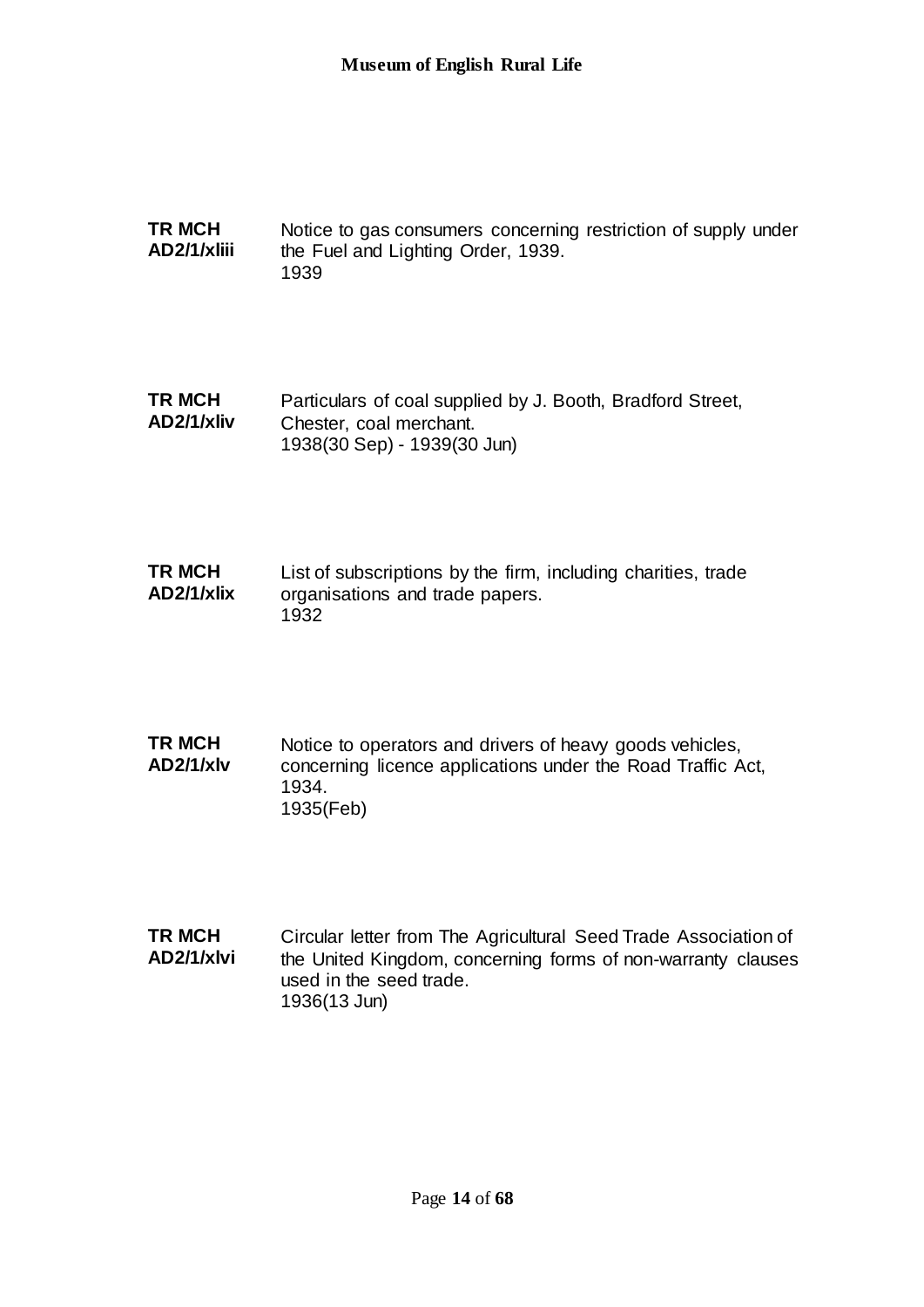- **TR MCH AD2/1/xlvii** Notice concerning employment in shops, under the Shops Act, 1934. 1935(Jan) City and County of the City of Chester.
- **TR MCH AD2/1/xlviii** Analysis of the firm's expenses account. 1932 - 1933
- **TR MCH AD2/1/xv** Rule and regulations concerning the care and sale of poisons by non-registered pharmacists under the Pharmacy and Poisons Act, 1933 and the Poison Rules, 1935. 1936
- **TR MCH AD2/1/xvi** Application specimen with covering letter, to despatch freight to Ireland and the Isle of Man. 1941
- **TR MCH AD2/1/xvii** Circular letter, with separate scale of charges, from The Agricultural Seed Trade Association of the United Kingdom concerning fees for official seed testing by the Ministry of Agriculture and Fisheries. 1932(15 Jun)
- **TR MCH AD2/1/xviii** Notice concerning The Seeds Regulations, 1922, for seed testing in accord with the Seeds Act, 1920. 1927 Ministry of Agriculture and Fisheries.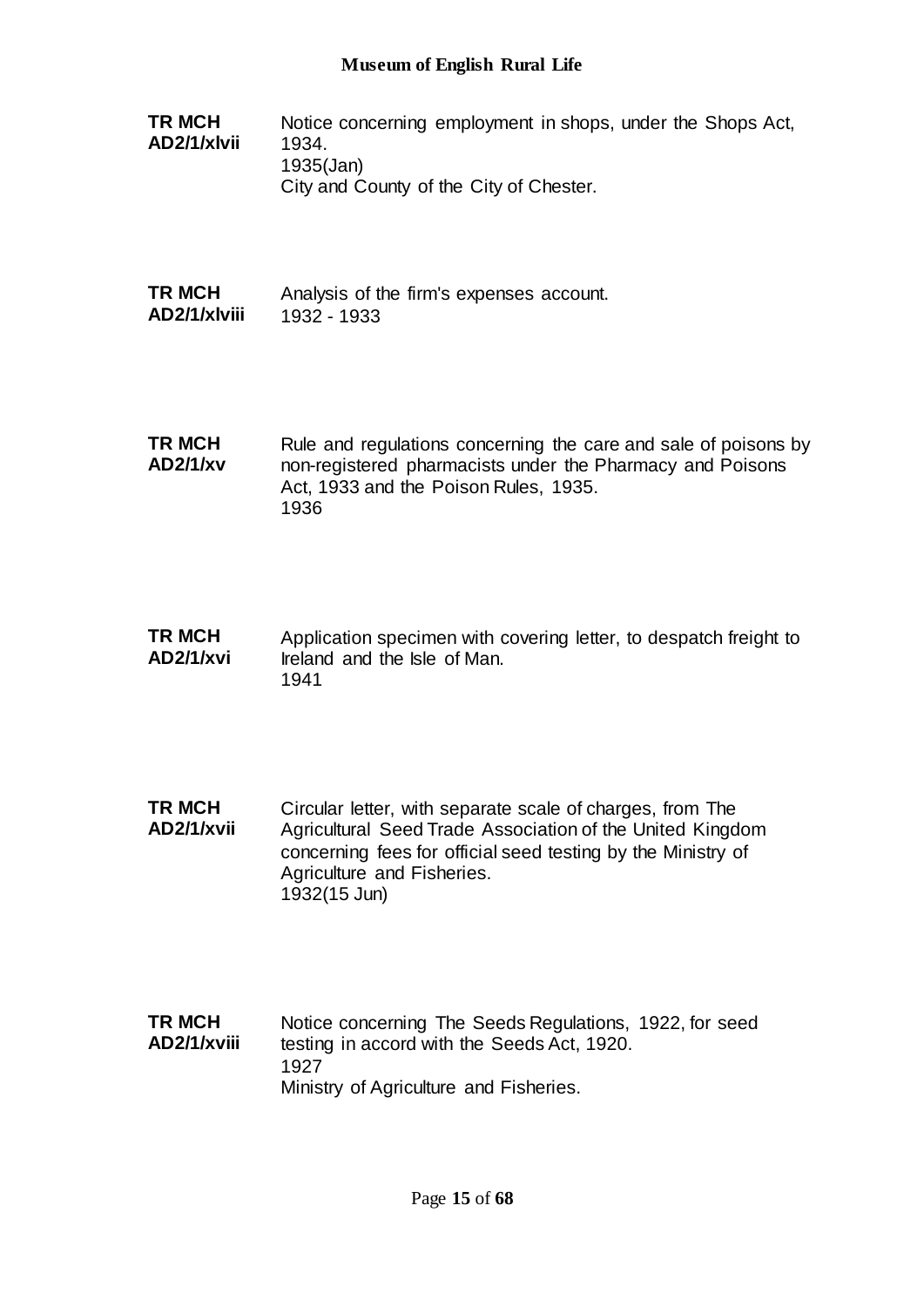**TR MCH AD2/1/xx** Press cuttings and notes concerning various companies' profits and payment of dividends. 1930 - 1931

**TR MCH AD2/1/xxi** Details of new general rate assessment. 1933(31 Oct) and 1935(31 Mar) For half year. City and County of the City of Chester.

**TR MCH AD2/1/xxii** Notice of adjustment of water rate. 1928(1 Feb) Chester Waterworks Co.

**TR MCH AD2/1/xxiii** Return copy of rent and annual value of shop for income tax assessment. 1933(26 Jan)

- **TR MCH AD2/1/xxiv** Return copy of rateable property for City and County of the City of Chester. 1937(Oct-Nov)
- **TR MCH AD2/1/xxix** Notice, with circular letter, concerning Chester Corporation Bill, and the Corporation's acquistion of land, the premises of McHattie & Co., and the property of Chester Waterworks Co. 1928(11 Dec)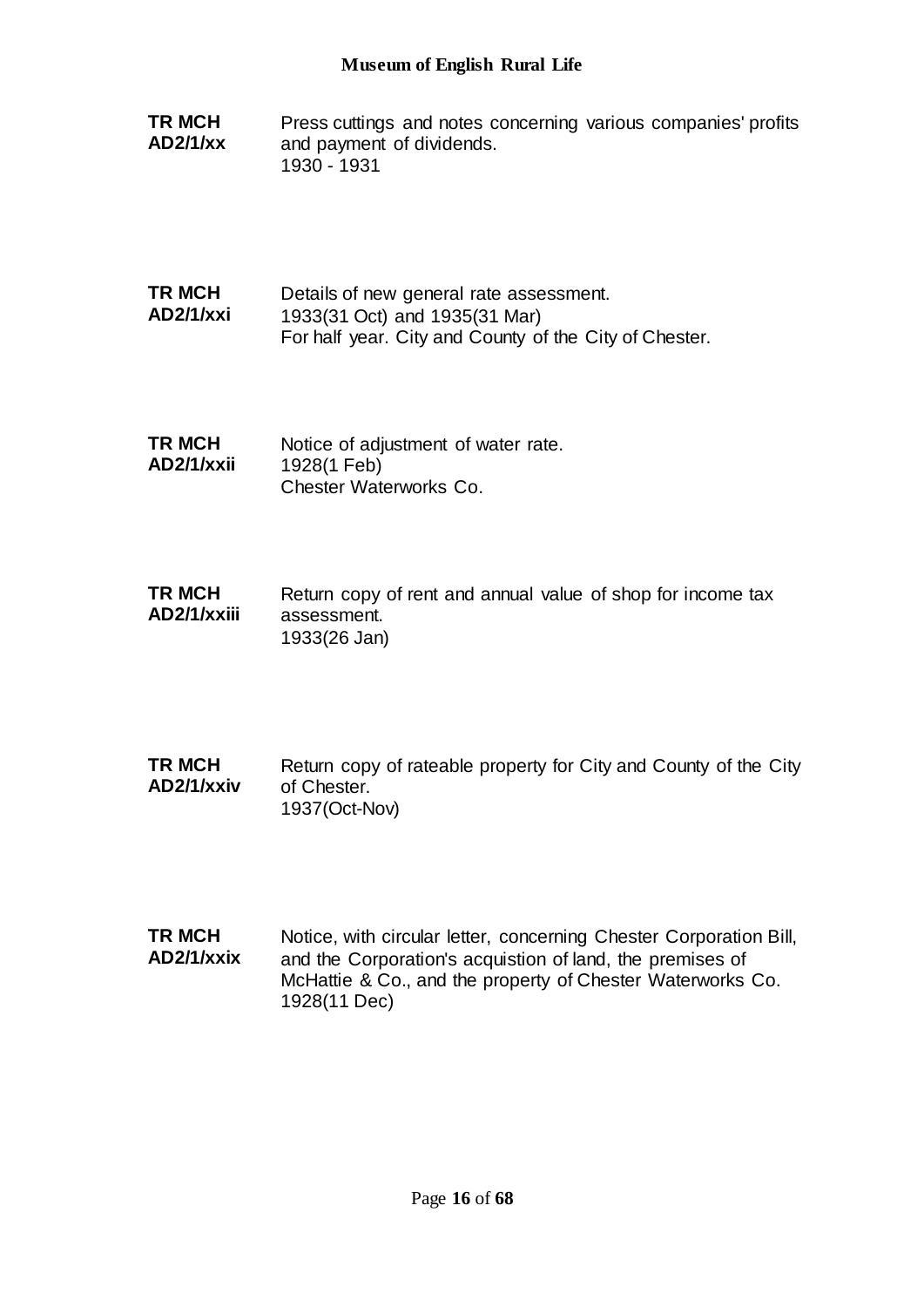- **TR MCH AD2/1/xxv** Notices of assessment of annual value of property for income tax purposes. 1930(May) and 1931(May)
- **TR MCH AD2/1/xxvi** Returns of rent of annual value of property, for income tax purposes, year ending 1931(5 Apr). 1930(Sep-Oct)
- **TR MCH AD2/1/xxvii** List of manufacturers supporting A.M.D.A. policy. c.1940
- **TR MCH AD2/1/xxviii** Details of how to agree sun dial time with clock time. 1930's
- **TR MCH AD2/1/xxx** Papers concerning derating of No.2 Victoria Road, Chester in accord with verdict of House of Lords that seed cleaning is a derateable industry. 1929 Includes description of premises, a circular from The Agricultural Seed Trade Association of the United Kingdom, copy of the submitted claim and an official notice to the claimant of assessment.
- **TR MCH AD2/1/xxxi** Record sheets of hours of employment of young persons, Form G, Shops Act, 1934. 1938 - 1940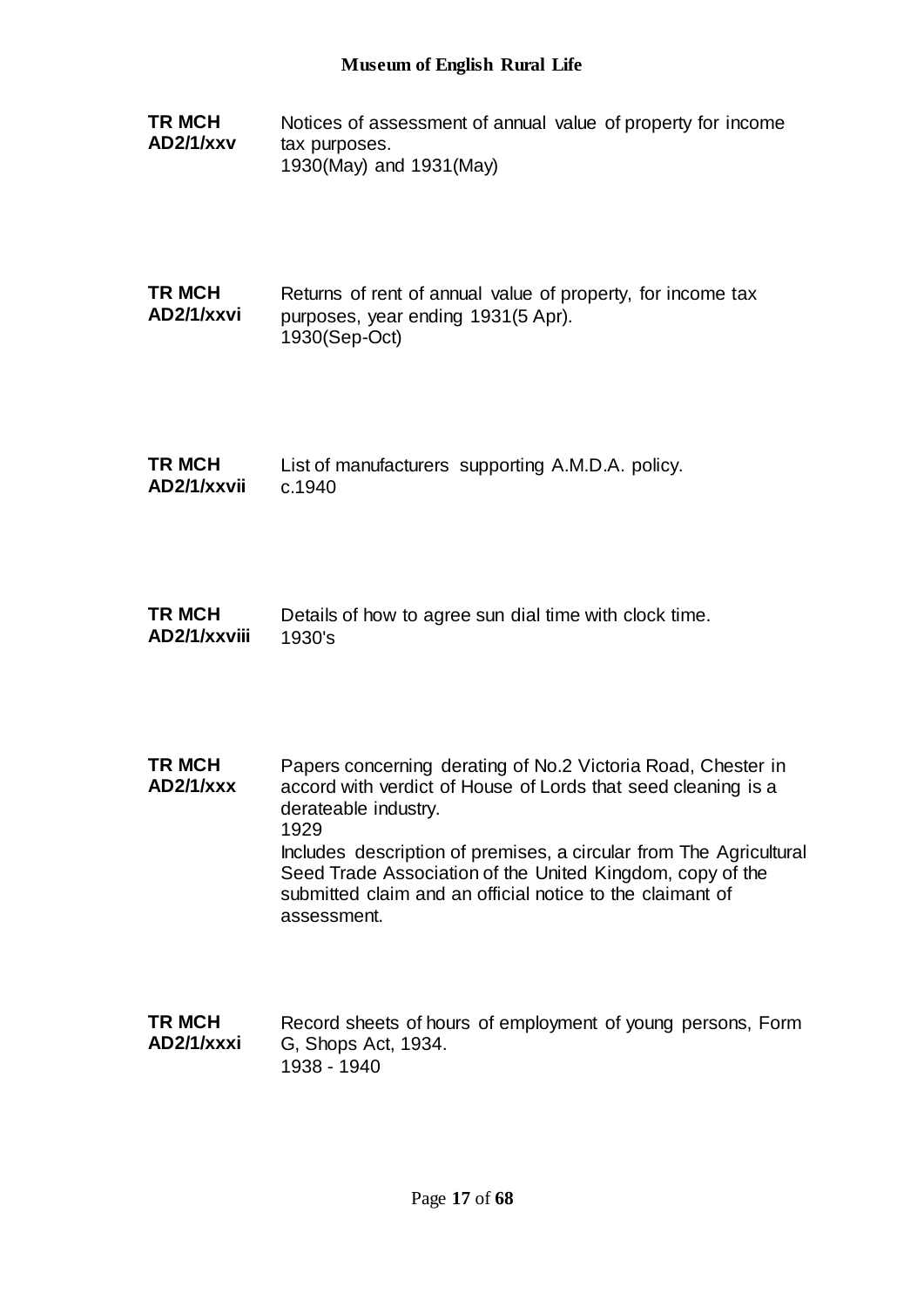**TR MCH AD2/1/xxxii** Details of agreement with London, Midland & Scottish Railway Co., concerning consignment of merchandise. 1930's

### **TR MCH AD2/1/xxxiii** Letter of authorisation to Jones & Williams, Holyhead, auctioneers, concerning payment of £36-10-2d to McHattie & Co.. 1930(Apr)

| <b>TR MCH</b> | Particulars of payment of rent for premises. |
|---------------|----------------------------------------------|
| AD2/1/xxxiv   | 1930's                                       |

| TR MCH<br>AD2/1/xxxix | Letter from Agricultural Machinery Dealers' Association<br>concerning terms to be allowed to sub-agents, for implements |
|-----------------------|-------------------------------------------------------------------------------------------------------------------------|
|                       | and parts.                                                                                                              |
|                       | 1940(24 Oct)                                                                                                            |

**TR MCH AD2/1/xxxv** Memorandum concerning suggested amalgamation of bulb and nursery catalogues, including savings involved. 1938(19 Mar)

### **TR MCH AD2/1/xxxvi** Letter from H.M. District Inspector of Factories concerning firm's duties in relation to surgeon certifying accident. 1928(24 Oct)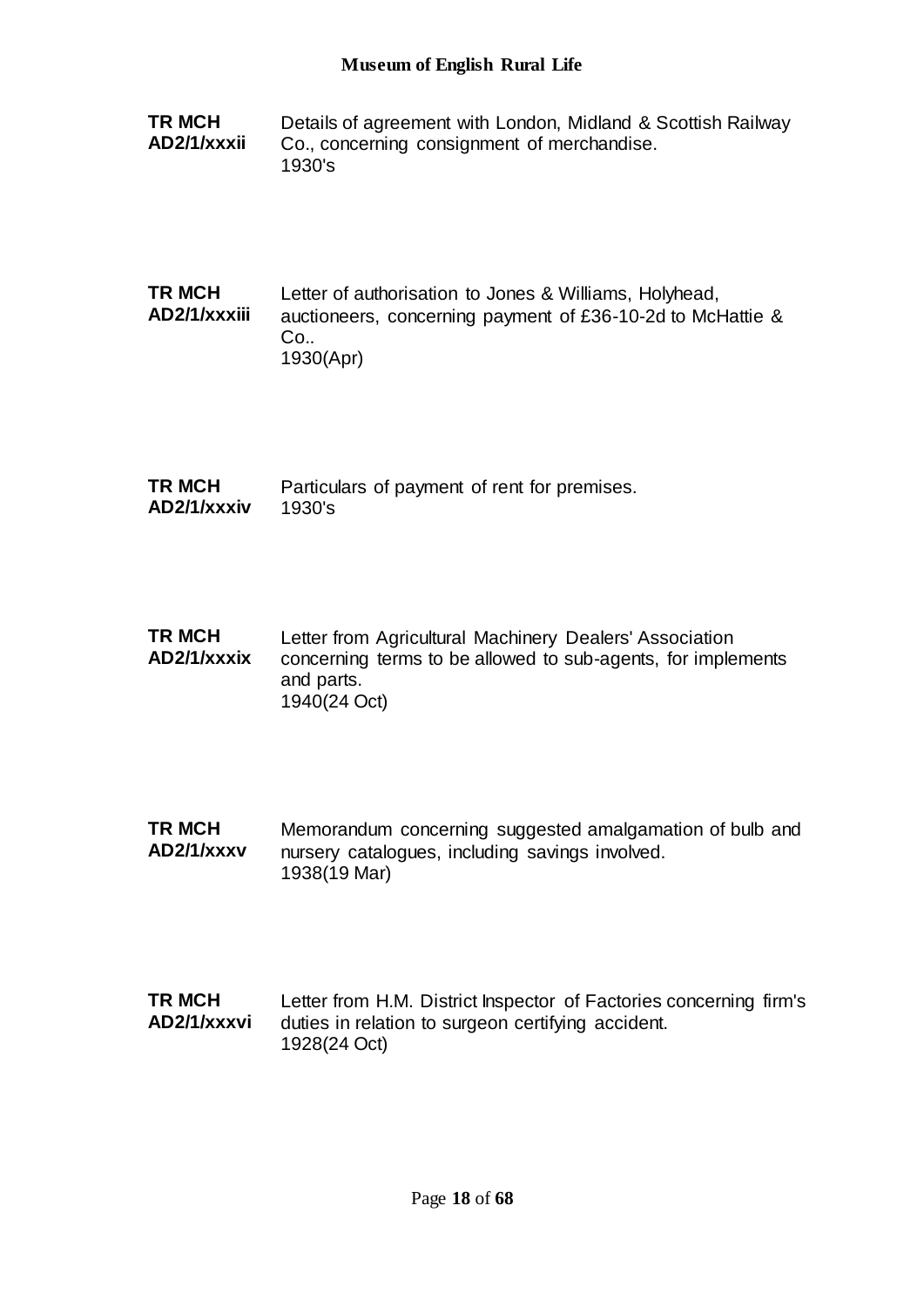**TR MCH AD2/1/xxxvii** Papers concerning the Deeside Hospitals Council. 1925-1934 Includes: leaflet for 1d in the £1 contributory scheme, 1930; agreement of firm's employees to participate therein, 1930(7 Apr); minutes of A.G.M.s and other meetings; press cuttings; details of employee's contributions.

# **TR MCH AD5** MATERIALS RECORDS

**TR MCH AD5/1** VALUATION, including inventory, of the trading stock of implements, including spare parts, formerly part of the assets of J. & G. McHattie and now belonging to the trustees of the late J. McHattie. 1886(13 Oct) Amount: £778-15-0d. Valuer: William Baker.

**TR MCH AD7** COMMERCIAL RECORDS

**TR MCH AD7/1** SALES REGISTER - Implements, No. 1. 1875(Oct) - 1888(Dec) Implements supplied to local customers by the firm as agents for various manufacturers. In chronological order of sale. Format per entry is: date, description, mark, manufacturer, price, method of payment, purchaser and address. Manufacturers include, amongst many, Picksley & Sims, Albion, Bristol Wagon Works, Ransomes, Samuelsons, Hunts, Richmond & Chandler, Pickering, Bentalls, Howards, Eastwoods, Avery, Hirst, Beverley Co., Lewis, Barford & Perkins, Murray, Bradford, Pierce, Boulton & Paul, Hornsbys, Coultas, Dennis, Denton, Southwell, Armstrong, Coleman & Morton, Nicholsons, Shanks, Holyoak, Llewellin, Taylor & Wilson, Ball, Blackstone. There is an alphabetical index of customers at the front of the register with overspill entries at the rear.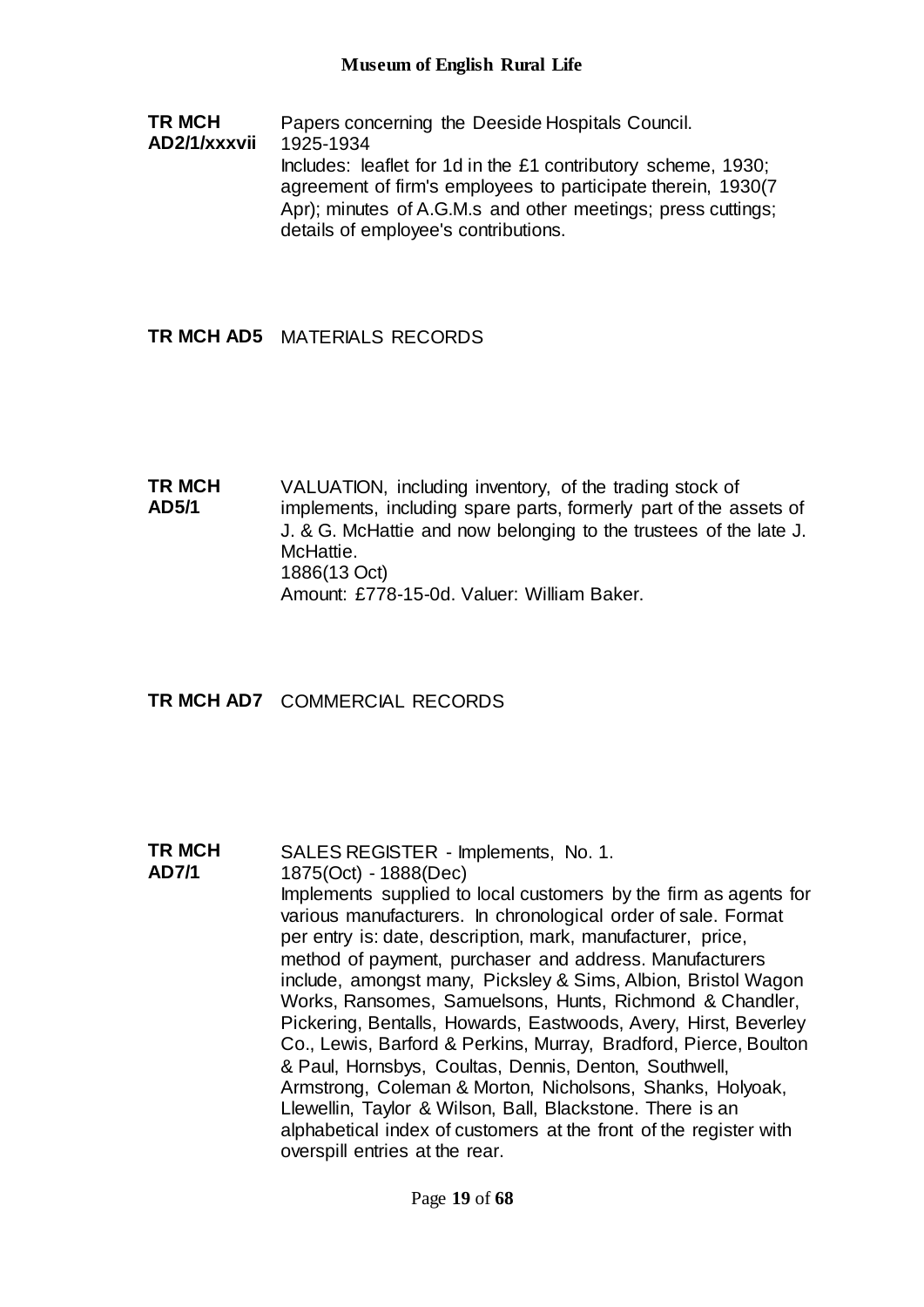Bound volume

**TR MCH AD7/2** SALES REGISTER - Implements, No. 2. 1889(Jan) - 1902(Sep) Format as TR MCH/AD7/1 above, including index at front only and numerous manufacturers.

Bound volume

**TR MCH AD7/3** SALES REGISTER - Implements, No. 3. 1902(Oct) - 1915(Dec) Format as TR MCH/AD7/1 above, including index and numerous manufacturers.

Bound volume

**TR MCH AD7/4** SALES REGISTER - Implements, No. 4. 1916(Jan) - 1930(Apr) Format as TR MCH/AD7/1 above, including index and numerous manufacturers.

Bound volume

**TR MCH AD7/5** SALES REGISTER - Implements, No. 5. 1930(Apr) - 1941(Mar) Format as TR MCH/AD7/1 above, including index and numerous manufacturers.

Bound volume

**TR MCH ET** TECHNICAL RECORDS

**TR MCH ET3** GENERAL TECHNICAL REFERENCE RECORDS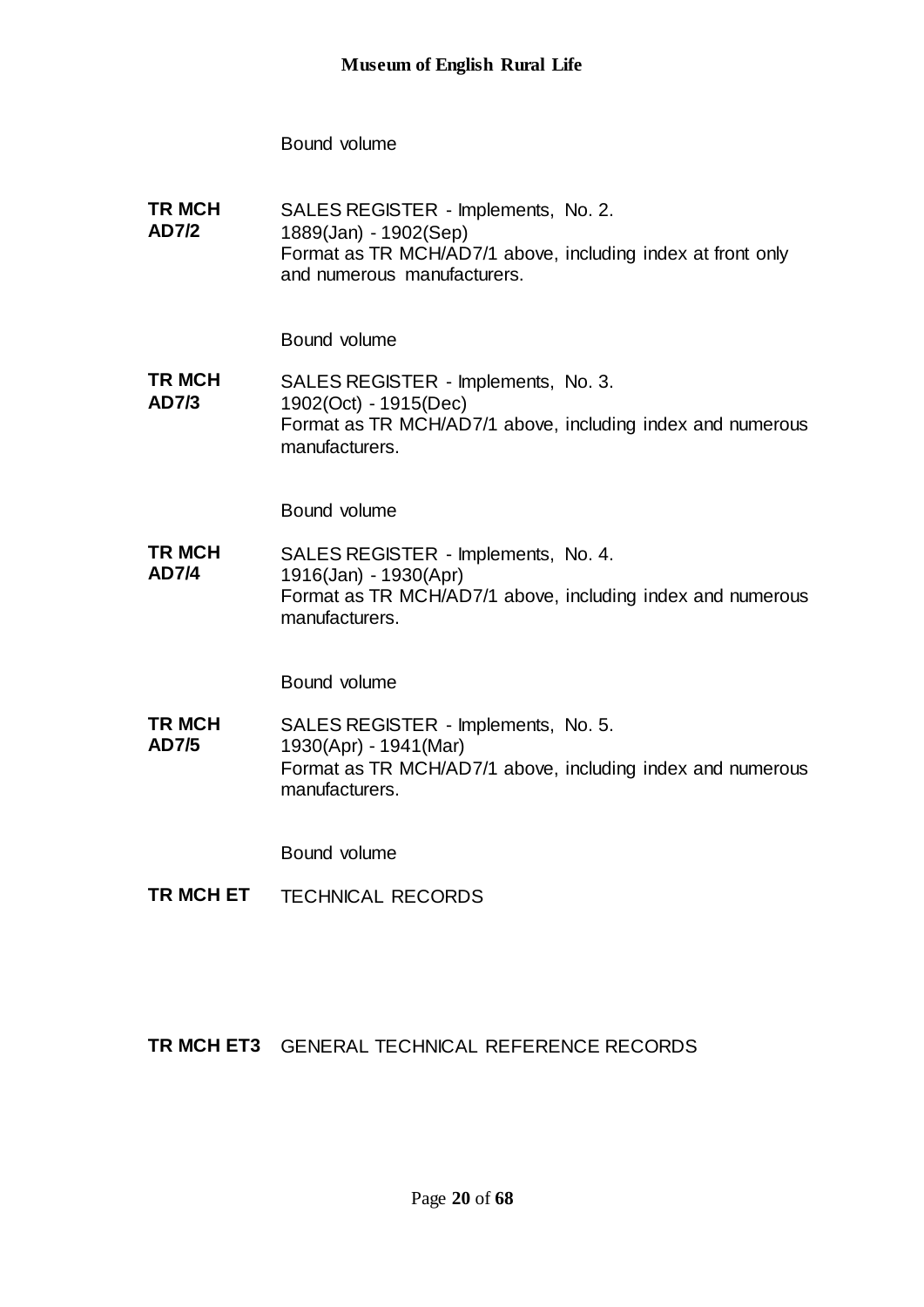### **TR MCH ET3/1** ALBUM OF PRESERVED GRASSES, No. 1. 1920's Includes captioned specimens of the following grasses: meadow barley, wall barley, brown bent-grass, brown top, fine bent grass, black bent grass, English agrostis, white bent grass, barren brome grass, false brome grass, field brome, hairy brome grass, rye-like brome grass, soft brome grass, upright brome grass, heath false brome grass, cocksfoot, bearded wheat grass, common couch grass, slender wheat grass, common darnel, crested dogstail. There are other album pages captioned for the insertion of specimens, but there are no specimens for these. There are two indexes at the front of the volume, English names and Latin names, and these refer to all three albums in the series.

#### **TR MCH**  ALBUM OF PRESERVED GRASSES, No. 2.

#### **ET3/2** 1920's

Includes captioned specimens of the following grasses: creeping red fescue, hard fescue, meadow fescue, sheeps fescue, fine leaved fescue, red fescue, tall fescue, reed-like fescue, meadow foxtail, slender foxtail, marsh foxtail, wavy hair grass, tufted hair grass, tussock grass, Hungarian forage grass, sea lyme grass, flat stalk meadow grass, floating meadow grass. Other specimens were intended to be inserted, but were not. Indexes at the front of album No. 1. above, TR MCH/ET3/1.

#### **TR MCH ET3/3** ALBUM OF PRESERVED GRASSES, No. 3. 1920's

Includes captioned specimens of the following grasses: reed meadow grass, rough-stalked meadow grass, smooth-stalked meadow grass, wood meadow grass, late meadow grass, wood melick grass, narrow leaved oat, downy oat grass, tall oat grass, yellow oat grass, common quaking grass, reed canary grass, perennial ryegrass, Italian ryegrass, creeping soft grass, common Timothy, sweet vernal, Yorkshire fog. Other specimens were intended to be inserted, but were not. Indexes at the front of album No. 1 above, TR MCH/ET3/1.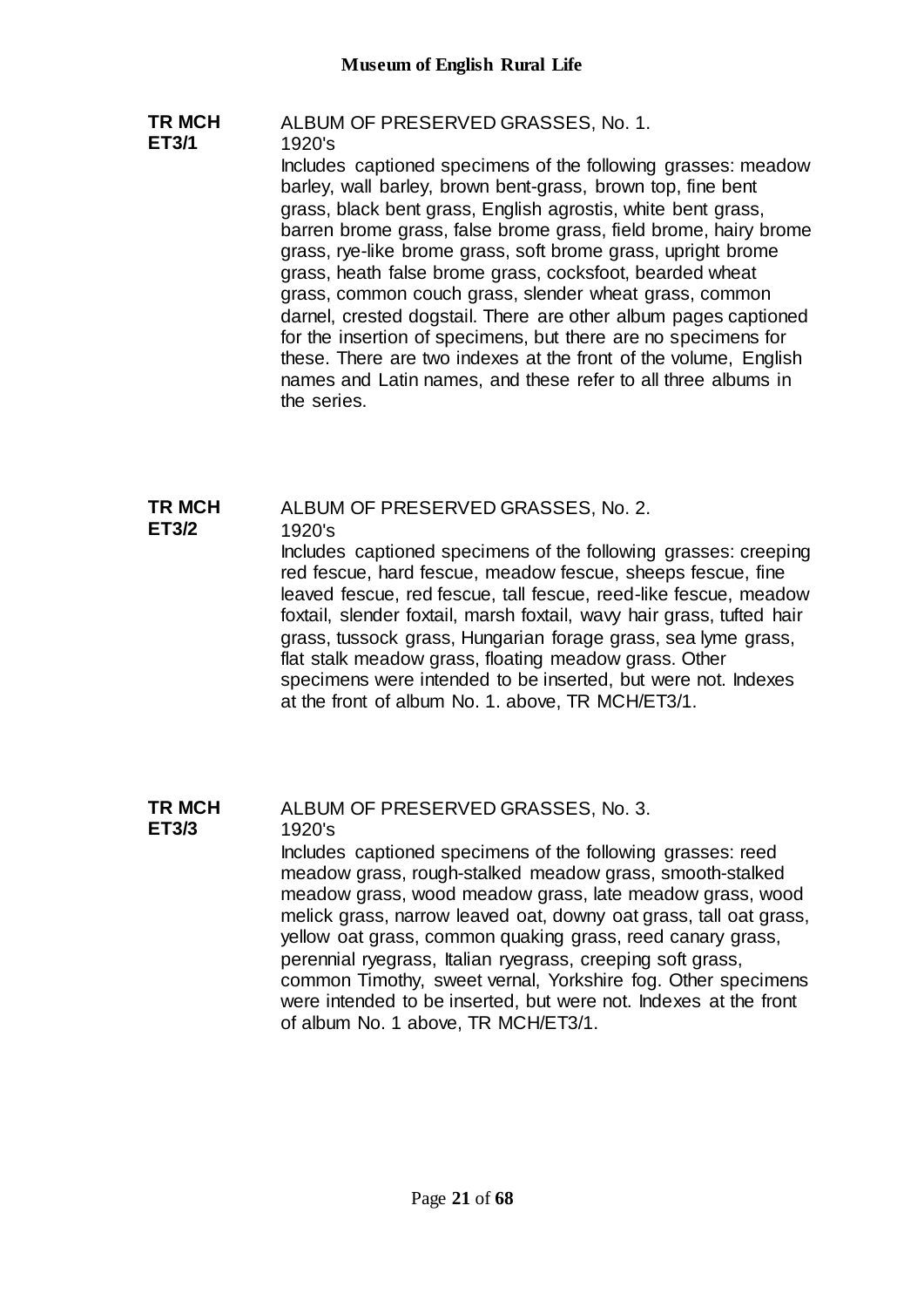### **TR MCH ET3/4** ALBUM OF PRESERVED GRASSES. 1940's

Includes captioned specimens of the following grasses: slender foxtail, marsh foxtail, slender wheat grass, tussock grass, tufted hair grass, brown bent grass, black bent grass, brown top, English agrostis, white bent grass, fine bent grass, meadow foxtail, downy oat grass, tall oat grass, yellow oat grass, perennial oat grass, sweet-scented vernal grass, quaking grass, slender false brome, soft brome grass, barren brome grass, ryelike brome grass, hairy brome grass, field brome grass, upright brome grass, Hungarian forage grass, heath false brome grass, wall barley, meadow barley, crested dogstail, wavy hair grass, cocksfoot, sea lime grass, creeping red fescue, reed-like fescue, red fescue, hard fescue, tall fescue, meadow fescue, sheep's fescue, fine leaved sheep's fescue, floating meadow grass, Yorkshire fog, darnel, wood melick grass, red canary grass, late meadow grass, reed meadow grass, flat-stalked meadow grass, wood meadow grass, smooth-stalked meadow grass, roughstalked meadow grass, perennial ryegrass, Italian rye grass, bearded wheat grass, couch grass, Timothy. Detailed description of certain grasses are inserted at various points.

Bound volume

#### **TR MCH ET3/5** ALBUM OF PRESERVED FLORA, No. 1. 1925

Entitled `A collection of local flora, collected May to July 1925, under the supervision of A.E. Goodman, Esq., F.L.S. Notes by W.E. Davies, LL.M., F.L.A.A., of McHattie & Co., seedsmen, Chester'. Includes captioned specimens, with descriptions, of the following flora: agrimony, angelica, marsh bedstraw, heath bedstraw, rough water bedstraw, upright bedstraw, yellow bedstraw, bilberry, black bindweed, great bindweed, small bindweed, birdcherry, bittergrass, catchfly, bluebell, bog myrtle, bramble, broomrape, black byrony, buck bean, purging flax, bugle, burdock, salad burnet, creeping buttercup, corn buttercup, white campion, carrot, greater celandine, lesser celandine, common centuary, royless chamomile, chervil, broad leaved chickweed, mouse-ear chickweed, creeping cinquefoil, marsh cinquefoil, trefoil clover, coltsfoot, columbine, comfrey, coriander, dogwood, common cotton grass, slender cotton grass, crane's bill, celery-leaved crowfoot, water crowfoot, daisy, ox-eye daisy, dame's violet, dandelion, water dock, golden dock, green-veined dock, curled dock, meadow dock, dog rose, dogtooth violet, dog's mercury, dropwort, common duckweed, pondweed, danewort, dwarf elder, dyer's greenweed, earthnut, pignut, nightshade, common elder, eyebright, common feverfew, knotted figwort, water figwort, field forget-me-not, wood forgetme-not, early forget-me-not, water forget-me-not, foxglove,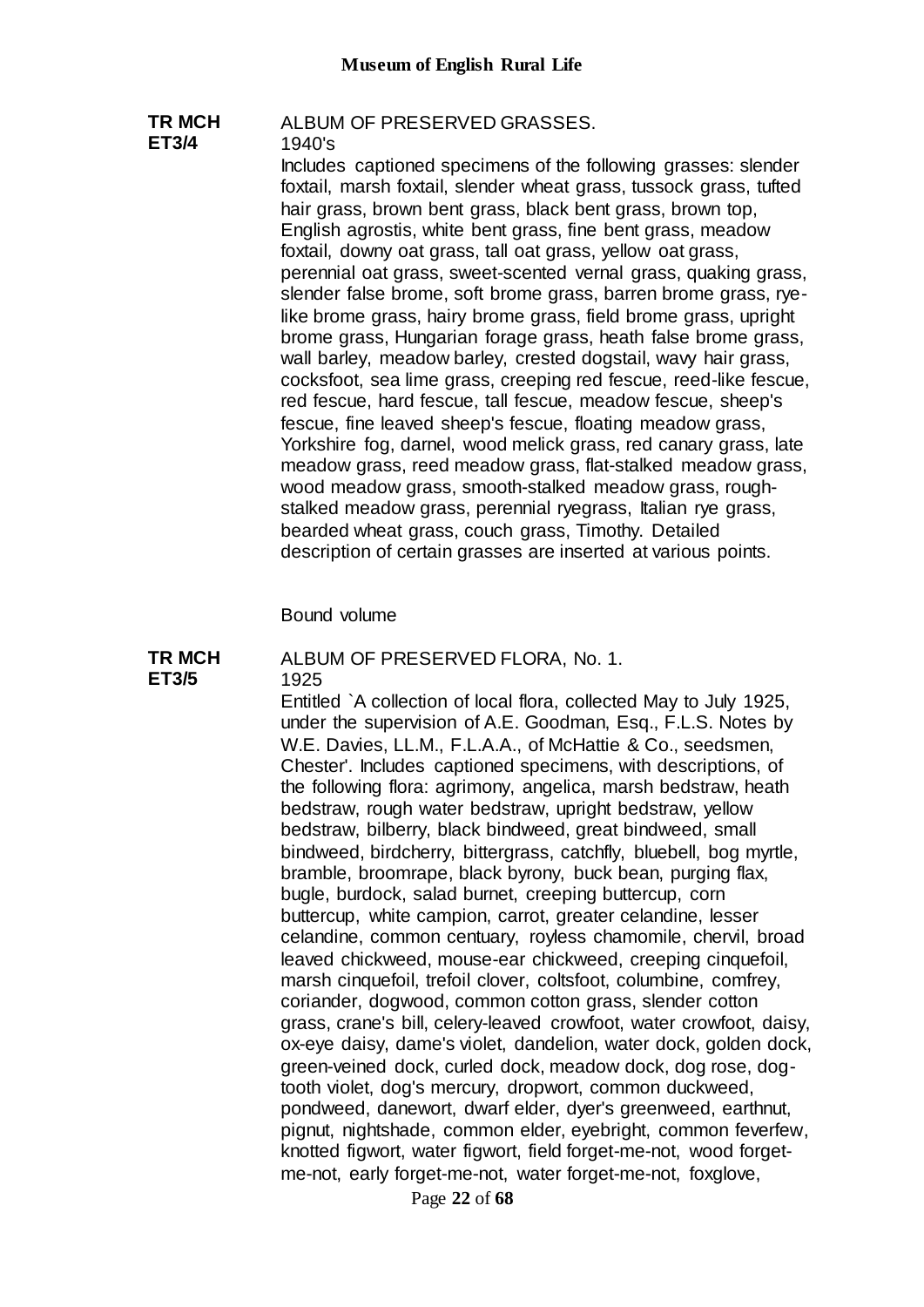common fumitory, fumitory garlic, blood-red geranium, dove's foot geranium, shiny-leaved geranium, yellow goat's beard, goldilocks, fig-leaved goosefoot, nettle-leaved goosefoot, white goosefoot, furze, gorse, broom, common gromwhell, groundsel, guelder rose. There is a contents list, including English and Latin names, at the front of the album.

Bound volume

#### **TR MCH ET3/6** ALBUM OF PRESERVED FLORA, No. 2.

1925

A continuation of No. 1, TR MCH/ET3/5 above. Includes captioned specimens, with descriptions of the following flora: hare bell, hairy tare, common hawkbit, hawthorn, common hawkweed, cross-leaved heath, bell heather, ling heather, Paris herb, Robert herb, hog's fennel, hogweed, hop, houseleek, wild iris, ground ivy, kidney vetch, kingcup, hardheads knapweed, greater knapweed, knotweed, common laburnum, common lady's mantle, field lady's mantle, meadow bittercress, wall lettuce, commonlime, London rocket, loosestrife, two-leaved purple loosestrife, three-leaved purple loosestrife, field lousewort, marsh lousewort, field madder, common mallow, marsh mallow, musk mallow, marsh woundwort, common marjoram, marsh andromeda, matgrass, scentless mayweed, meadow sweet, meadow vetch, common milkwort, mountain ash, mountain penny cress, white mullein, white dead nettle, red dead nettle, yellow archangel, narrow-leaved nettle, red hemp nettle, small nettle, enchanter's nightshade, woody nightshade, nipplewort, triangular leaved crache, bee orchis, great butterfly orchis, fragrant orchis, white orchis, purple orchis, pansy, yellow pansy, parsnip, spotted persicaria, white persicaria, common pimpernel, greater plantain, ribwort, seaside plantain, buck's horn plantain, common water plantain, long-headed poppy, round-headed poppy, potentilla, pine-eyed primrose, variegated privet, quaking grass. There is a contents list, including English and Latin names, at the front of the album.

Bound volume

**TR MCH ET3/7** ALBUM OF PRESERVED FLORA, No. 3. 1925 A continuation of Nos. 1 and 2, TR MCH/ET3/5 and TR MCH/ET3/6 above. Includes captioned specimens, with descriptions, of the following flora: hoary ragwort, wild raspberry, hairy rock cress, smooth rock cress, common rock rose, perennial ryegrass, wild sage, rue-leaved saxifrage, field scabious, heath scabious, water forget-me-not, self heal, scurvy grass, shepherd's purse, silver weed, sorrell, sheep's sorrell,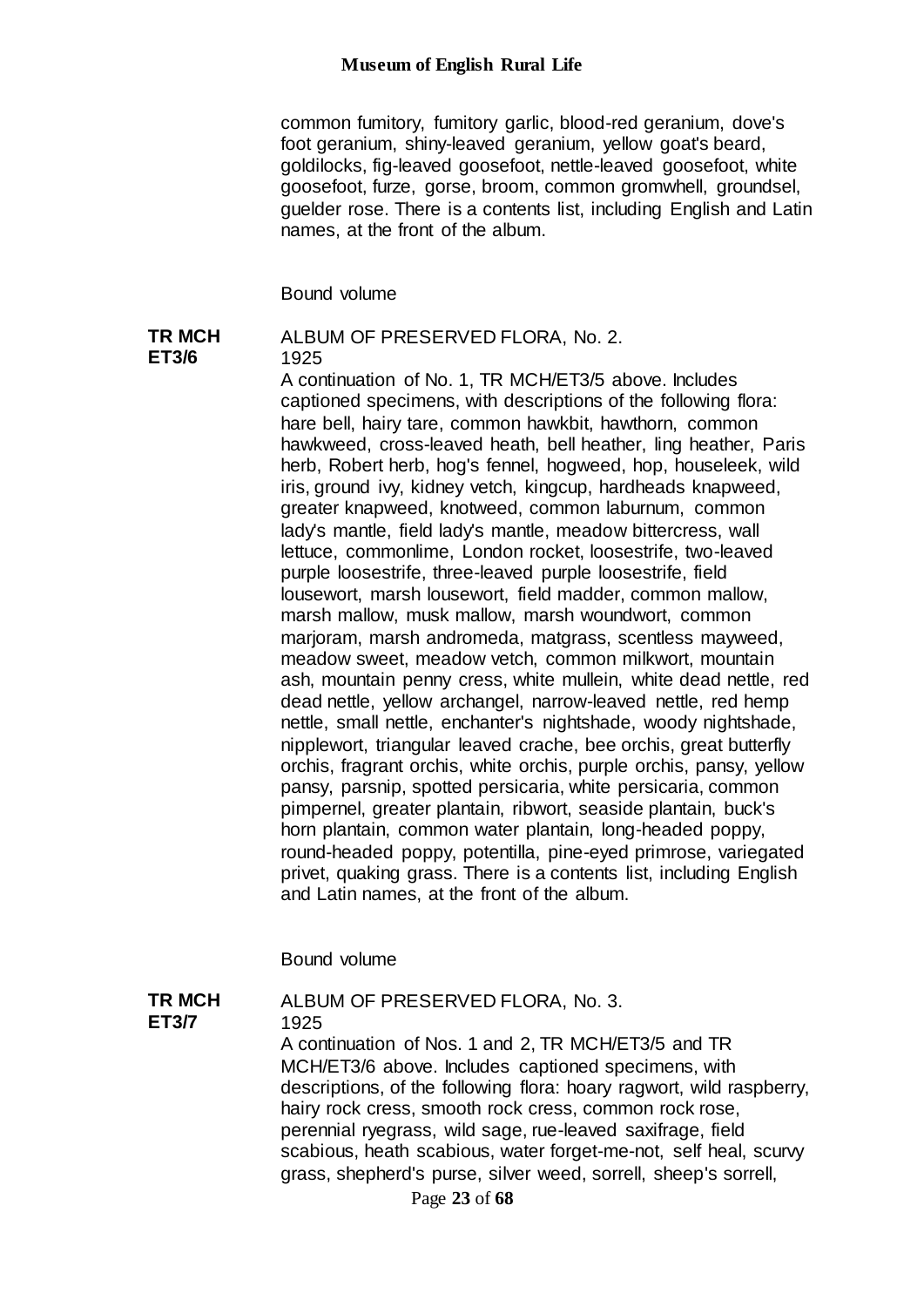brooklime, common speedwell, germander speedwell, thyme leaved speedwell, field speedwell, spiny rest harrow, sun spurge, petty spurge, corn spurrey, bog stitchwort, glaveous stitchwort, greater stitchwort, lesser stitchwort, common stitchwort, marsh stitchwort, vernal sandwort, common tutsan, small St. John's wort, rock stone-crop, wall pepper, wall strawberry, sweet woodruff, common tansy, carline thistle, corn sow thistle, prickly sowthistle, spear thistle, common sowthistle, thrift, wild thyme, ivy-leaved toad flax, common bird's foot trefoil, hare's foot trefoil, slender bird's foot trefoil, slender yellow trefoil, lesser yellow trefoil, strawberry headed trefoil, common twayblade, great wild valerian, bush vetch, common vetch, hairy vetch, tuberous bitter vetch, tufted vetch, two-flowered vetch, wall rocket, wild water cress, narrow leaved bitter cress, common whitlow grass, wild navew rape, white willow, great hairy willow herb, smooth-leaved willow herb, square-stemmed willow herb, spear-leaved willow herb, rose by willow herb, wood sanicle, common avens, wood betony, wood sorrell, hedge woundwort, yarrow white, yellow rattle, perfoliate yellowwort. There is a contents list, including English and Latin names, at the front of the volume.

Bound volume

#### **TR MCH ET3/8** REFERENCE ALBUM - Farm seeds. 1940's

Comprises both manuscript and typescript notes and press cuttings concerning grasses, cereals and vegetables. The cuttings include extracts from publications of Dunns Farm Seeds Ltd., Welsh Plant Breeding Station (University College of Wales, Aberystwyth), National Institute of Agricultural Botany and McHattie & Co., Ltd. The contents are arranged in the following content order: soil types and fertility, the use and relative value of grasses in agriculture, laying land down to grass, including sowing and seeding, indentification of grasses and legumes, choice of seed, clovers, trefoils, kidney vetch, bent grass, lucerne, cocksfoot, dogstail and meadow grass, fescues, Timothy grass, rye grass, turnips, cabbages, carrots, beans, buckwheat, burnet, chicory, kohl rabi, linseed, kale, lupins, maize, mustard, parsley, parsnips, peas, rape, tye, ribgrass, vetches, sainfoin, yarrow, crops useful for silage, turnips, swedes, mangolds, cereals in general, wheat, oats, barley and The Seeds Act, 1920, including subsequent amendments.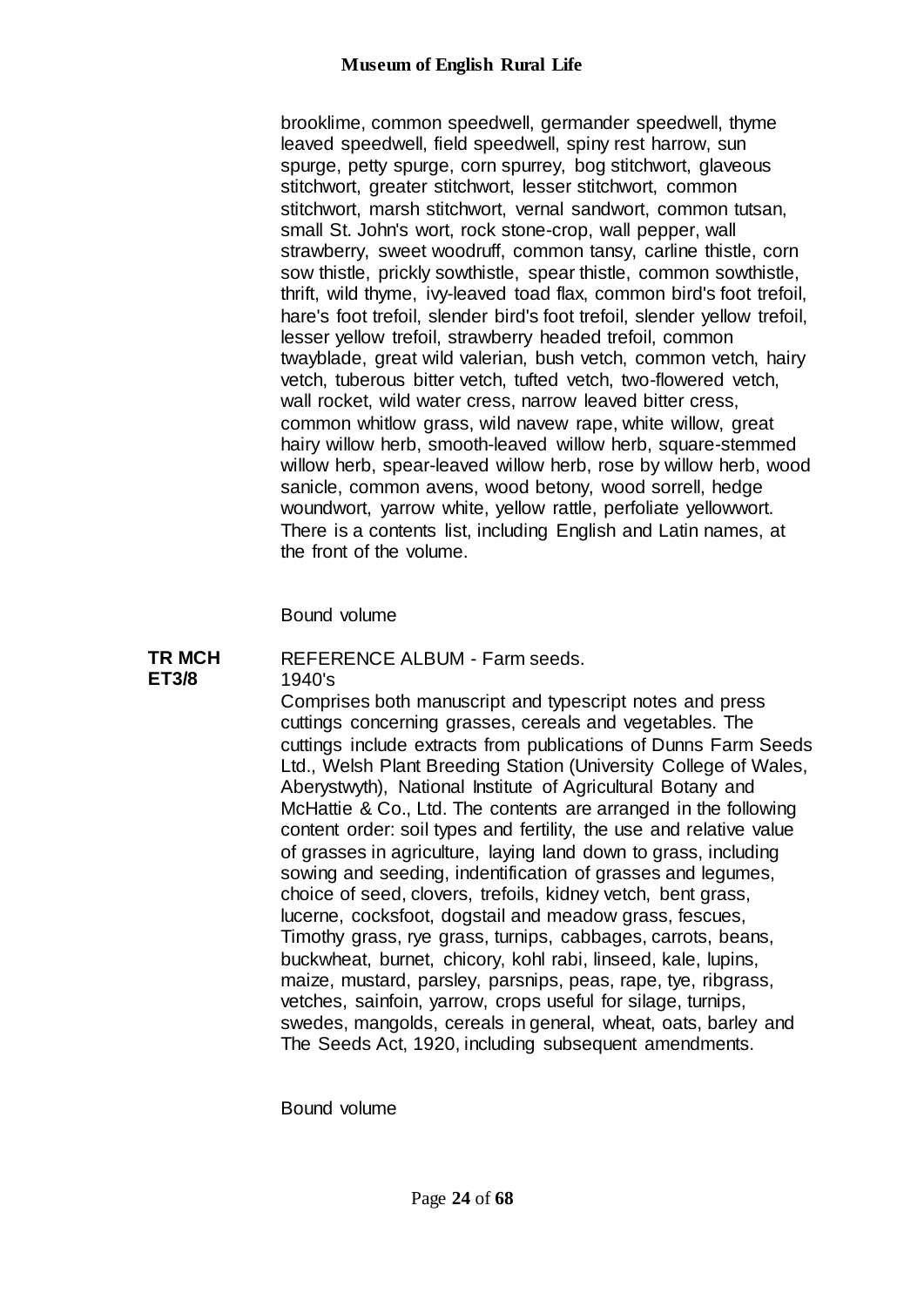- **TR MCH ET3/9** BOOKLET, comprising captioned photo-micrographs of grass, clover, forage plant and weed seeds. 1916 James Hunter Ltd., Chester. Pp 12.
- **TR MCH ET3/10** LEAFLET, D.J. Colombus Jones, `The Grassmanship range of seeds mixtures', The British Seeds Council. 1965(Oct) Pp 8.
- **TR MCH P** PUBLICATIONS, PROMOTIONS AND ADVERTISING RECORDS
- **TR MCH P1/A** GENERAL COMPILATIONS OF PUBLICATIONS **McHATTIES**
- **TR MCH P1/A1** VOLUME OF PUBLICATIONS, General. 1870 - 1932 Garden seeds and farm seeds. Item TR MCH/P1/A1/ii. is for J. McHattie, TR MCH/P1/A1/i. and TR MCH/P1/A1/iii. are for J. & G. McHattie and the remainder are for McHattie & Co., Chester.

Bound volume

**TR MCH P1/A1/i** CATALOGUE of garden seeds, including vegetable and flower seeds, plants and roses. 1870's Pp 19.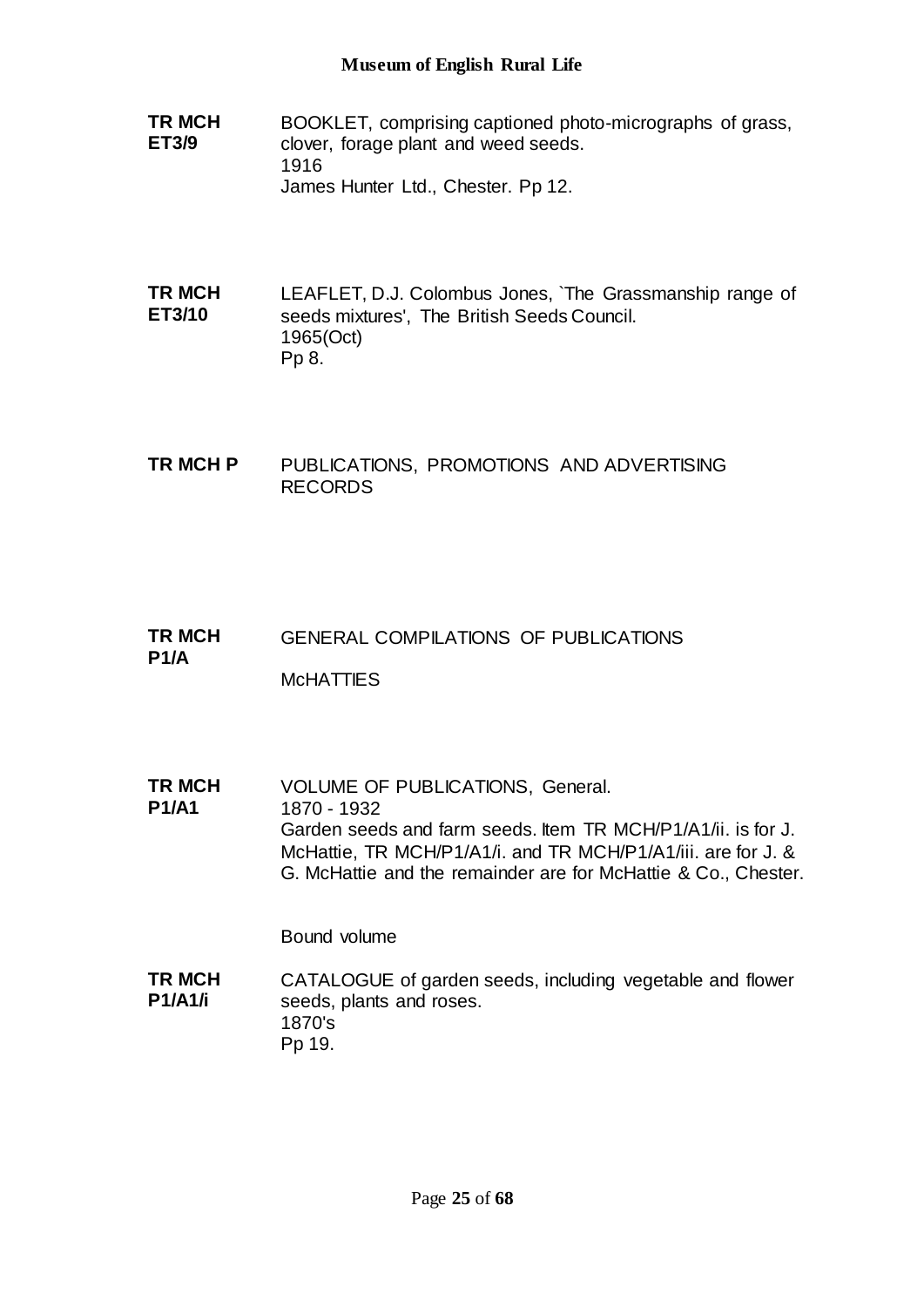**TR MCH P1/A1/ii** CATALOGUE of garden and farm seeds 1870(Jan) Including grain, vegetable, flower, grass and clover seeds, roses, herbaceous plants, bulbs, fertilisers, fruit trees, garden sundries and implements. Also general range of agricultural and horticultural machinery. Pp 64. Cover missing Attached is: a. 1871(Jan). LEAFLET concerning the firm's change of business address. Pp 1.

**TR MCH P1/A1/iii** CATALOGUE of garden and farm seeds, including grain, vegetables, flower, grass and clover seeds, plants, bulbs, roses, fruit trees, fertilisers, garden implements and sundries. 1872 Also general range of agricultural and horticultural machinery and equipment. Pp 41.

**TR MCH P1/A1/iv** CATALOGUE of garden seeds, including vegetable, flower and ornamental grass seeds, bulbs, roses, fruit trees, plants, fertilisers, garden implements and sundries. 1890 Includes an extract from Dr. Hogg's Gardeners' Year Book providing monthly details of outdoor gardening work. Pp 37.

**TR MCH P1/A1/ix** CATALOGUE of garden seeds, including vegetable and flower seeds, ornamental grasses, plants, bulbs, garden tools and sundries, insecticides, fertilisers, weedkillers and lawn mowers. 1924 Pp 84.

**TR MCH P1/A1/v** CATALOGUE of garden seeds, including vegetable, lawn and flower seeds, ornamental grasses, bulbs, plants, roses, fruit and ornamental trees, fertilisers, garden tools and sundries, lawn mowers. 1895 Includes an extract from Dr. Hogg's Gardeners' Year Book providing monthly details of outdoor gardening work. Pp 41.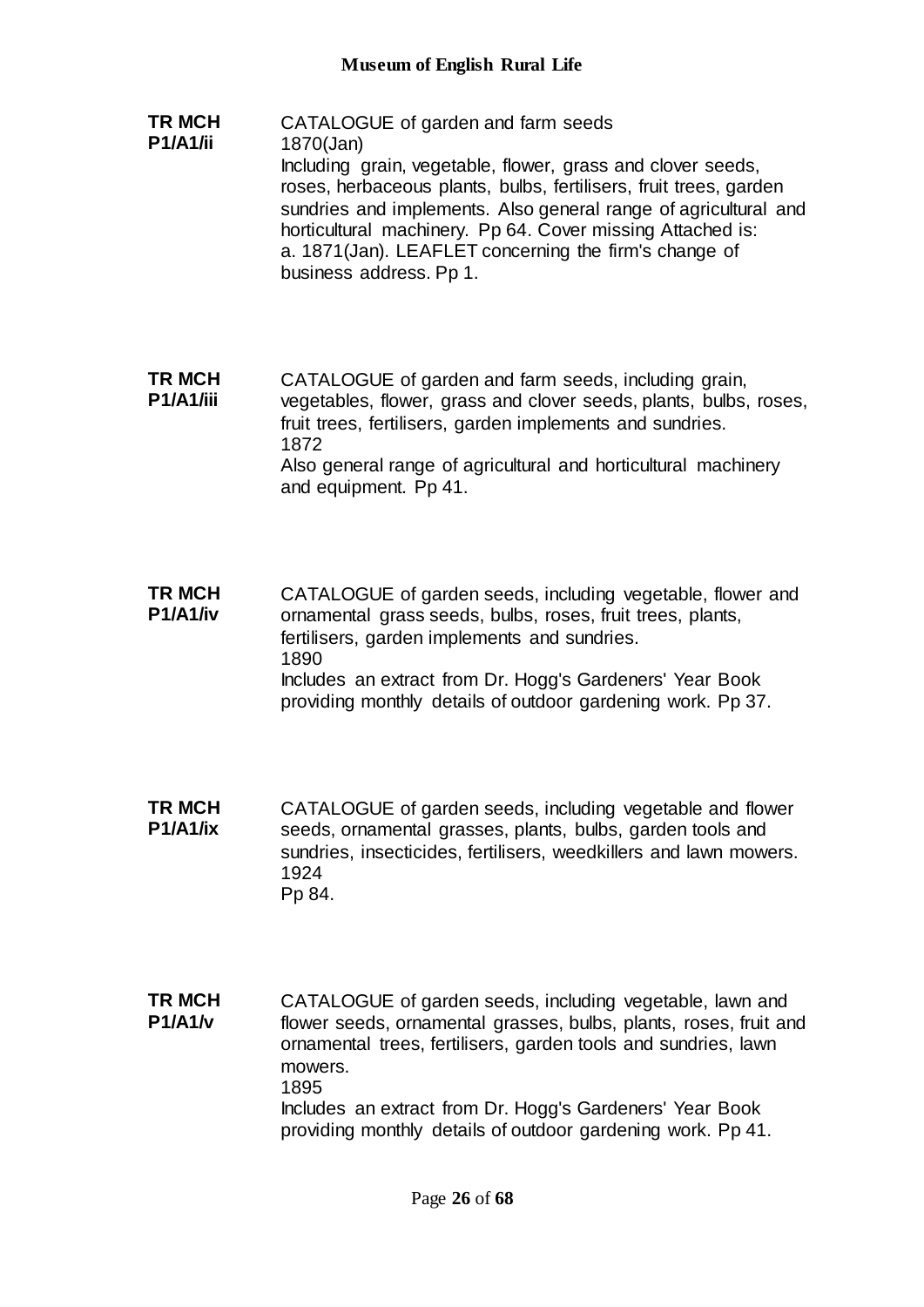### **TR MCH P1/A1/vi** CATALOGUE of garden seeds, including vegetable and flower seeds, ornamental grasses and trees, bulbs, plants, roses, fruit trees, fertilisers, garden implements and sundries, lawn mowers. 1896 Also includes an extract from Dr. Hogg's Gardeners' Year Book, providing monthly details of outdoor gardening work. Pp 41.

**TR MCH P1/A1/vii** CATALOGUE of garden seeds, including vegetable and flower seeds, ornamental grasses and trees, plants, bulbs, roses, fruit trees, fertilisers, garden tools and sundries. 1897 Also includes an extract from Dr. Hogg's Gardeners' Year Book providing details of outdoor gardening work. Pp 41.

- **TR MCH P1/A1/viii** CATALOGUE of garden seeds, including vegetable and flower seeds, ornamental grasses and trees, bulbs, roses, fruit trees, plants fertilisers, insecticides, garden tools and sundries. 1899 Also includes an extract from Dr. Hogg's Gardeners' Year Book providing details of outdoor gardening work. Pp 53
- **TR MCH P1/A1/x** CATALOGUE of garden seeds, including vegetable and flower seeds, plants, ornamental grasses, bulbs, insecticides, weed killers, fertilisers, garden implements, sundries and lawn mowers. 1925 Pp 84.
- **TR MCH P1/A1/xi** CATALOGUE of garden seeds, including lawn, vegetable and flower seeds, bird seeds, plants, ornamental grasses, bulbs, garden tools, lawn mowers and sundries, fertilisers, weed killers and insecticides. 1926 Pp 84.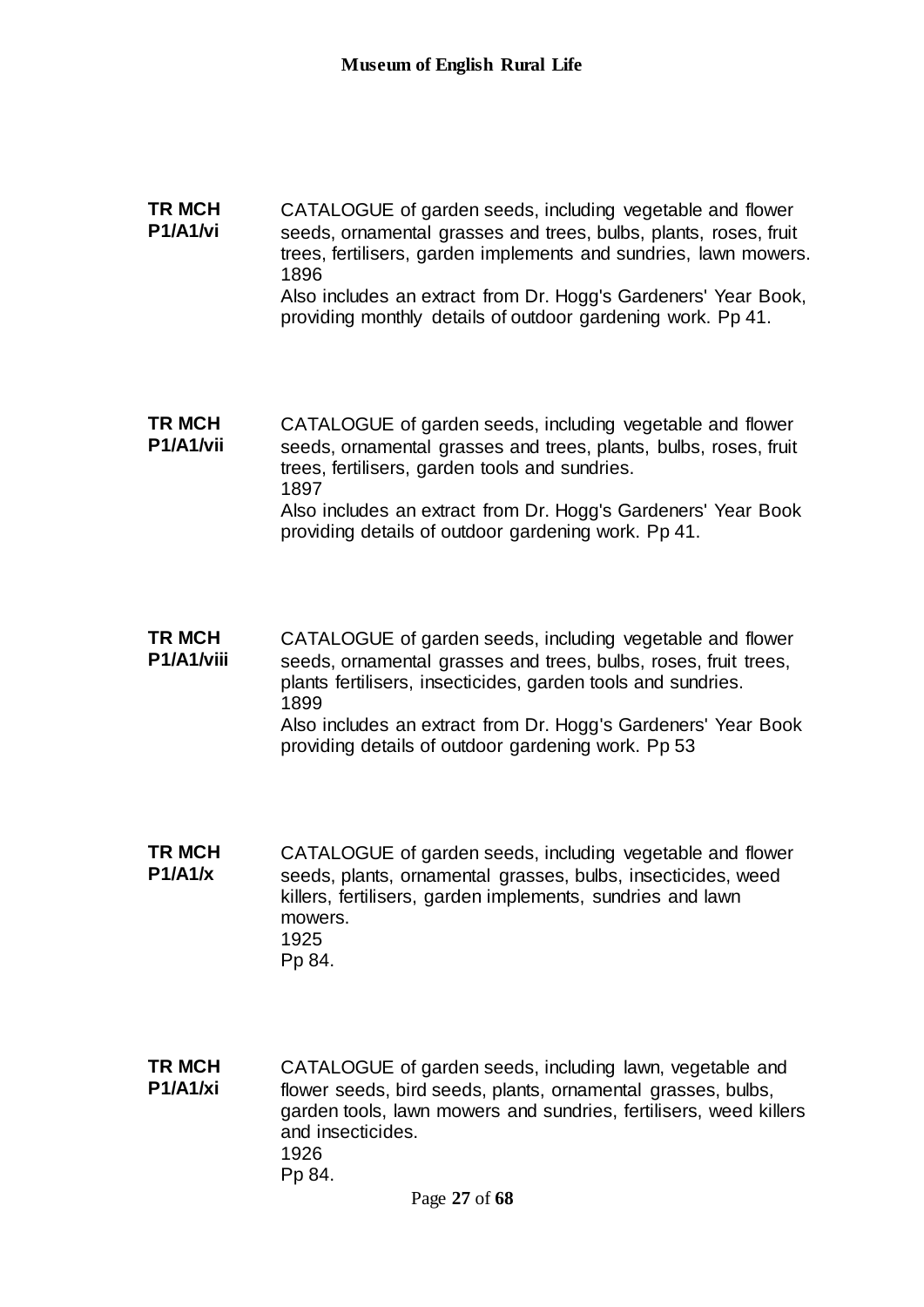**TR MCH P1/A1/xii** CATALOGUE of garden seeds, including vegetable, lawn and flower seeds, bird seeds, plants, bulbs, ornamental grasses, garden tools and sundries, lawn mowers, insecticides, fertilisers and weed killers. 1927 Pp 80.

**TR MCH P1/A1/xiii** CATALOGUE of garden seeds, including vegetable, lawn and flower seeds, bird seeds, plants, bulbs, insecticides, weed killers, fertilisers, garden tools and sundries, ornamental grasses, lawn mowers. 1929 Pp 80.

- **TR MCH P1/A1/xiv** CATALOGUE of garden seeds, including vegetable, lawn and flower seeds, bird seeds, plants, bulbs, ornamental grasses, garden tools and sundries, fertilisers, insecticides, lawn mowers and weed killers. 1930 Pp 80.
- **TR MCH P1/A1/xv** CATALOGUE of garden seeds, including vegetable, lawn and flower seeds, bird seeds, plants, bulbs, ornamental grasses, garden tools and sundries, insecticides, weed killers, fertilisers and lawn mowers. 1931 Pp 80.
- **TR MCH P1/A1/xvi** CATALOGUE of garden seeds, including vegetable, lawn and flower seeds, bird seeds, flants, bulbs, ornamental grasses, garden tools and sundries, insecticides, fertilisers, weed killers and lawn mowers. 1932 Pp 80.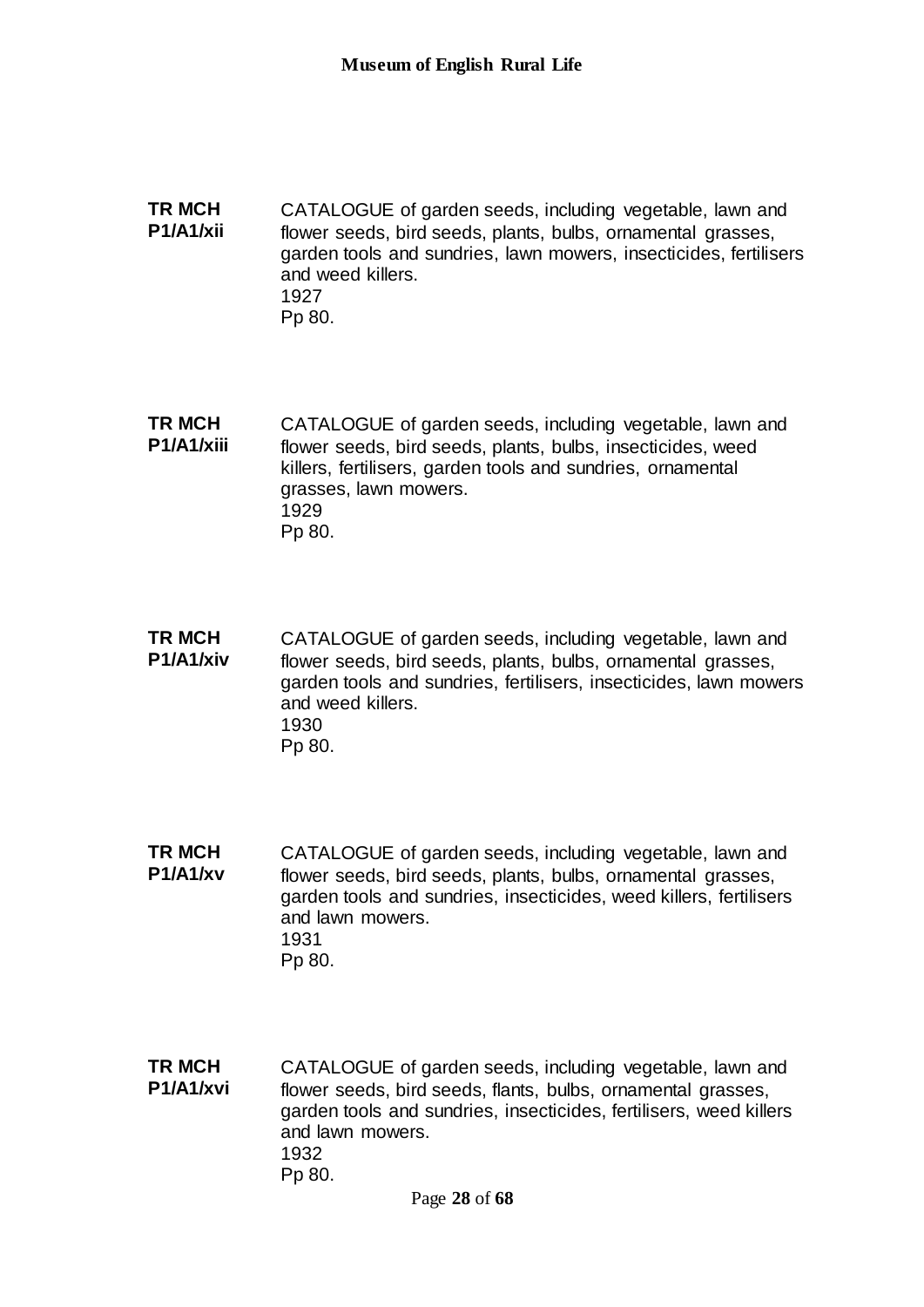**TR MCH P1/A2** VOLUME OF PUBLICATIONS. General - garden seeds and bulbs, roses, shrubs and trees. 1920's - 1952 Items TR MCH/P1/A2/i., TR MCH/P1/A2/v.-TR MCH/P1/A2/viii., and TR MCH/P1/A2/xvii.-TR MCH/P1/A2/xix. are for McHattie & Co., the remainder being for McHattie & Co., Ltd., Chester.

Bound volume

**TR MCH P1/A2/i** LEAFLET for flowering plants, vegetable plants, fertilisers, weed killers and garden sundries. 1939 Pp 8.

**TR MCH P1/A2/ii** PRICE LIST for bedding and vegetable plants and culinary roots. 1950 Pp 4.

**TR MCH P1/A2/iii** PRICE LIST for bedding and vegetable plants. 1951 Pp 4.

**TR MCH P1/A2/iv** PRICE LIST for bedding and vegetable plants. 1952 Pp 4.

**TR MCH P1/A2/ix** CATALOGUE of roses, culinary roots, trees and shrubs, including coniferous, fruit, ornamental and flowering, herbaceous and hedge plants, climbing and wall plants, fertilisers and garden sundries. 1945 Pp 12.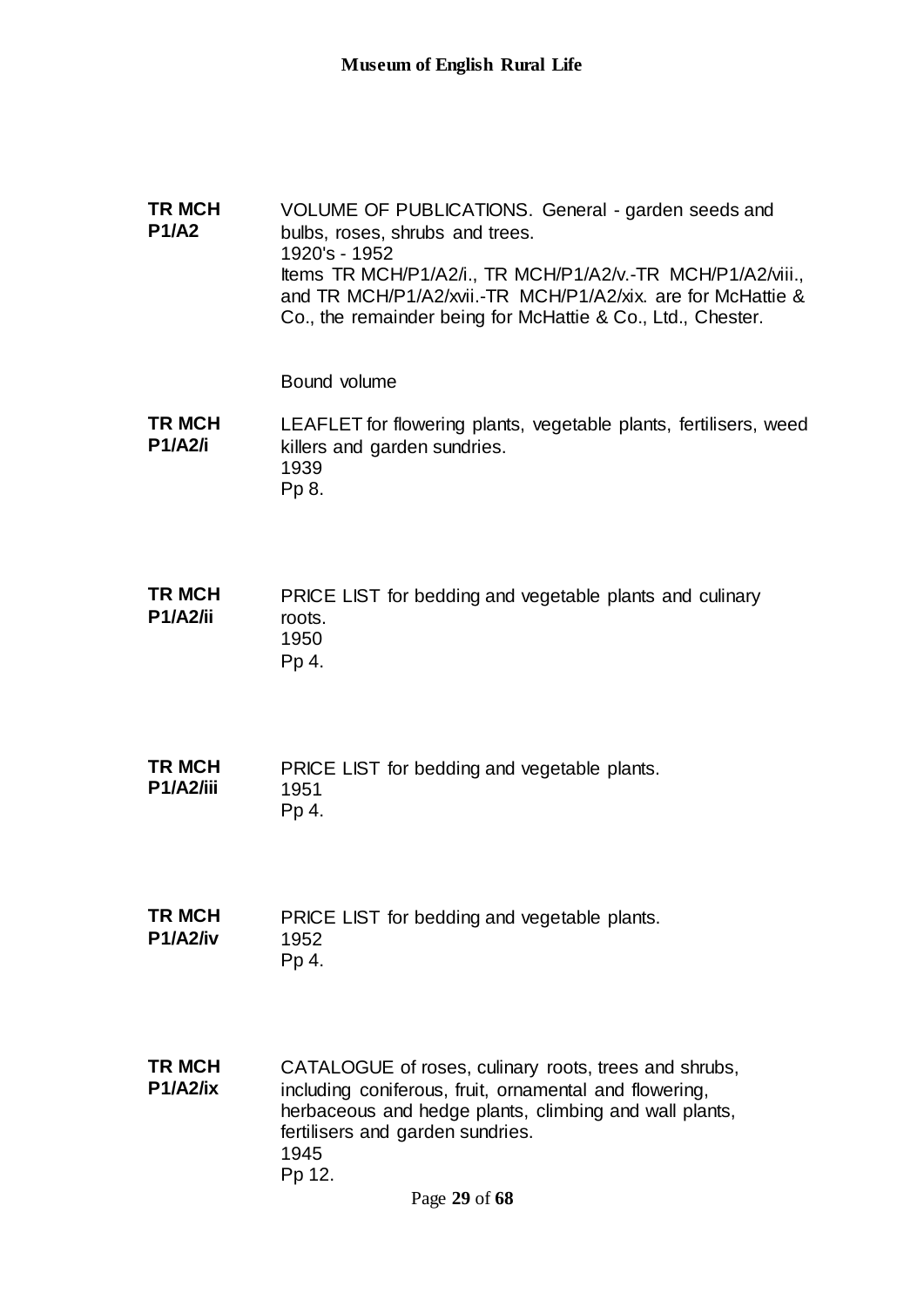**TR MCH P1/A2/v** CATALOGUE of roses, trees and shrubs, including fruit, ornamental, flowering and coniferous, herbaceous, rock and climbing plants, insecticides, fertilisers and garden and horticultural implements and sundries. 1920's Pp 32.

**TR MCH P1/A2/vi** CATALOGUE of roses, trees and shrubs, including coniferous, fruit, ornamental and flowering, culinary roots, herbaceous plants, fertilisers and sundries. 1937 Pp 41.

**TR MCH P1/A2/vii** CATALOGUE of bulbs, roses, trees and shrubs, including coniferous, fruit, ornamental and flowering, culinary roots, herbaceous, climbing and wall plants, fertilisers and garden sundries. 1939 Pp 49. Includes: a. 1939. ORDER FORM Blank specimen for the above products. Pp 4.

- **TR MCH P1/A2/viii** PRICE LIST for roses, culinary roots, trees and shrubs, including coniferous, fruit, ornamental and flowering, herbaceous and hedge plants, climbing and wall plants, fertilisers and garden sundries. 1940 Pp 6.
- **TR MCH P1/A2/x** CATALOGUE of bulbs, roses, culinary roots, trees and shrubs, including coniferous, fruit, ornamental and flowering, hedge and herbaceous plants, climbing and wall plants, insecticides, fertilisers and garden sundries. 1946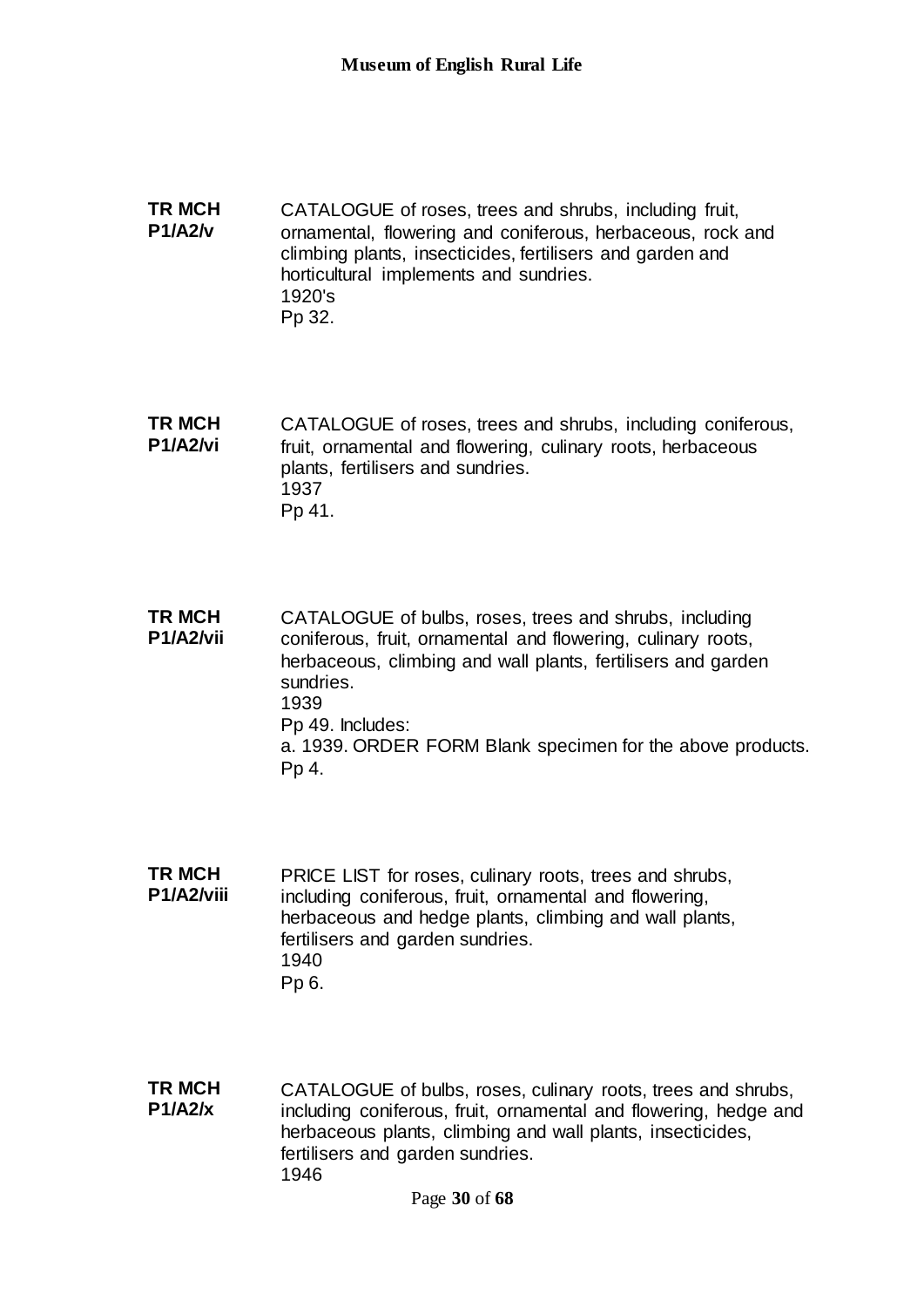Pp 18.

**TR MCH P1/A2/xi** CATALOGUE of bulbs, roses, culinary roots, trees and shrubs, including coniferous, fruit, ornamental and flowering, hedge and herbaceous plants, climbing and wall plants, insecticides, fertilisers and garden sundries. 1947 Pp 18.

**TR MCH P1/A2/xii** CATALOGUE of bulbs, roses, culinary roots, trees and shrubs, including coniferous, fruit, ornamental and flowering, hedging and herbaceous plants, climbing and wall plants, insecticides and fertilisers and garden sundries. 1948 Pp 18.

**TR MCH P1/A2/xiii** CATALOGUE of bulbs, roses, culinary roots, trees and shrubs, including coniferous, fruit, ornamental and flowering, hedge and herbaceous plants, climbing and wall plants, insecticides, fertilisers and garden sundries. 1949 Pp 21.

**TR MCH P1/A2/xiv** CATALOGUE of bulbs, roses, culinary roots, trees and shrubs, including coniferous, fruit, ornamental and flowering, hedge and herbaceous plants, climbing and wall plants, fertilisers, insecticides and garden sundries. 1950 Pp 40.

**TR MCH P1/A2/xix** CATALOGUE of garden seeds, including vegetable and lawn seeds, culinary roots, fertilisers, insecticides and garden sundries, weed killers. 1944 Pp 36.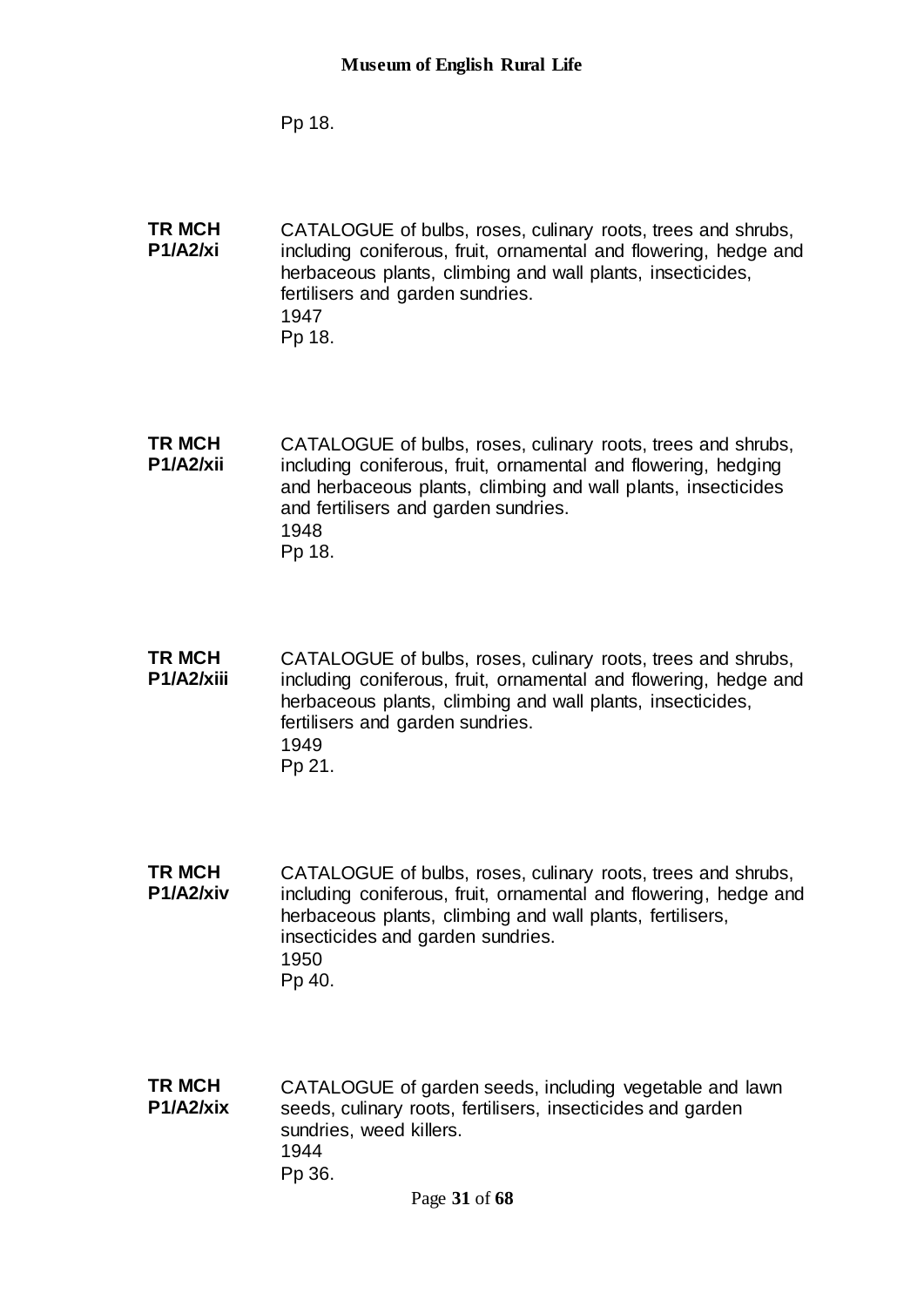**TR MCH P1/A2/xv** CATALOGUE of bulbs, fertilisers, insecticides and garden sundries. early 1950's Pp 9.

**TR MCH P1/A2/xvi** CATALOGUE of roses, herbs, trees and shrubs, including coniferous, fruit, ornamental and flowering, hedge and herbaceous plants, climbing and wall plants, fertilisers and garden sundries. 1951 Pp 24.

**TR MCH P1/A2/xvii** CATALOGUE of garden seeds, including vegetable, lawn and flower seeds, bird seeds, herbaceous and climbing plants, ornamental grasses, fruit trees, garden tools and sundries, insecticides, fertilisers and weed killers. 1940 Pp 64.

**TR MCH P1/A2/xviii** CATALOGUE of garden seeds, including vegetable, lawn and flower seeds, bird seeds, insecticides, weed killers, fertilisers and garden sundries. 1942 Pp 52.

**TR MCH P1/A2/xx** CATALOGUE of garden seeds, including vegetable, lawn and flower seeds, bird seeds, culinary roots, fertilisers, garden tools and sundries, weed killers, insecticides. 1948 Pp 40.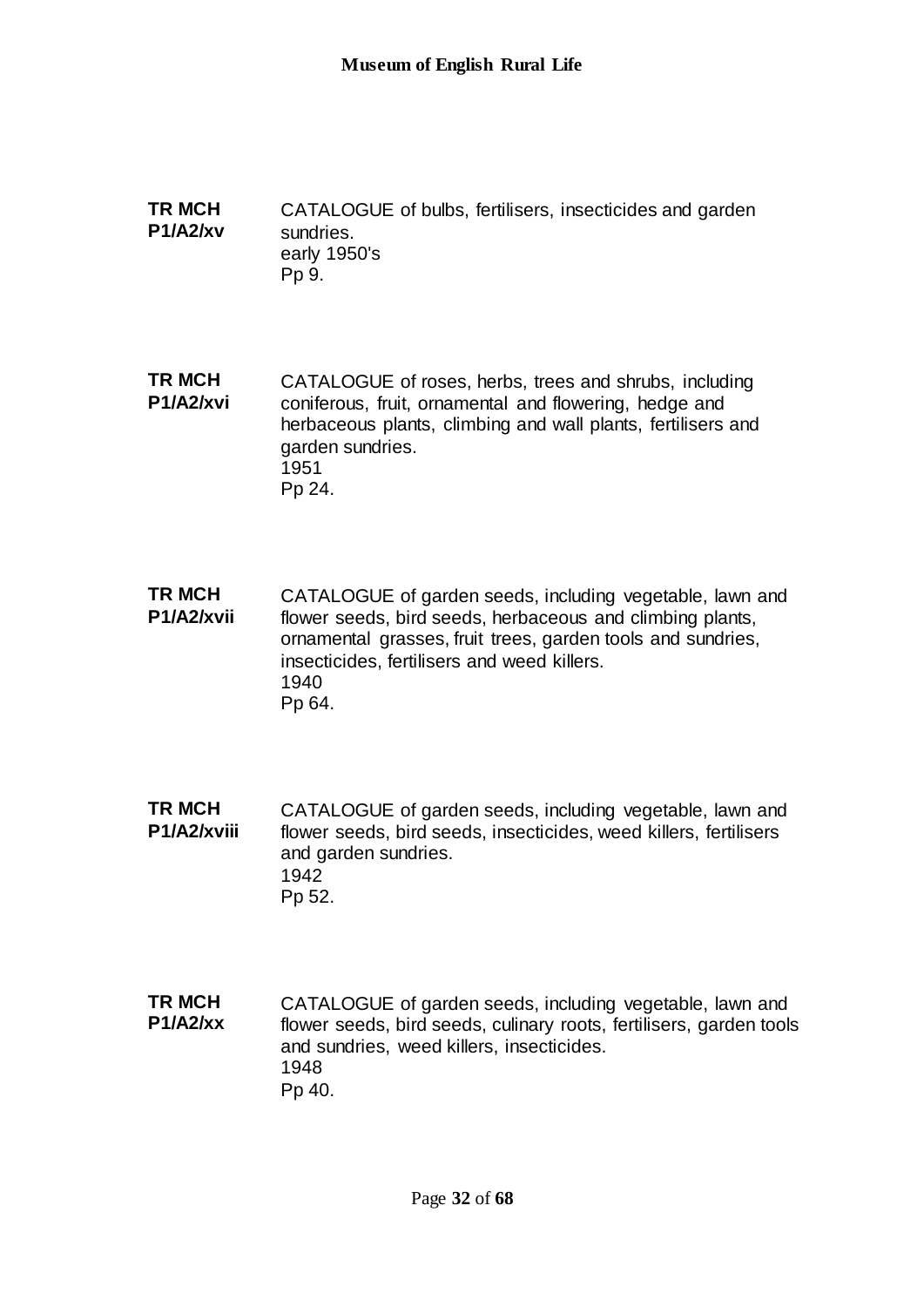**TR MCH P1/A2/xxi** CATALOGUE of garden seeds, including vegetable, flower and lawn seeds, bird seeds, culinary roots, garden tools and sundries, fertilisers, weed killers and insecticides. 1949 Pp 40.

**TR MCH P1/A2/xxii** CATALOGUE of garden seeds, including vegetable, lawn and flower seeds, bird seeds, culinary roots, fertilisers, garden tools and sundries, weed killers, insecticides. 1950 Pp 40.

**TR MCH P1/A2/xxiii** CATALOGUE of garden seeds 1951 Including vegetable, lawn and flower seeds, bird seeds, bulbs, culinary roots, fertilisers, garden tools and sundries, weed killers and insecticides. Pp 40. Includes: a. 1951. ORDER FORM Blank specimen including price list, for Scotch seed potatoes. Pp 1. b. c.1951. LIST of price alterations for Scotch seed potatoes. Pp 1.

**TR MCH P1/A2/xxiv** CATALOGUE of garden seeds, including vegetable, lawn and flower seeds, bird seeds, bulbs, culinary roots, fertilisers, weed killers, insecticides, garden tools and sundries. 1952 Pp 33.

Front cover missing

**TR MCH P1/A3** VOLUME OF PUBLICATIONS. Farm seeds. 1874 - 1947 Items TR MCH/P1/A3/i.-TR MCH/P1/A3/iv. are for J. & G. McHattie, TR MCH/P1/A3/v.-TR MCH/P1/A3/xvii. for McHattie & Co., and TR MCH/P1/A3/xviii.-TR MCH/P1/A3/xxi. for McHattie & Co., Ltd., Chester.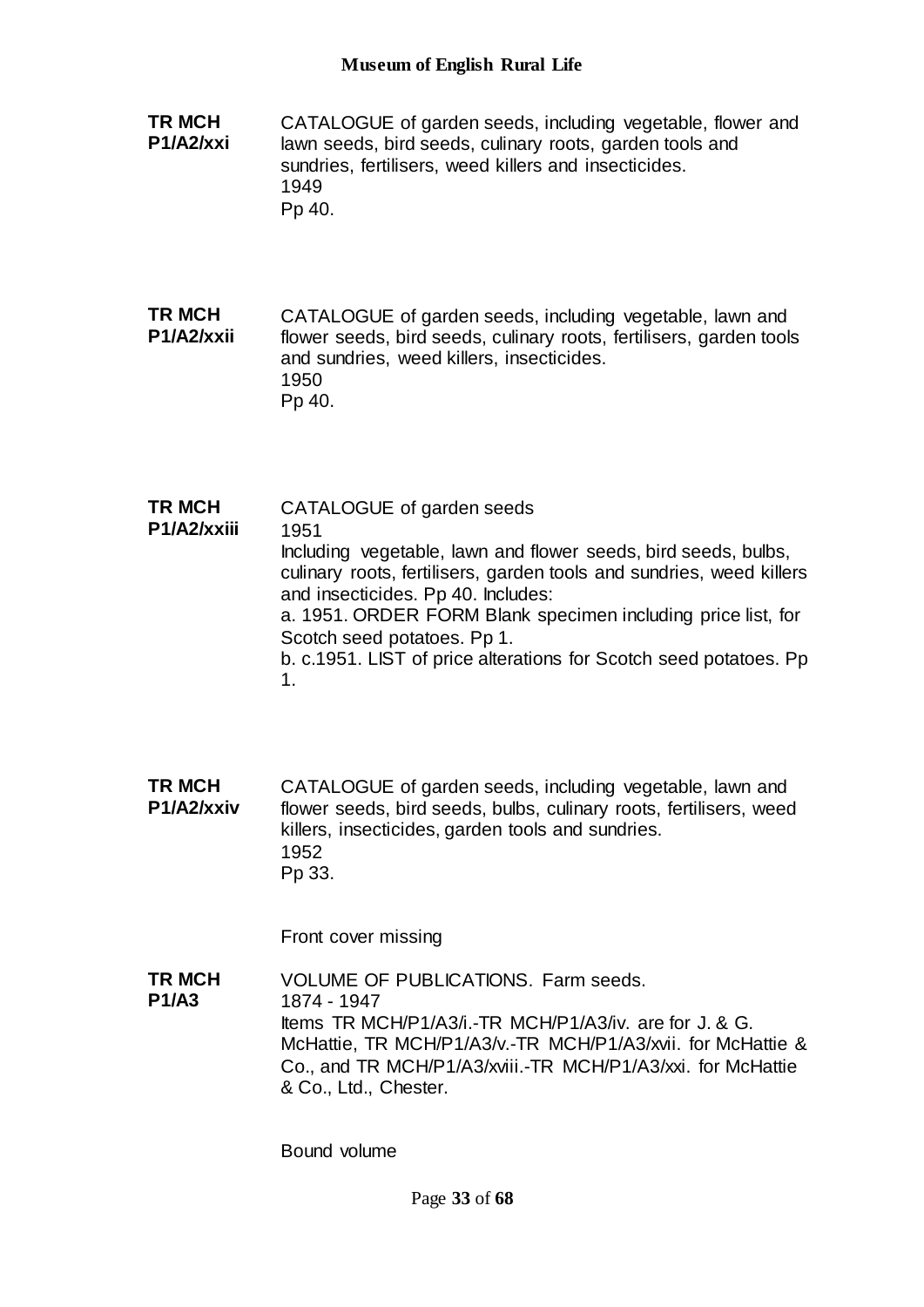**TR MCH P1/A3/i** LEAFLET, including price list, for farm seeds, including grass, clover and root vegetable seeds.

Pp 6.

**TR MCH P1/A3/ii** LEAFLET of TESTIMONIALS for farm seeds and fruit trees. c.1877 Pp 4.

**TR MCH P1/A3/iii** LEAFLET of TESTIMONIALS for farm seeds. c.1877 Pp 4.

**TR MCH P1/A3/iv** CATALOGUE of farm seeds 1874 Including grain, grass, clover, green and root vegetable seeds. Also range of agricultural and horticultural machinery and equipment. Pp 16. Includes: a. c.1874. ORDER FORM Blank specimen including price list, for farm seeds, including grain, grass, clover, green and root vegetable seeds, flower seeds, agricultural implements and artificial fertilisers, trees and shrubs, including fruit and roses. Pp 4.

**TR MCH P1/A3/ix** CATALOGUE of farm seeds 1928 Including grain, grass, clover, green and root vegetable seeds. Also fruit trees, hedge plants and roses and range of agricultural machinery. Pp 24. Attached is: a. 1928. ORDER FORM Blank specimen including price list, for the above farm seeds. Pp 4.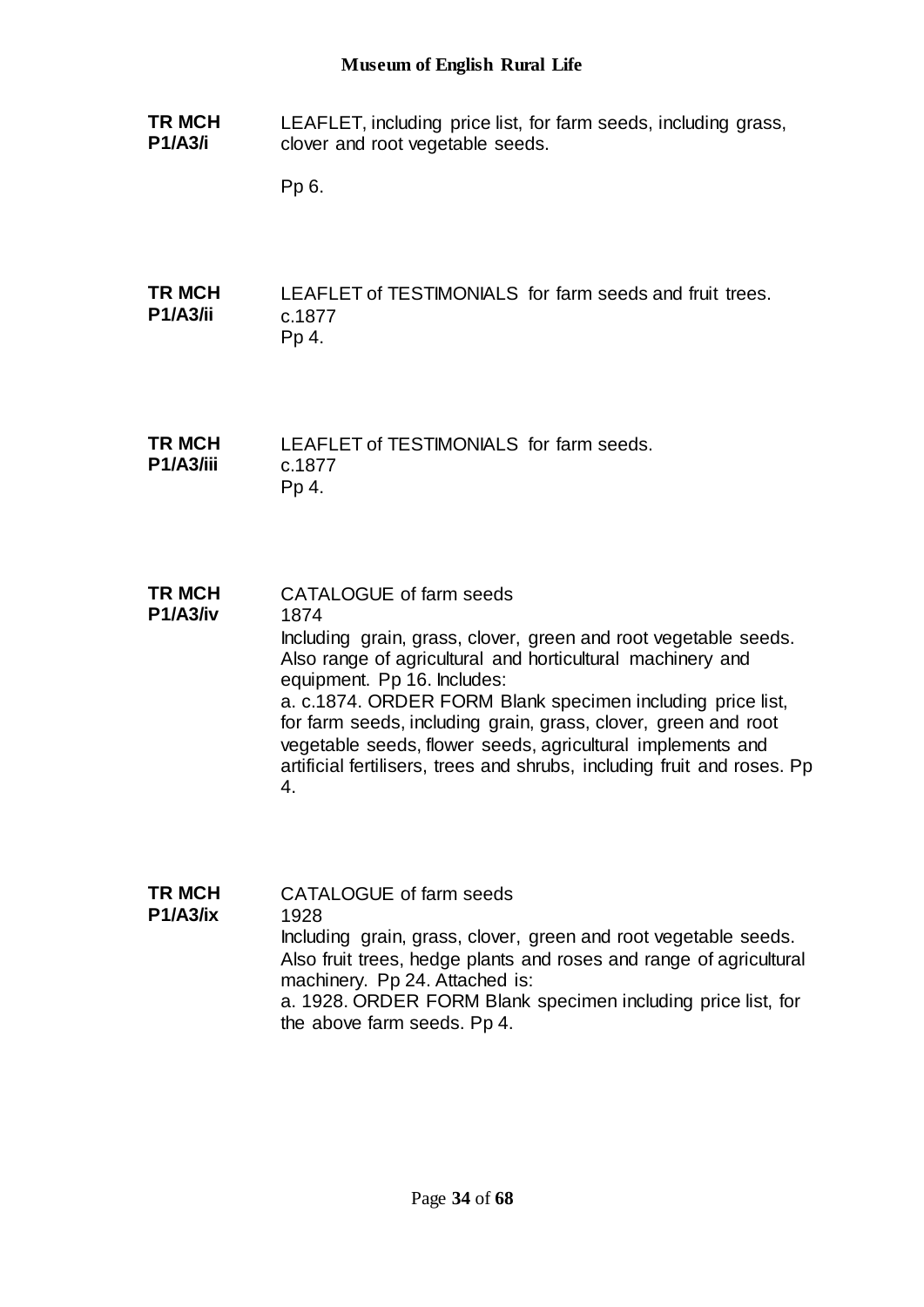- **TR MCH P1/A3/v** CATALOGUE of farm seeds, including grain, grass, clover, green and root vegetable seeds, weed killers, fertilisers. 1914
	- Also roses, fruit and ornamental trees and plants. Pp 24.
- **TR MCH P1/A3/vi** CATALOGUE of farm seeds, including grain, grass, clover, green and root vegetable seeds. 1919 Also fruit trees, hedge plants and roses. Pp 24. Includes: a. 1919. ORDER FORM Blank specimen for the above farm seeds. Pp 4.
- **TR MCH P1/A3/vii** CATALOGUE of farm seeds, including grain, grass, clover, green and root vegetable seeds. 1925 Also fruit trees, hedge plants and roses, and range of agricultural machinery. Pp 28.
- **TR MCH P1/A3/viii** CATALOGUE of farm seeds, including grain, grass, clover, green and root vegetable seeds. 1927 Also fruit trees, hedge plants and roses, and range of agricultural machinery. Pp 28.
- **TR MCH P1/A3/x** CATALOGUE of farm seeds, including grain, grass, clover, green and root vegetable seeds. 1932 Pp 24.
- **TR MCH P1/A3/xi** CATALOGUE of farm seeds, including grain, grass, clover, green and root vegetable seeds. 1933 Pp 2. Pp 23-24 missing.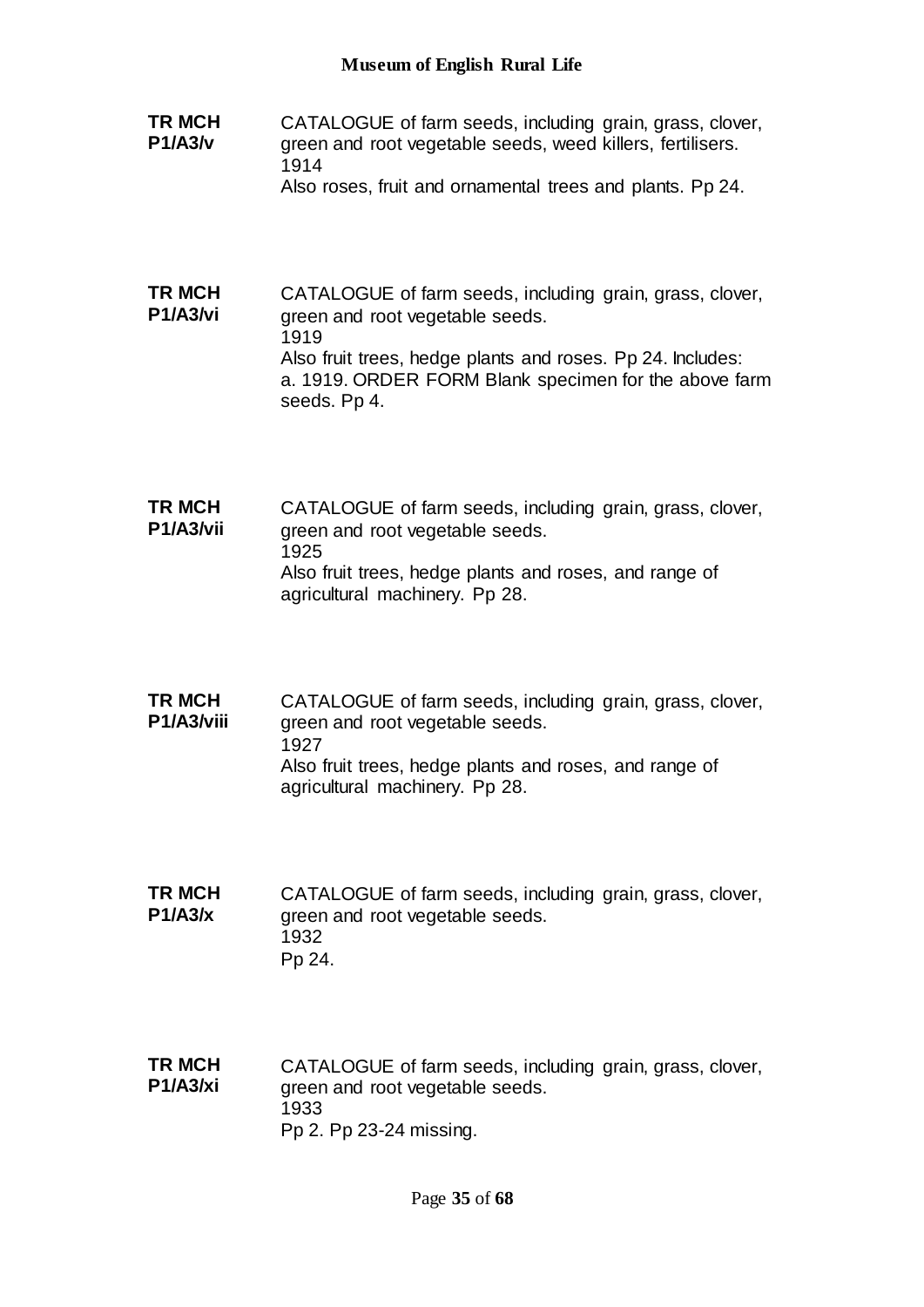### **TR MCH P1/A3/xii** CATALOGUE of farm seeds 1935 Including grain, grass, clover, green and root vegetable seeds. Pp 24. Pp 13-14 and back cover missing. Includes: a. 1936. ORDER FORM Blank specimen, including price list, for the above farm seeds. Pp 4.

- **TR MCH P1/A3/xiii** CATALOGUE of farm seeds 1937 Including grain, grass, clover, green and root vegetable seeds. Pp 24. Attached is: a. 1940. ORDER FORM Blank specimen, including price list, for the above farm seeds. Pp 4.
- **TR MCH P1/A3/xiv** CATALOGUE of farm seeds 1938 Including grain, grass, clover, green and root vegetable seeds. Pp 24. Includes: a. c.1938. CATALOGUE INSERT for clover and grass seeds. Pp 2.

Missing part of both pages.

- **TR MCH P1/A3/xix** CATALOGUE of farm seeds, including grain, grass, clover, green and root vegetable seeds. 1946 Pp 9. Duplicate bound between TR MCH/P1/A3/xx. and TR MCH/P1/A3/xxi.
- **TR MCH P1/A3/xv** CATALOGUE of farm seeds 1939 Including grain, grass, clover, green and root vegetable seeds. Pp 20. Attached is: a. 1939. ORDER FORM Blank specimen, including price list, for the above farm seeds. Pp 4.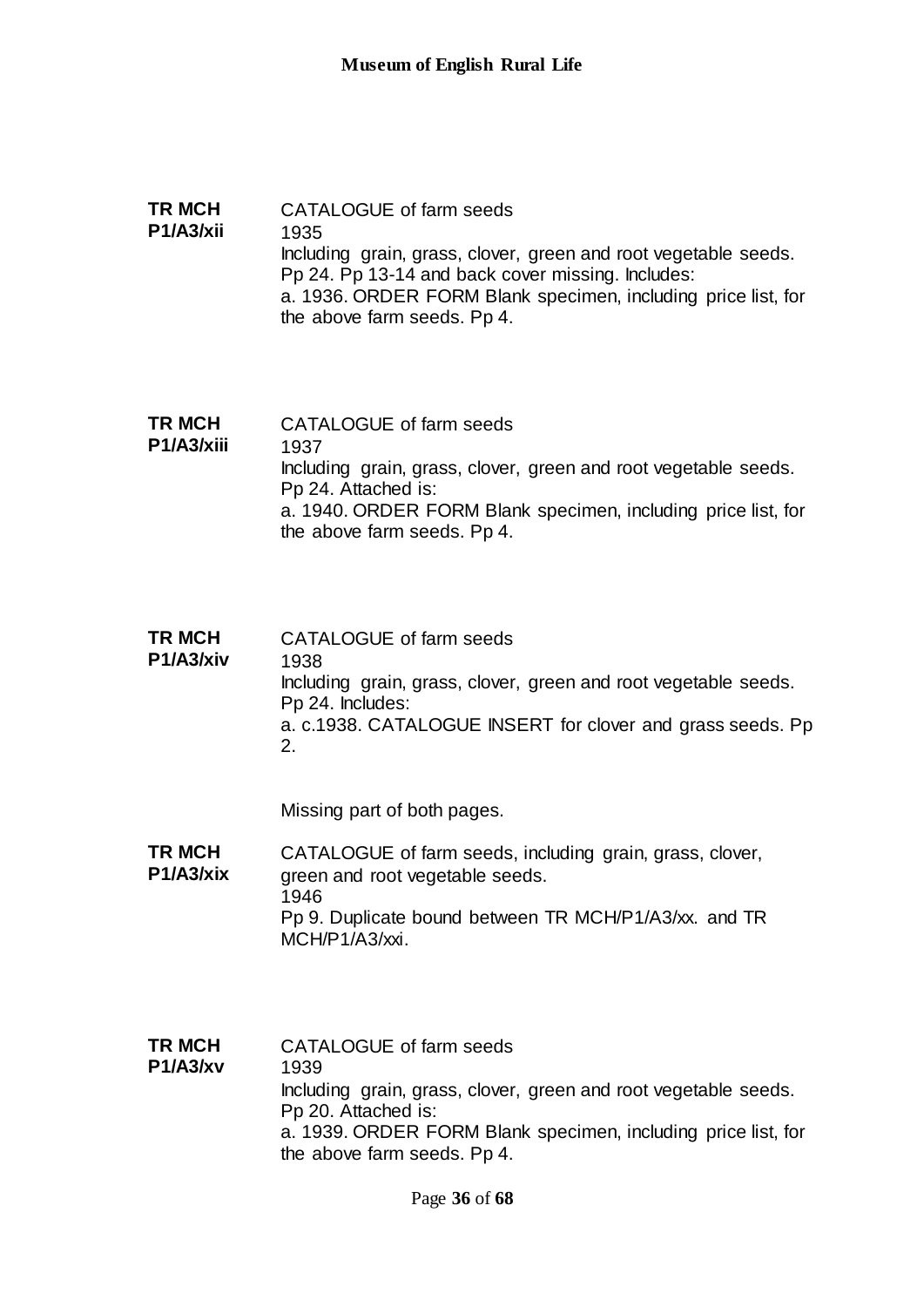**TR MCH P1/A3/xvi** LEAFLET, including price list, for farm seeds, including grain, grass, clover, green and root vegetable seeds. 1943 Pp 6.

**TR MCH P1/A3/xvii** CATALOGUE of farm seeds, including grain, grass, clover, green and root vegetable seeds. 1944 Pp 9. Duplicate bound between TR MCH/P1/A3/xx. and TR MCH/P1/A3/xxi.

**TR MCH P1/A3/xviii** CATALOGUE of farm seeds, including grain, grass, clover, green and root vegetables. 1945 Pp 9.

**TR MCH P1/A3/xx** CATALOGUE of farm seeds, including grain, grass, clover and green and root vegetable seeds. 1947 Pp 25.

**TR MCH P1/A3/xxi** CATALOGUE of farm seeds, including grain. 1947 Also grass and clover seed. Pp 9.

**TR MCH P1/A4** VOLUME OF PUBLICATIONS. Farm seeds. 1933 - 1952 Items TR MCH/P1/A4/ii., TR MCH/P1/A4/vi., and TR MCH/P1/A4/xi. are for McHattie & Co., the remainder being for McHattie & Co., Ltd., Chester.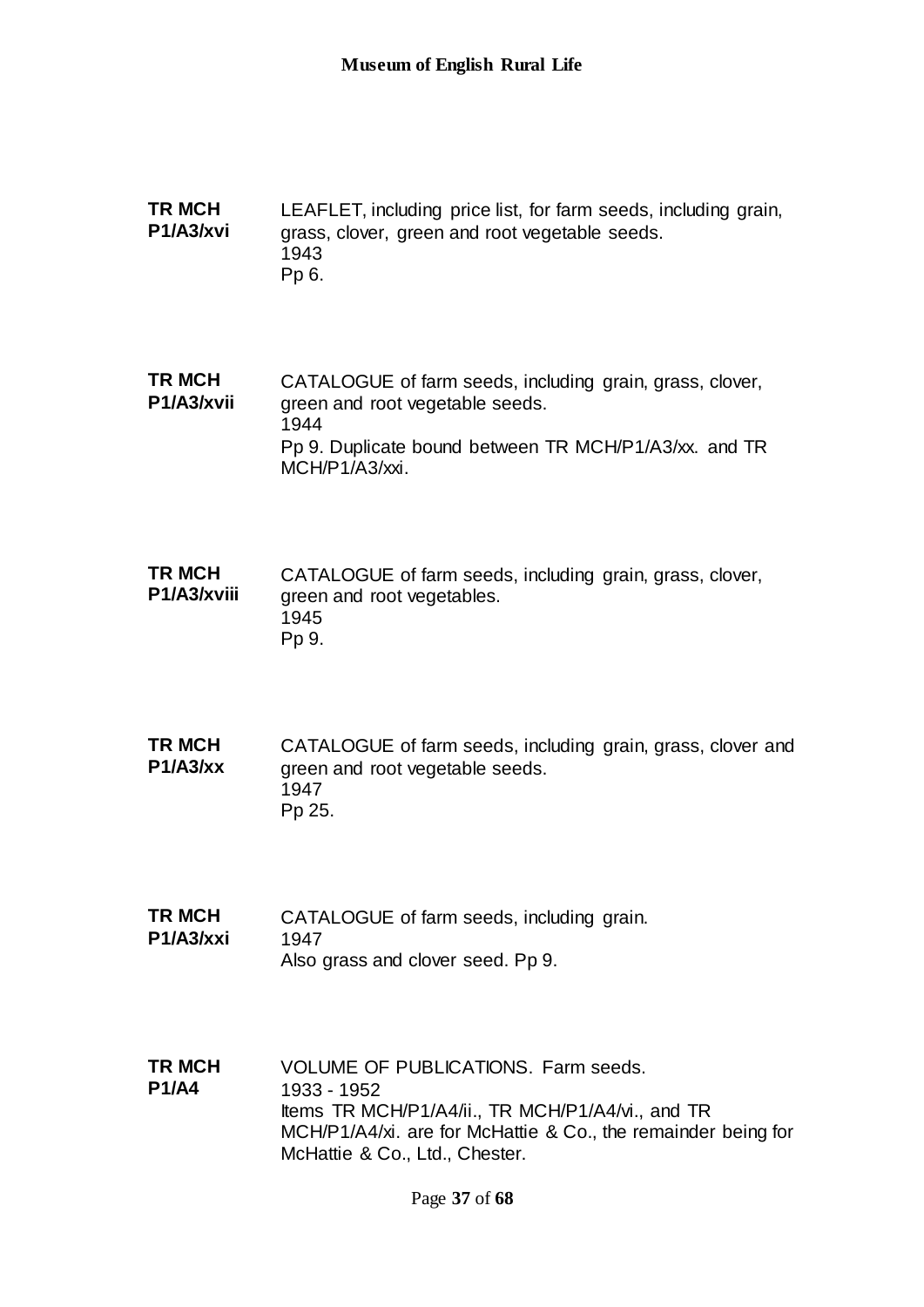Bound volume

**TR MCH P1/A4/i** LIST of products sold by McHatties as agents, and arranged by manufacturer. late 1940's Pp 12.

**TR MCH P1/A4/ii** PRICE LIST for farm seeds, including grass, clover and root vegetable seeds. 1935 Pp 4.

**TR MCH P1/A4/iii** PRICE LIST for farm seeds, including grain, grass, clover, green and root vegetable seeds. 1946 Pp 10.

**TR MCH P1/A4/iv** LEAFLET for farm seeds, including grain. 1949 Pp 4.

**TR MCH P1/A4/ix** CATALOGUE of farm seeds, including grain. 1950 Pp 9.

**TR MCH P1/A4/v** CATALOGUE of farm seeds, including grain, grass, clover and green and root vegetable seeds. 1949 Pp 17.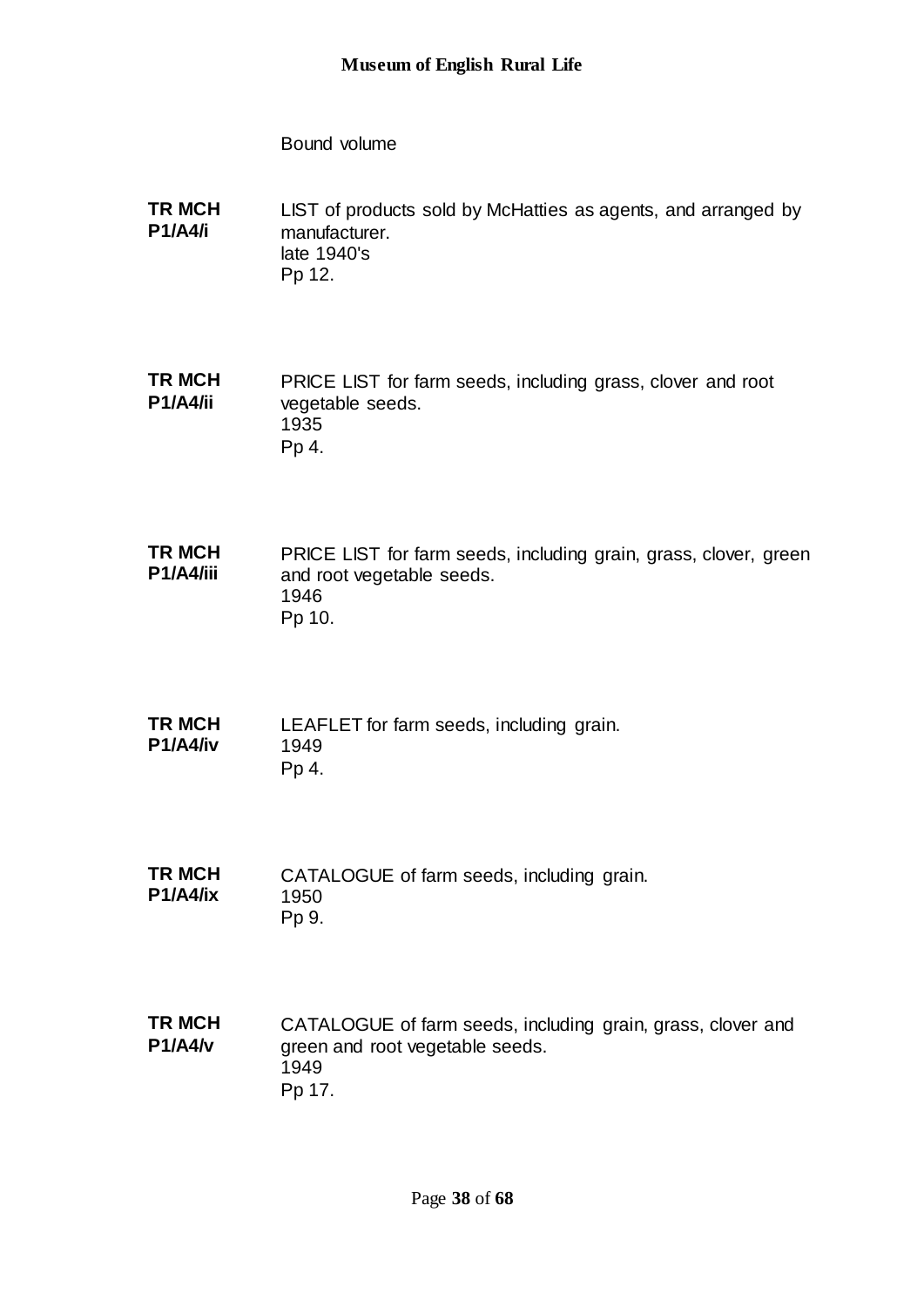**TR MCH P1/A4/vi** LEAFLET, including price list, for farm seeds, including grain, grass, clover and green and root vegetable seeds. 1943 Pp 6. **TR MCH P1/A4/vii** CATALOGUE of farm seeds, including grain. 1947 Pp 9. **TR MCH P1/A4/viii** CATALOGUE of farm seeds, including grain. 1948 Pp 9. **TR MCH P1/A4/x** LEAFLET for farm seeds, including grain. 1951 Pp 6. **TR MCH P1/A4/xi** CATALOGUE of farm seeds, including grain, grass, clover and green and root vegetables. 1933 Pp 24. **TR MCH P1/A4/xii** CATALOGUE of farm seeds, including grain, grass, clover and green and root vegetable seeds. 1946 Pp 9. **TR MCH P1/A4/xiii** CATALOGUE of farm seeds, including grain, grass, clover, green and root vegetable seeds. 1947 Pp 25.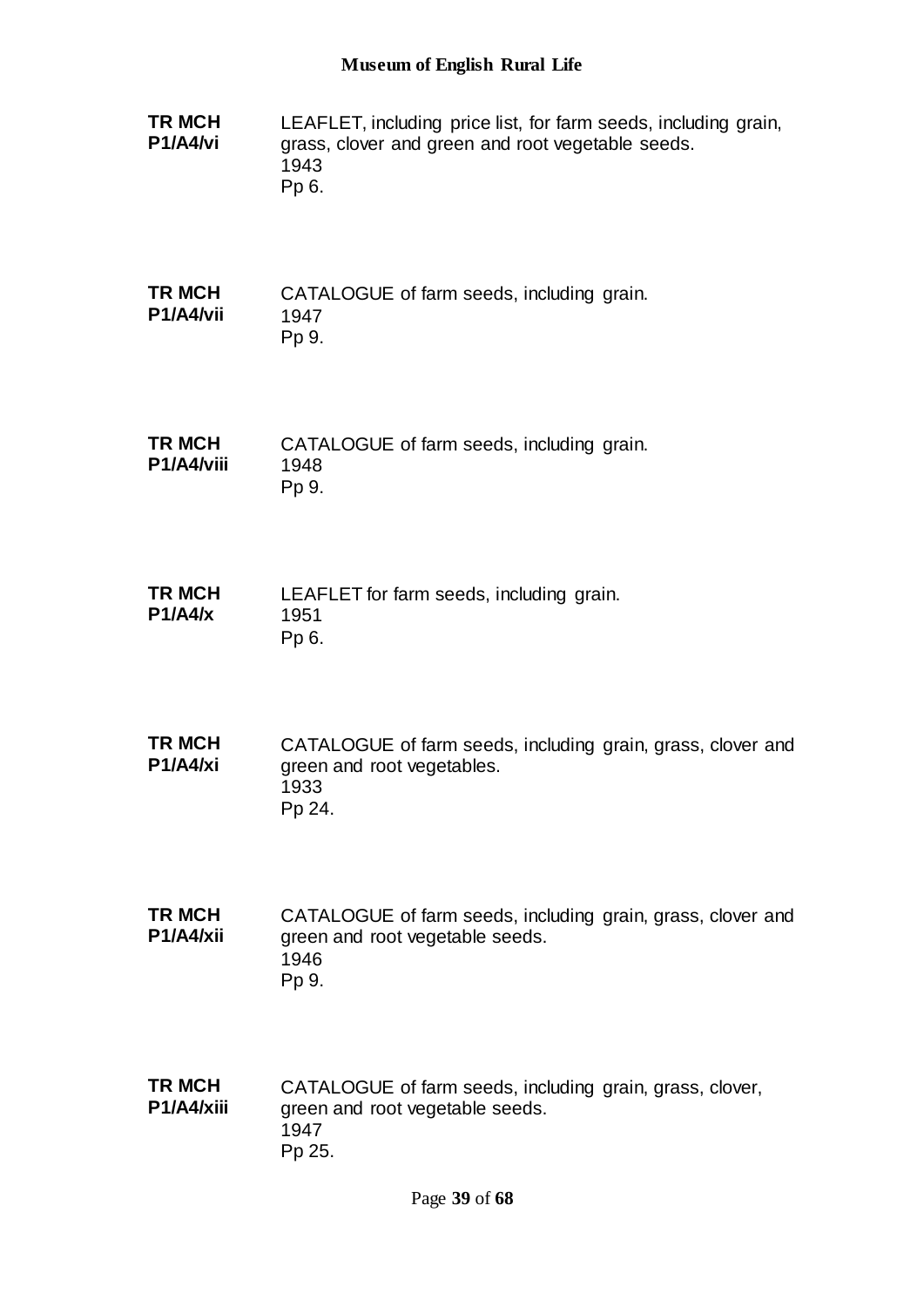**TR MCH P1/A4/xiv** CATALOGUE of farm seeds, including grain, grass, clover and green and root vegetable seeds. 1948 Pp 33.

**TR MCH P1/A4/xv** CATALOGUE of farm seeds, including grain, grass, clover and green and root vegetable seeds. 1949 Pp 33.

**TR MCH P1/A4/xvi** CATALOGUE of farm seeds, including grain, grass, clover and green and root vegetable seeds. 1951 Pp 33.

**TR MCH P1/A4/xvii** CATALOGUE of farm seeds, including grain, grass, clover and green and root vegetable seeds. 1952 Pp 29.

**TR MCH P1/A5** VOLUME OF PUBLICATIONS. Farm Seeds. 1949 - 1956 All items are for McHattie & Co., Ltd., Chester.

Bound volume

**TR MCH P1/A5/i** CATALOGUE of farm seeds 1956 Including grain, grass, clover and green and root vegetable seeds. Also general range of agricultural and garden equipment. Pp 44.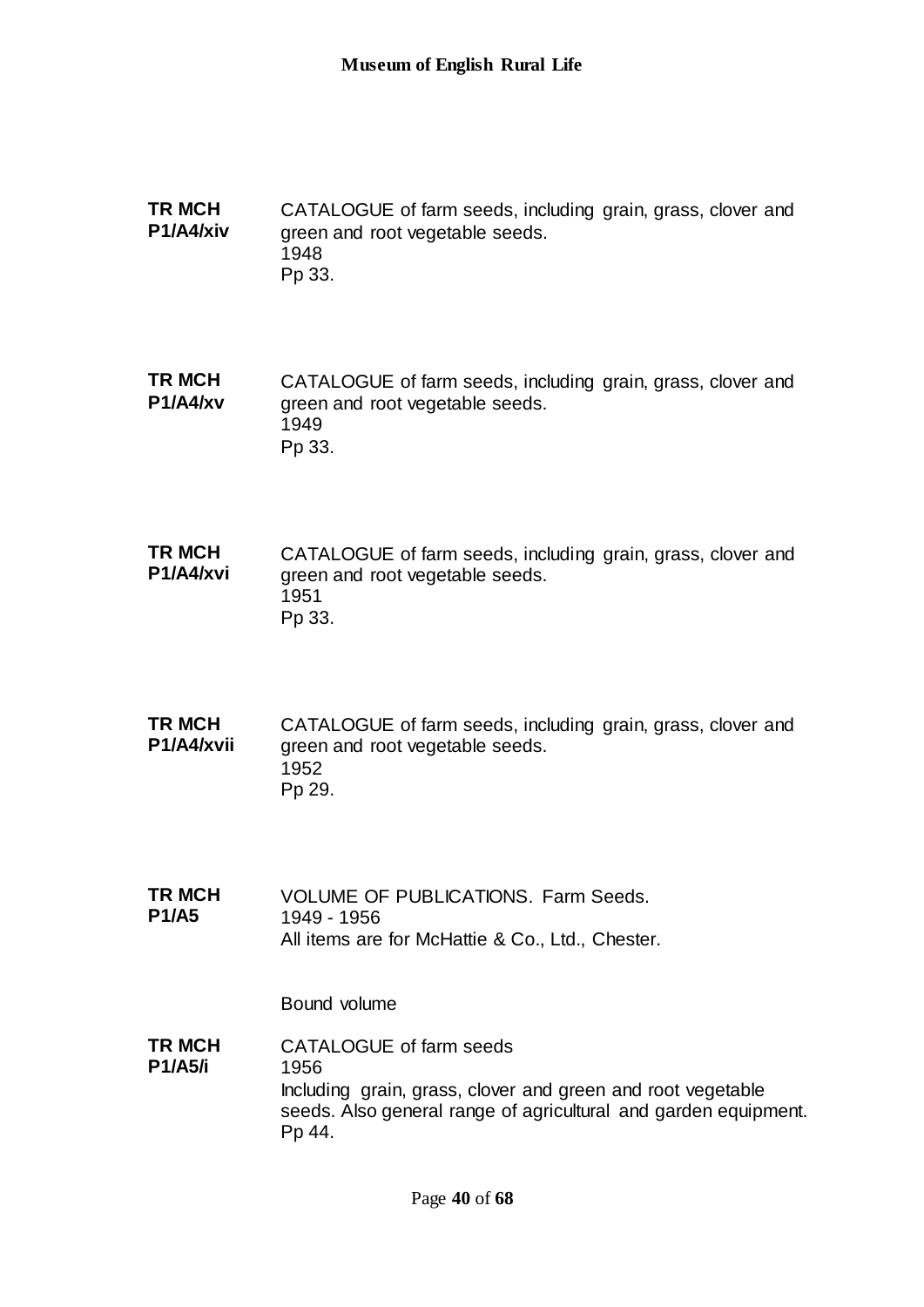**TR MCH P1/A5/ii** CATALOGUE of farm seeds, including grain, grass, clover and green and root vegetables. 1955 Also general range of agricultural and garden equipment, fruit trees and roses. Pp 45.

Four copies.

**TR MCH P1/A5/iii** CATALOGUE of farm seeds, including grain, grass, clover and green and root vegetable seeds. 1954 Also general range of agricultural and garden equipment, lawn seeds, fruit trees and roses. Pp 45.

Four copies

**TR MCH P1/A5/iv** CATALOGUE of farm seeds, including grain, grass, clover and green and root vegetable seeds. 1953 Pp 29.

**TR MCH P1/A5/v** CATALOGUE of farm seeds, including grain, grass, clover and green and root vegetable seeds. 1952 Pp 29.

Two copies

**TR MCH P1/A5/vi** CATALOGUE of farm seeds, including grain, grass, clover and green and root vegetable seeds. 1951 Pp 33.

**TR MCH P1/A5/vii** CATALOGUE of farm seeds, including grain, grass, clover and green and root vegetable seeds. 1949 Pp 33.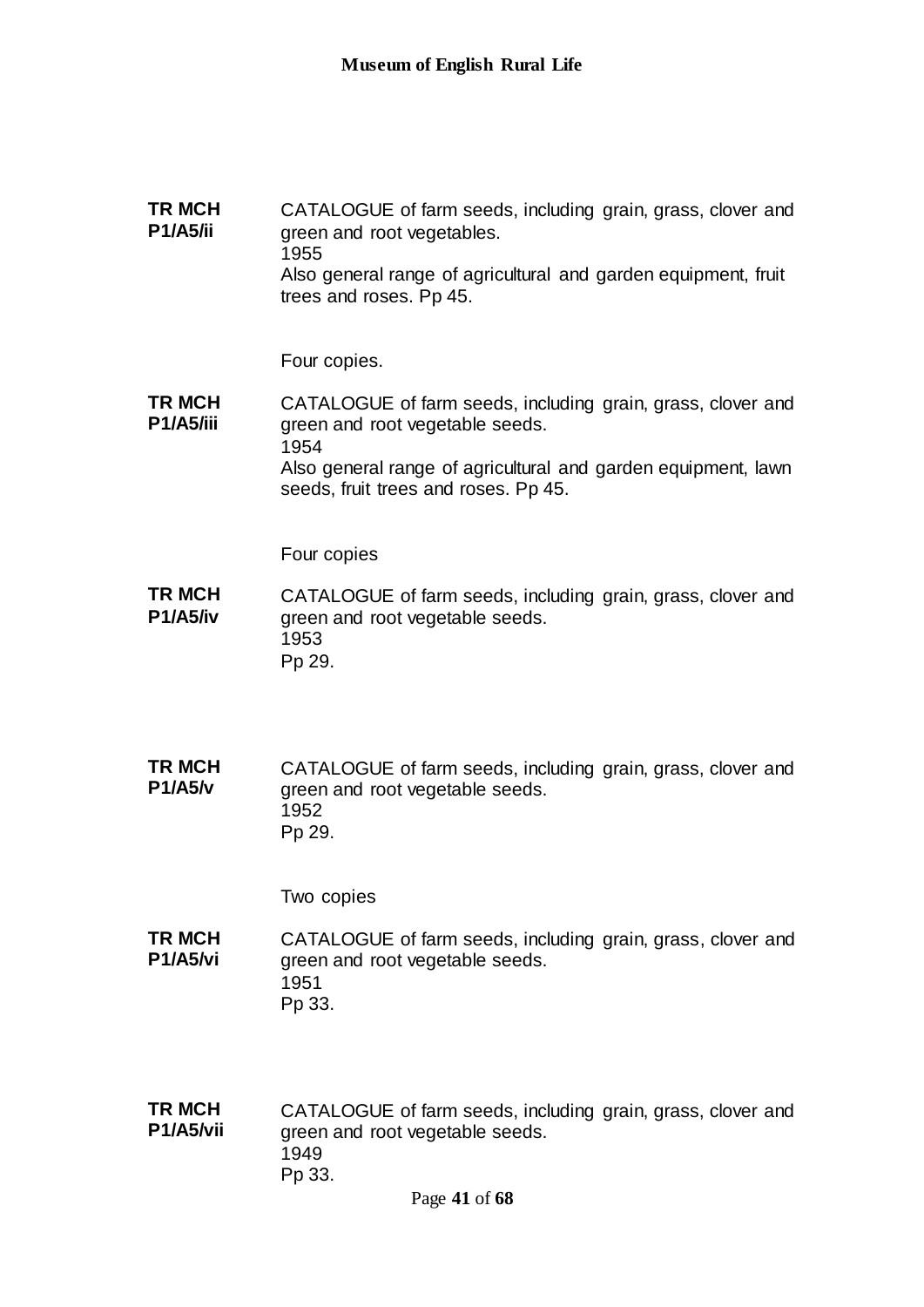Two copies

| TR MCH<br><b>P1/A6</b>    | VOLUME OF PUBLICATIONS. Farm seeds.<br>1949 - 1955<br>All items are for McHattie & Co., Ltd., Chester. |
|---------------------------|--------------------------------------------------------------------------------------------------------|
|                           | Bound volume                                                                                           |
| TR MCH<br><b>P1/A6/i</b>  | LEAFLET, including price list, for grain.<br>1955<br>Pp 4.                                             |
|                           | Three copies                                                                                           |
| TR MCH<br><b>P1/A6/ii</b> | LEAFLET, including price list, for farm seeds, including grain.<br>1954<br>Pp 8.                       |
|                           | Three copies.                                                                                          |
| TR MCH<br>P1/A6/iii       | LEAFLET, including price list, for farm seeds, including grain.<br>1953<br>Pp 8.                       |
|                           | Three copies.                                                                                          |
| TR MCH<br>P1/A6/iv        | LEAFLET, including price list, for farm seeds, including grain.<br>1952<br>Pp 8.                       |
|                           | Three copies.                                                                                          |
| TR MCH<br><b>P1/A6/v</b>  | LEAFLET, including price list, for farm seeds, including grain.<br>1951<br>Pp 8.                       |
|                           | Three copies.                                                                                          |
| TR MCH<br>P1/A6/vi        | LEAFLET, for farm seeds, including grain.<br>1950<br>Pp 8.                                             |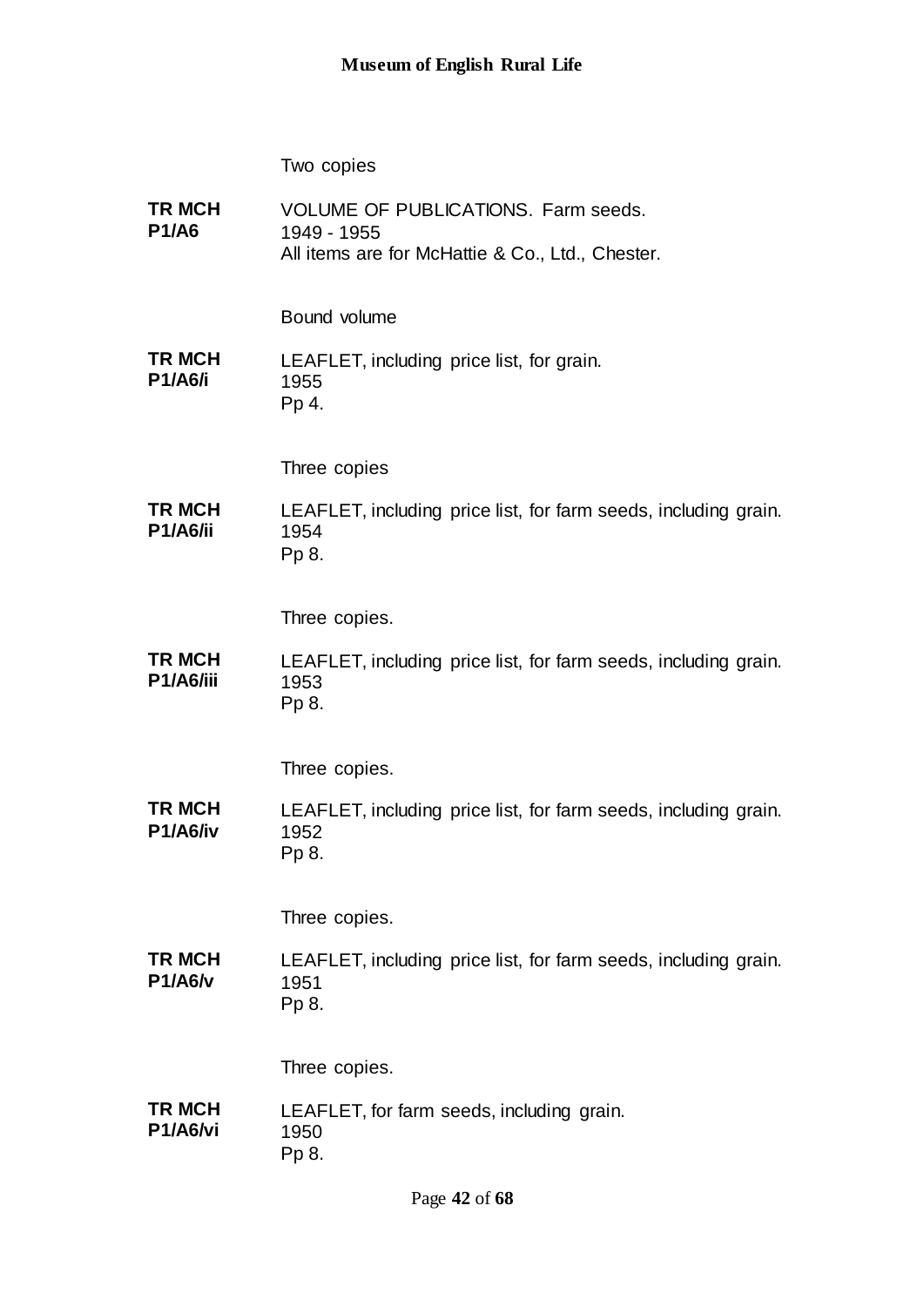Two copies.

**TR MCH P1/A6/vii** CATALOGUE of farm seeds, including grain, grass, clover and green and root vegetable seeds. 1949 Pp 16.

**TR MCH P1/A7** VOLUME OF PUBLICATIONS. Garden seeds. 1918 - 1944 Item TR MCH/P1/A7/xi. is for McHattie & Co., Ltd., the remainder being for McHattie & Co., Chester.

- **TR MCH P1/A7/i** CATALOGUE of garden seeds 1918 Including vegetable, lawn and flower seeds, culinary roots and plants, fertilisers, insecticides and garden sundries. Pp 52.
- **TR MCH P1/A7/ii** CATALOGUE of garden seeds, including vegetable, lawn and flower seeds, culinary roots and plants, fertilisers, insecticides and garden sundries. 1919 Pp 52.
- **TR MCH P1/A7/iii** CATALOGUE of garden seeds, including vegetable, lawn and flower seeds, culinary roots and plants, insecticides, fertilisers, horticultural and other implements and sundries. 1924 Pp 52.
- **TR MCH P1/A7/iv** CATALOGUE of garden seeds, including vegetable, lawn and flower seeds, culinary roots and plants, insecticides, fertilisers, horticultural and other implements and sundries. 1926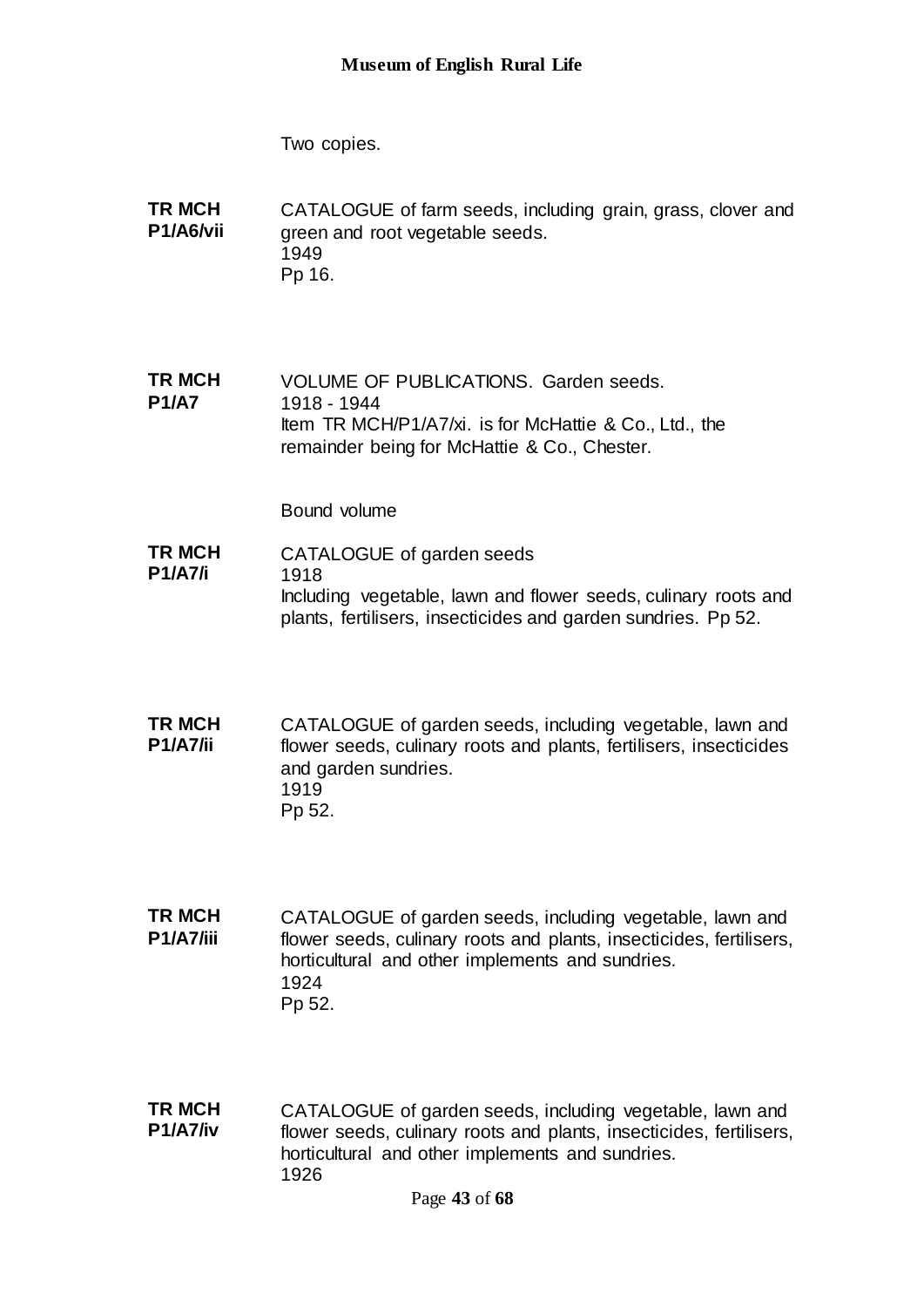Pp 52.

**TR MCH P1/A7/ix** CATALOGUE of garden seeds, including vegetable, lawn and flower seeds, bulbs, fertilisers, insecticides, horticultural and other implements and sundries. 1937 Pp 56.

**TR MCH P1/A7/vi** CATALOGUE of garden seeds, including vegetable, lawn and flower seeds, bulbs, insecticides, fertilisers, horticultural and other garden implements and sundries. 1932 Pp 56.

**TR MCH P1/A7/vii** CATALOGUE of garden seeds, including vegetable, lawn and flower seeds, bulbs, fertilisers, insecticides, horticultural and other implements and sundries. 1935 Pp 56.

- **TR MCH P1/A7/viii** CATALOGUE of garden seeds, including vegetable, lawn and flower seeds, bulbs, fertilisers, insecticides, horticultural and other implements and sundries. 1936 Pp 56.
- **TR MCH P1/A7/x** CATALOGUE of garden seeds, including vegetable, lawn and flower seeds, bulbs, fertilisers, insecticides, horticultural and other implements and sundries. 1939 Pp 56.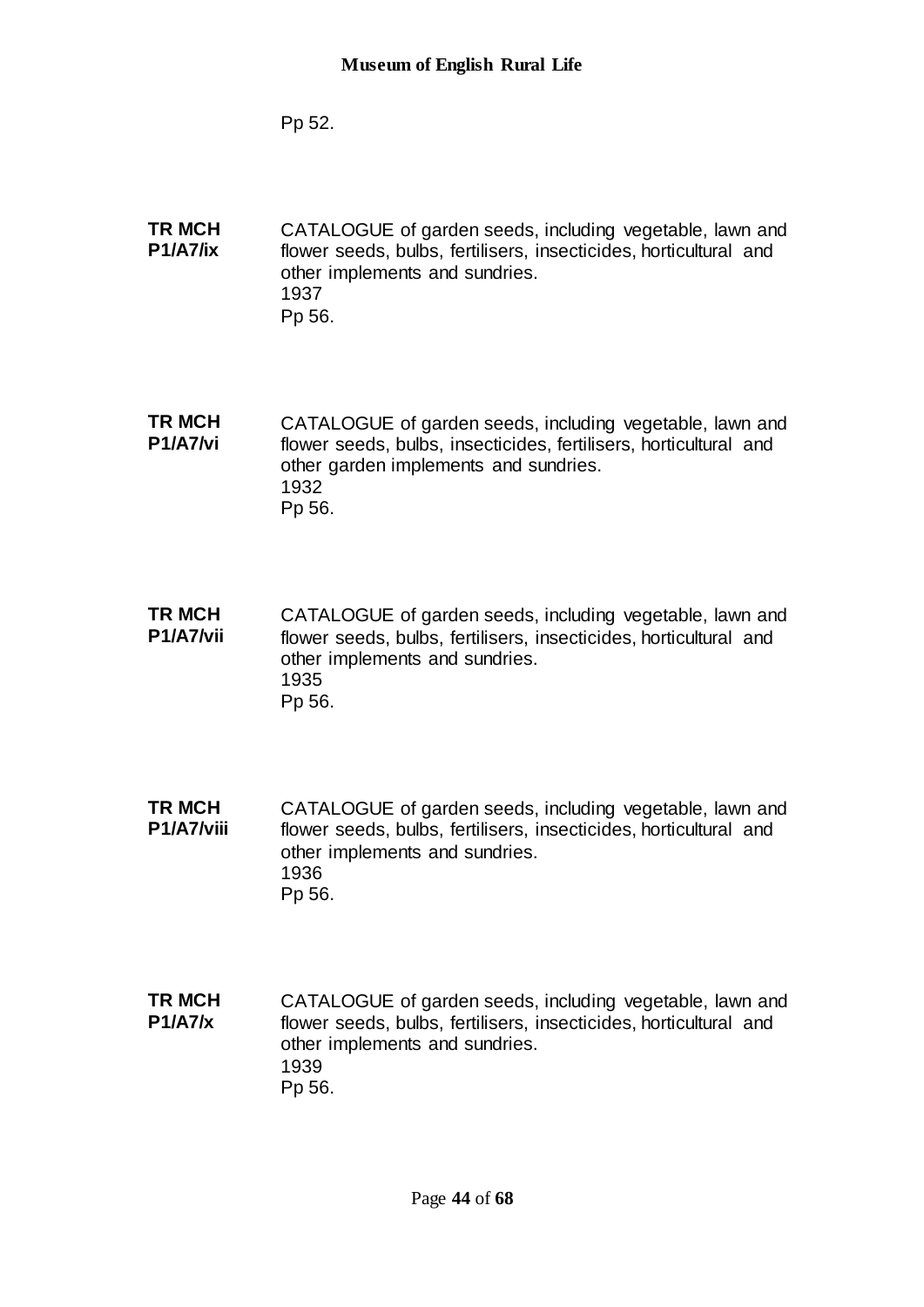- **TR MCH P1/A7/xi** CATALOGUE of garden seeds, including vegetable, lawn and flower seeds, fertilisers, insecticides, horticultural and other implements and sundries, fruit trees and roses. 1943 Pp 12.
- **TR MCH P1/A7/xii** CATALOGUE of garden seeds, including vegetable and lawn seeds, culinary roots, fertilisers, fruit trees and roses. 1944 Pp 12.
- **TR MCH P1/A8** VOLUME OF PUBLICATIONS. Garden seeds. 1933 - 1948 Items TR MCH/P1/A8/i.-TR MCH/P1/A8/xii. are for McHattie & Co., and TR MCH/P1/A8/xiii.-TR MCH/P1/A8/xvi. for McHattie & Co., Ltd., Chester.

- **TR MCH P1/A8/i** CATALOGUE of garden seeds 1933 Including vegetable, lawn and flower seeds, bird seeds, bulbs, herbaceous and climbing plants, ornamental grasses, insecticides, weed killers, fertilisers, garden tools and sundries, culinary roots and plants, and lawn mowers. Pp 84.
- **TR MCH P1/A8/ii** CATALOGUE of garden seeds, including vegetable, lawn and flower seeds, bird seeds, culinary roots, and plants, herbaceous and climbing plants, ornamental grasses, bulbs, garden tools and sundries, insecticides, weed killers, fertilisers and lawn mowers. 1934 Pp 68.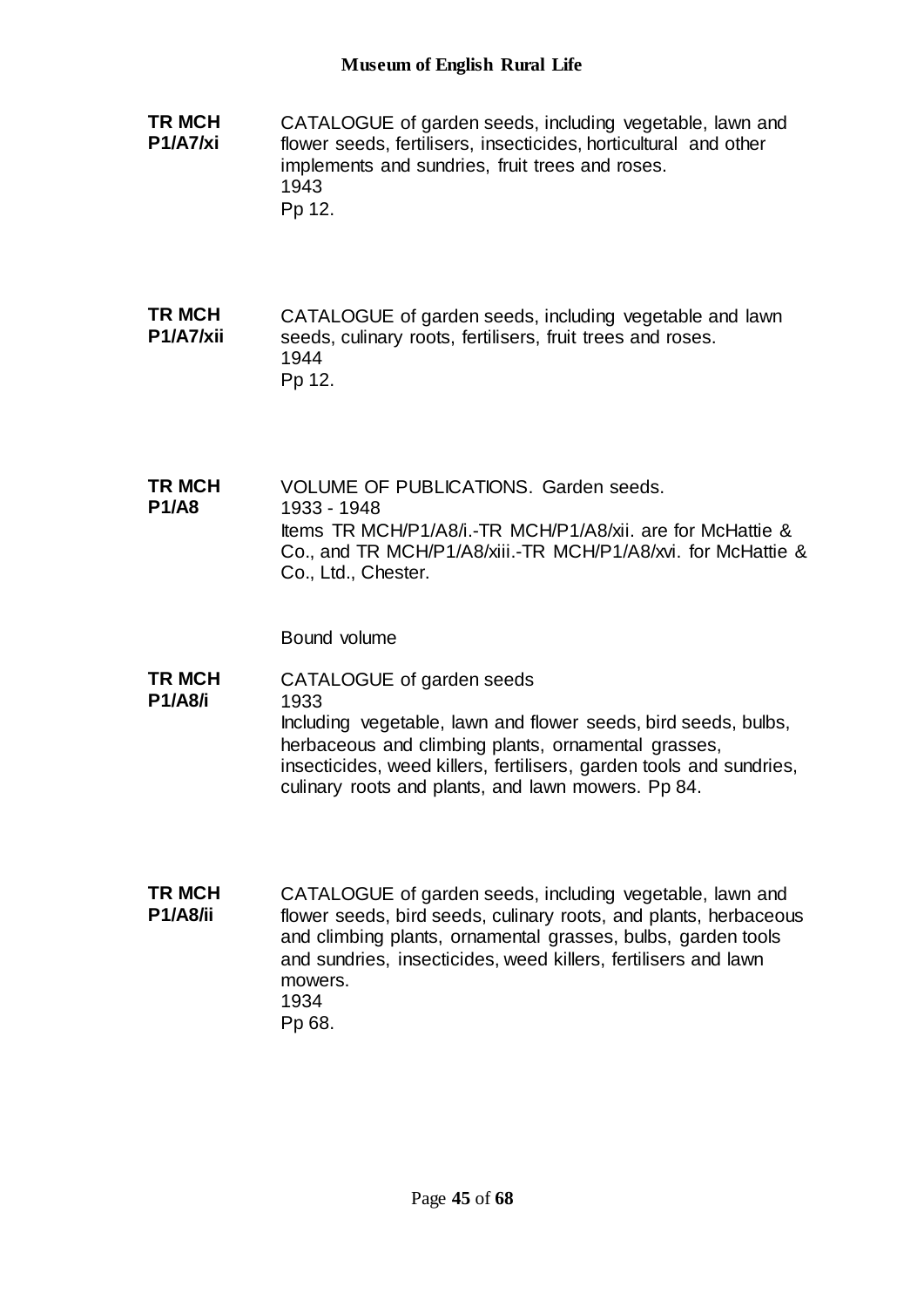**TR MCH P1/A8/iii** CATALOGUE of garden seeds, including vegetables, lawn and flower seeds, bird seeds, culinary roots and plants, climbing and herbaceous plants, ornamental grasses, insecticides, weed killers, fertilisers, garden tools and sundries, lawn mowers. 1935 Pp 68.

Pp 25-26 and 51-52 missing.

**TR MCH P1/A8/iv** CATALOGUE of garden seeds, including vegetable, lawn and flower seeds, bird seeds, culinary roots and plants, herbaceous and climbing plants, ornamental grasses, bulbs, insecticides, weed killers, fertilisers, garden tools and sundries and lawn mowers. 1936 Pp 68.

Pp 25-26 missing.

- **TR MCH P1/A8/ix** CATALOGUE of garden seeds, including vegetable, lawn and flower seeds, culinary roots and plants, insecticides, weed killers, fertilisers, bird seeds and garden sundries. 1941 Pp 52.
- **TR MCH P1/A8/v** CATALOGUE of garden seeds, including vegetable, lawn and flower seeds, bird seeds, culinary roots and plants, ornamental grasses, bulbs, herbaceous and climbing plants, insecticides, weed killers, fertilisers, garden tools and sundries, and lawn mowers. 1937 Pp 68.
- **TR MCH P1/A8/vi** CATALOGUE of garden seeds, including vegetable, lawn and flower seeds, bird seeds, culinary roots and plants, bulbs, ornamental grasses, herbaceous and climbing plants, insecticides, weed killers, fertilisers, garden tools and sundries, and lawn mowers. 1938 Pp 68.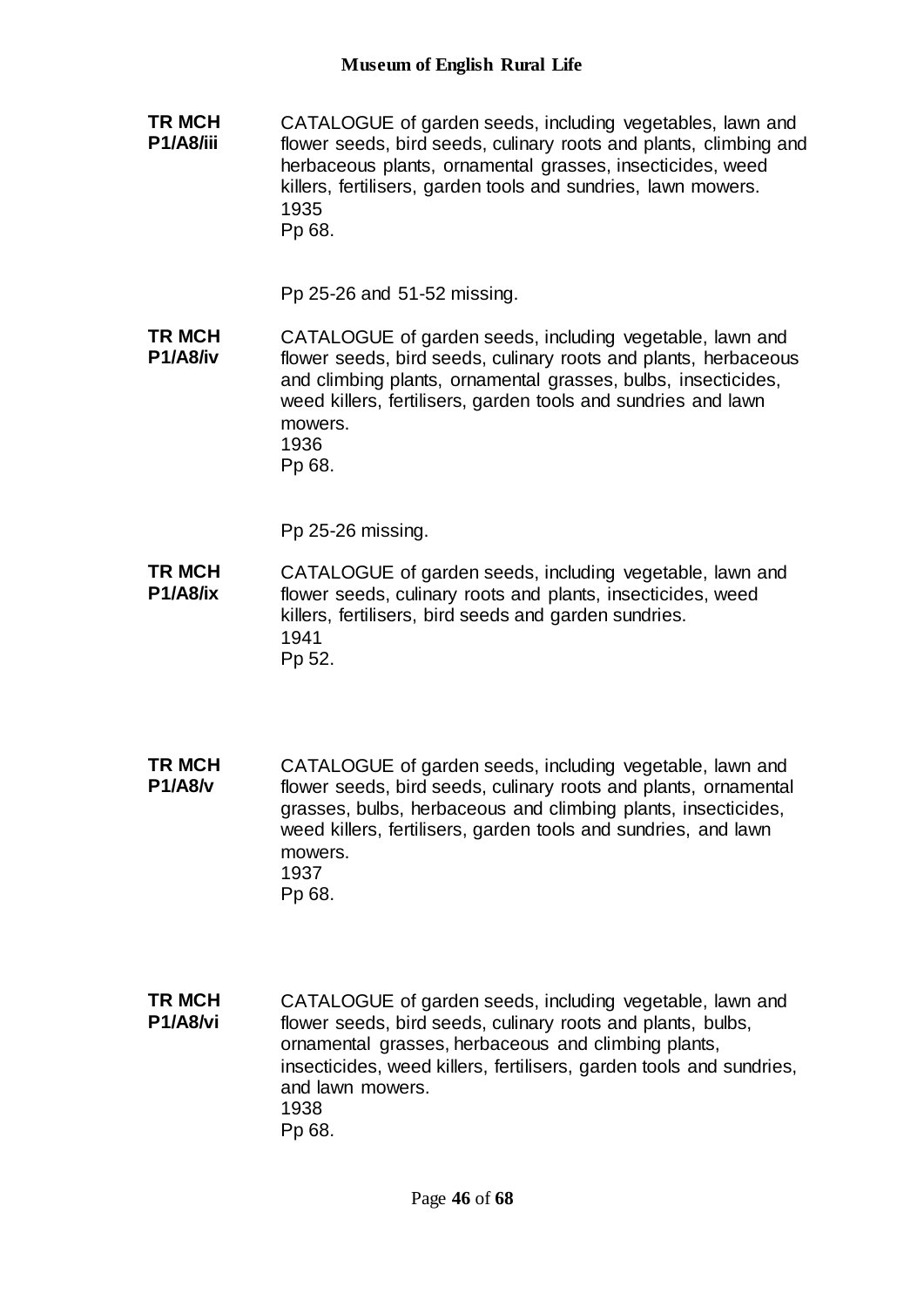**TR MCH P1/A8/vii** CATALOGUE of garden seeds, including vegetable, lawn and flower seeds, bird seeds, culinary roots and plants, ornamental grasses, bulbs, herbaceous and climbing plants, insecticides, weed killers and fertilisers, garden tools and sundries. 1939 Pp 64.

**TR MCH P1/A8/viii** CATALOGUE of garden seeds, including vegetable, flower and lawn seeds, culinary roots and plants, bird seeds, insecticides, fertilisers, weed killers, garden tools and sundries, ornamental grasses and fruit trees. 1940 Pp 64.

**TR MCH P1/A8/x** CATALOGUE of garden seeds, including vegetable, lawn and flower seeds, culinary roots and plants, bird seeds, insecticides, fertilisers, weed killers and garden sundries. 1942 Pp 52.

**TR MCH P1/A8/xi** CATALOGUE of garden seeds, including vegetable, lawn and flower seeds, insecticides, weed killers, fertilisers and garden sundries. 1943 Pp 41.

**TR MCH P1/A8/xii** CATALOGUE of garden seeds, including vegetable and lawn seeds, fertilisers, culinary roots, insecticides and weed killers. 1944 Pp 36.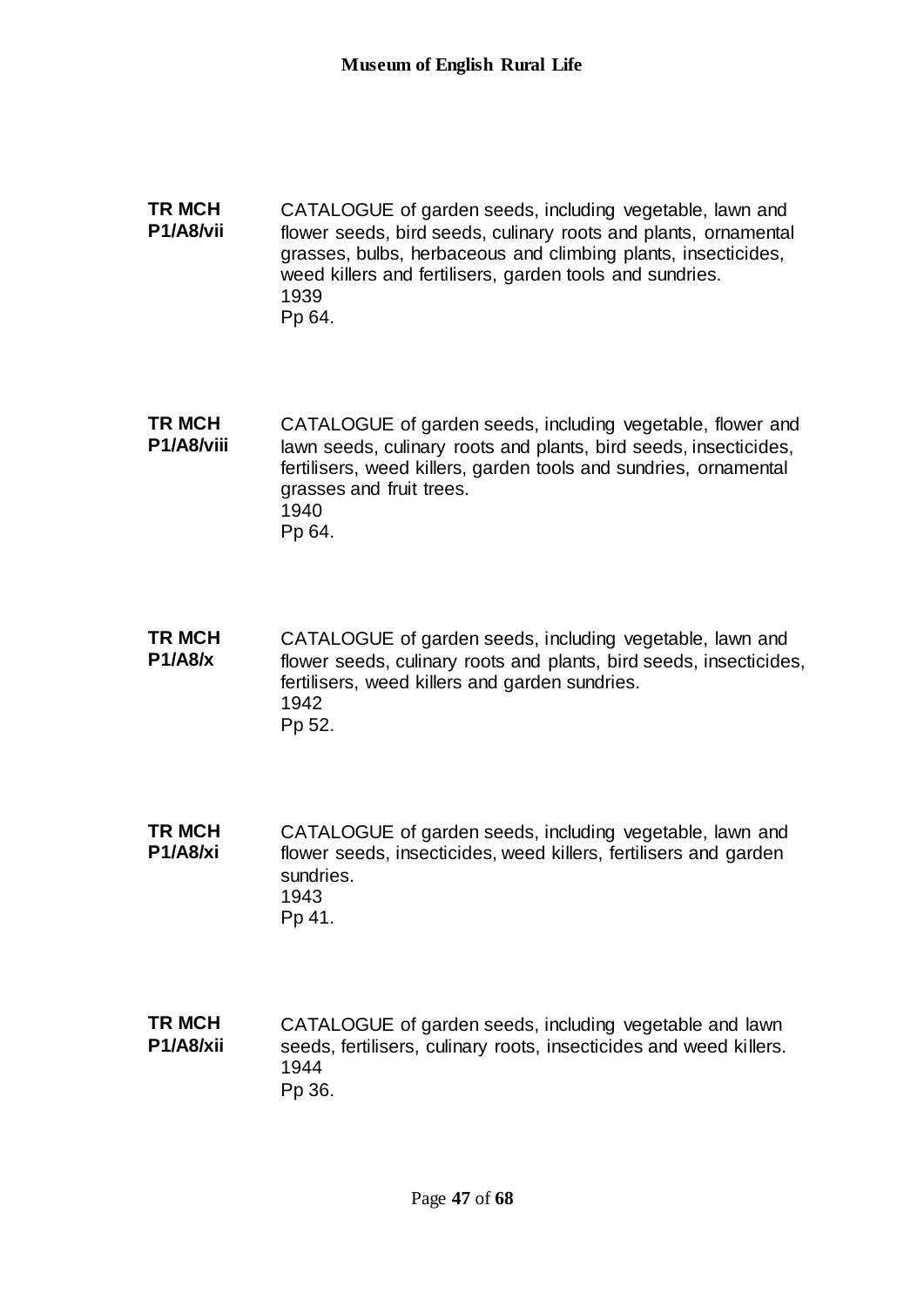- **TR MCH P1/A8/xiii** CATALOGUE of garden seeds, including vegetable and lawn seeds, fertilisers, insecticides, culinary roots, bird seeds and weed killers. 1945 Pp 36.
- **TR MCH P1/A8/xiv** CATALOGUE of garden seeds, including vegetables, lawn and flower seeds, culinary roots, fertilisers, insecticides, bird seeds and weed killers. 1946 Pp 40.
- **TR MCH P1/A8/xv** CATALOGUE of garden seeds, including vegetable, flower and lawn seeds, bird seeds, culinary roots, fertilisers, insecticides, weed killers and garden sundries. 1947 Pp 40.
- **TR MCH P1/A8/xvi** CATALOGUE of garden seeds, including vegetable, flower and lawn seeds, bird seeds, culinary roots, fertilisers, insecticides and weed killers. 1948 Pp 41.
- **TR MCH P1/A9** VOLUME OF PUBLICATIONS. Garden seeds. 1924 - 1956 Items TR MCH/P1/A9/i. and TR MCH/P1/A9/ix. are for McHattie & Co., the remainder being for McHattie & Co., Ltd., Chester.

Bound volume

### **TR MCH P1/A9/i** PRICE LIST for garden seeds, including vegetable seeds. 1924 Pp 6.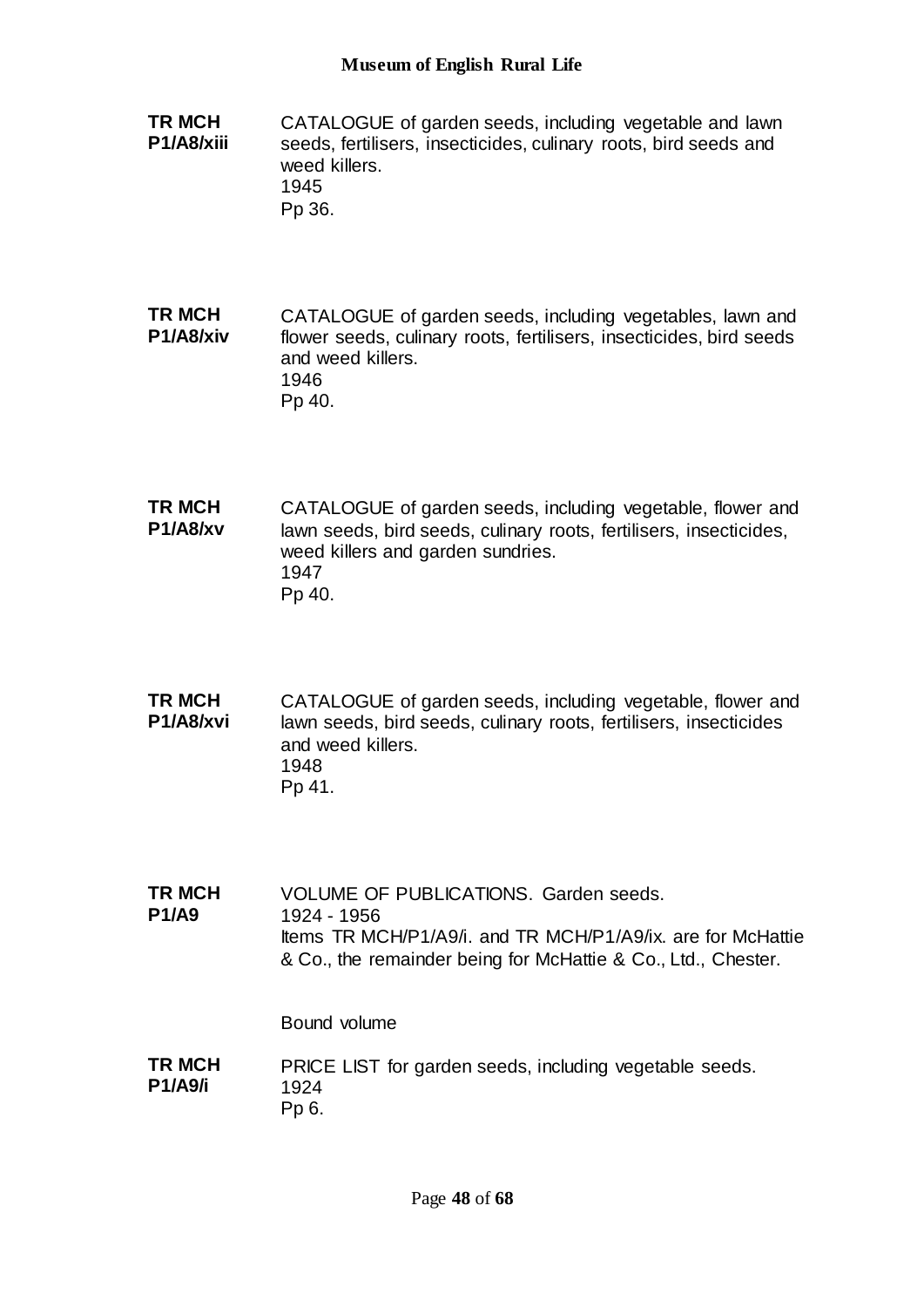**TR MCH P1/A9/ii** CATALOGUE of garden seeds 1956 Including vegetable, lawn and flower seeds, bird seeds, fertilisers, weed killer, insecticides, garden tools and sundries. Pp 41. Includes: a. 1956. ORDER FORM Blank specimen, including price list, for the above products. Pp 8.

**TR MCH P1/A9/iii** CATALOGUE of garden seeds, including vegetable, flower and lawn seeds, bulbs, bird seeds, culinary roots, fertilisers, insecticides, weed killers, garden tools and sundries. 1955 Pp 41. Attached is: a. 1955. ORDER FORM Blank specimen, including price list, for the above products. Pp 8.

Three copies.

**TR MCH P1/A9/iv** CATALOGUE of garden seeds, including vegetable, lawn and flower seeds, bird seeds, bulbs, culinary roots, fertilisers, insecticides, weed killers, garden tools and sundries. 1954 Pp 32. Attached is: a. 1954. ORDER FORM Blank specimen, including price list, for the above products. Pp 8.

Three copies.

**TR MCH P1/A9/ix** CATALOGUE of garden seeds, including vegetable, lawn and flower seeds, and plants, bird seeds, bulbs, ornamental grasses, garden tools, sundries, insecticides, fertilisers, weed killers. 1939 Pp 64. Includes: a. 1939. ORDER FORM Blank specimen, including price list, for the above products. Pp 16.

Cover missing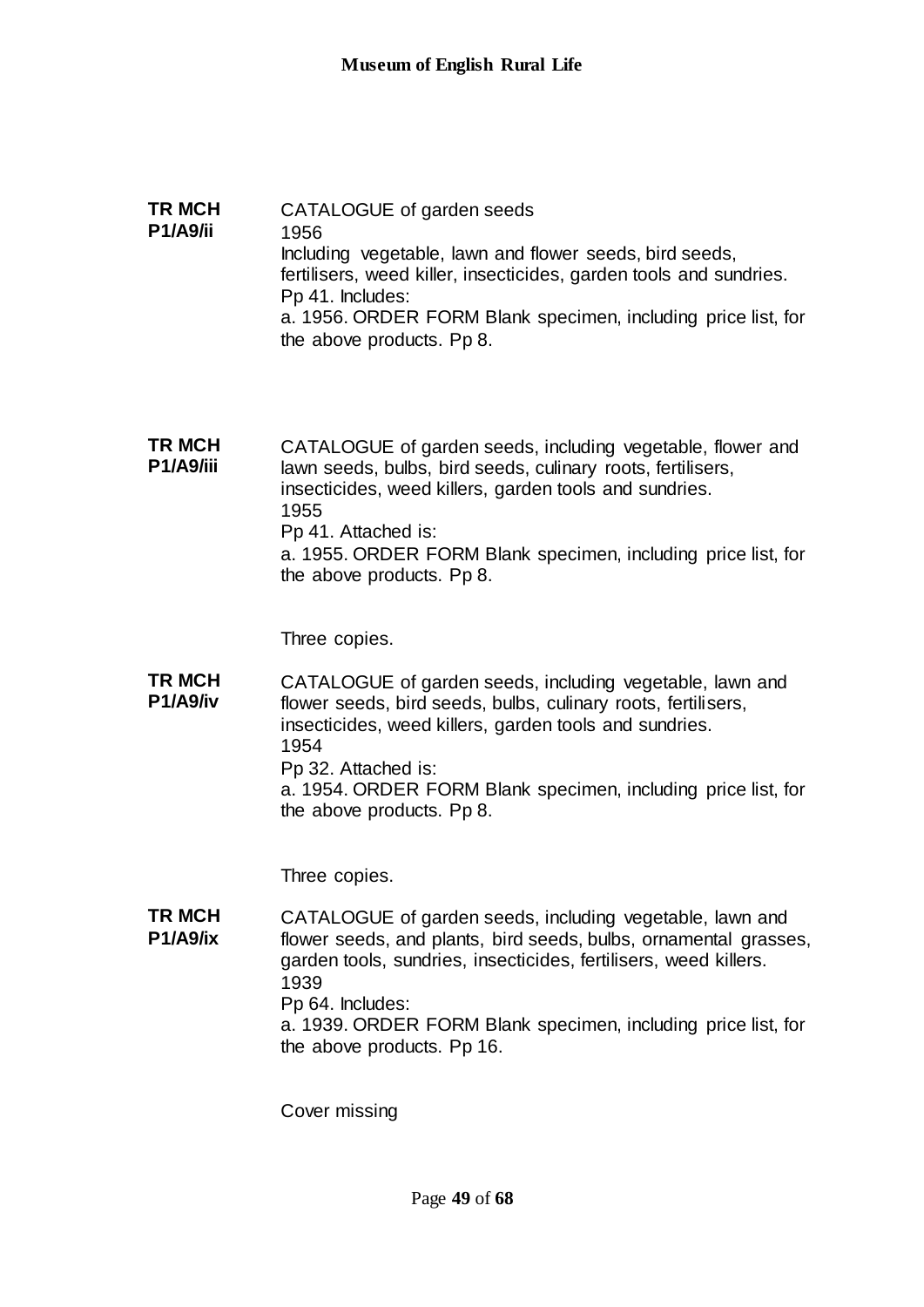**TR MCH P1/A9/v** CATALOGUE of garden seeds, including vegetable, lawn and flower seeds, bird seeds, bulbs, culinary roots, fertilisers, insecticides, weed killers, garden tools and sundries. 1953 Pp 32. Attached is: a. 1953. ORDER FORM Blank specimen, including price list, for the above products. Pp 8.

Three copies.

**TR MCH P1/A9/vi** CATALOGUE of garden seeds, including vegetable, lawn and flower seeds, bird seeds, culinary roots, bulbs, fertilisers, insecticides, weed killers, garden tools and sundries. 1952

Pp 32. Includes:

a. 1952. ORDER FORM Blank specimen, including price list, for the above products. Pp 8.

b. 1952. ORDER FORM Blank specimen, including price list, for Scotch seed potatoes. Pp 1.

c. 1952. PRICE LIST for Scotch seed potatoes. Pp 1.

Three copies. Two copies

**TR MCH P1/A9/vii** CATALOGUE of garden seeds, including vegetable, lawn and flower seeds, bird seeds, bulbs, culinary roots, fertilisers, insecticides, garden tools and sundries. 1951 Pp 40. Includes: a. 1951. ORDER FORM Blank specimen, including price list, for the above products. Pp 8. b. 1951. PRICE LIST for Scotch seed potatoes. Pp 1. c. 1951. ORDER FORM Blank specimen, including price list, for Scotch seed potatoes. Pp 1.

**TR MCH P1/A9/viii** CATALOGUE of garden seeds, including vegetable, lawn and flower seeds, bird seeds, culinary roots, fertilisers, weed killers, insecticides and garden sundries. 1950 Pp 40. Includes: a. 1950. ORDER FORM Blank specimen, including price list, for the above products. Pp 8. b. 1950. ORDER FORM Blank specimen, including price list, for Scotch seed potatoes. Pp 1.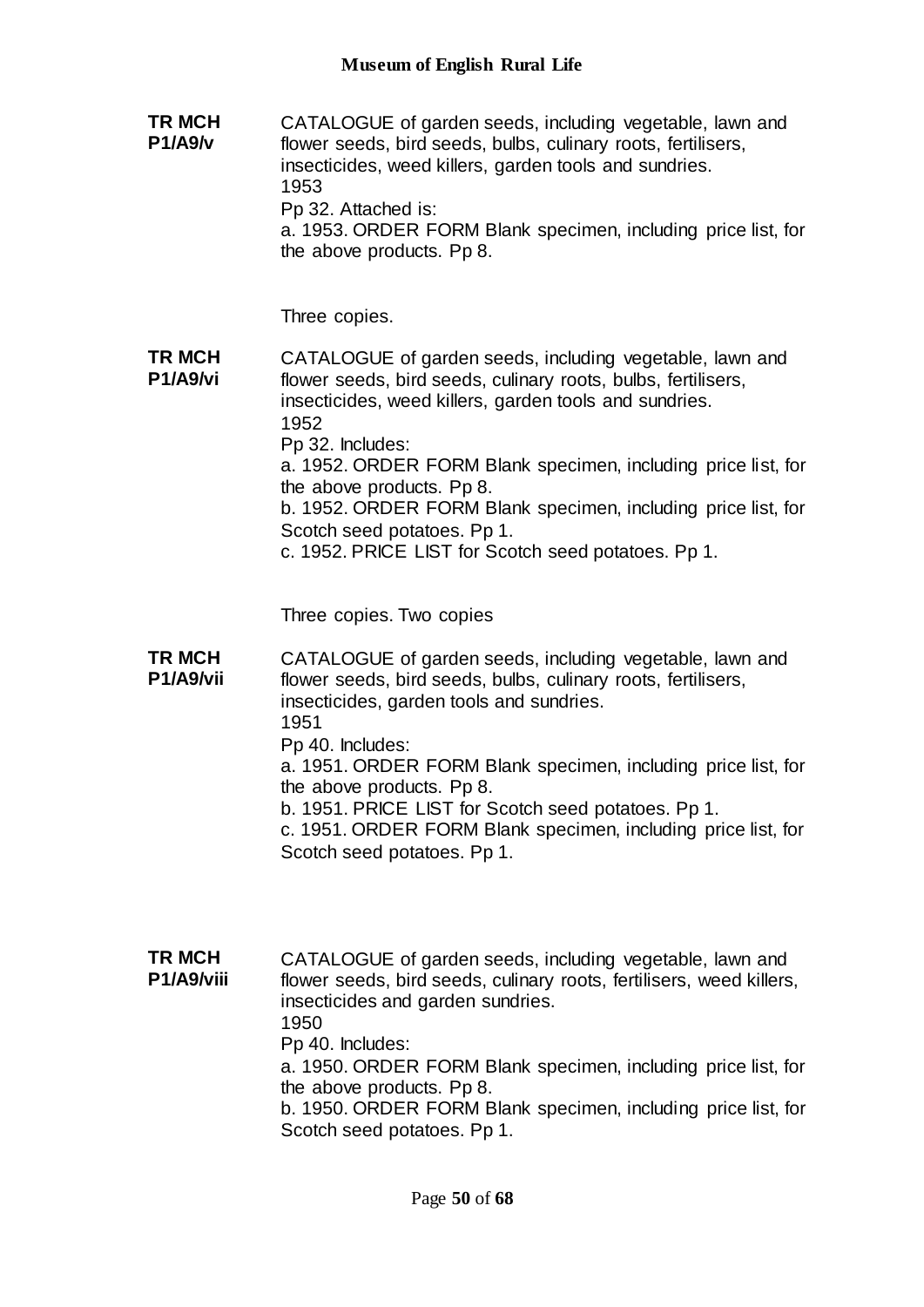**TR MCH P1/A10** VOLUME OF PUBLICATIONS, Bulbs, roses, shrubs and trees. 1921 - 1946 Items TR MCH/P1/A10/xviii. and TR MCH/P1/A10/xix. are for McHattie & Co., Ltd., the remainder being for McHattie & Co., Chester.

Bound volume

**TR MCH P1/A10/i** CATALOGUE of roses, fruit trees, miscellaneous roots, climbing and other plants. 1921 Pp 12.

**TR MCH P1/A10/ii** CATALOGUE of bulbs, lawn grass seeds, roses, miscellaneous roots, trees and shrubs, including coniferous, fruit, ornamental and flowering, herbaceous and fencing plants, climbing and wall plants. 1923 Pp 37.

**TR MCH P1/A10/iii** CATALOGUE of roses, trees and shrubs, including fruit, ornamental, flowering and coniferous, herbaceous and fencing plants, climbing and wall plants, miscellaneous roots, insecticides, fertilisers and garden sundries. 1927 Pp 33.

**TR MCH P1/A10/iv** CATALOGUE of roses, trees and shrubs, including fruit, ornamental, flowering and coniferous, herbaceous, rock and fencing plants, climbing and wall plants, insecticides, fertilisers, garden sundries and horticultural implements. 1920's Pp 33.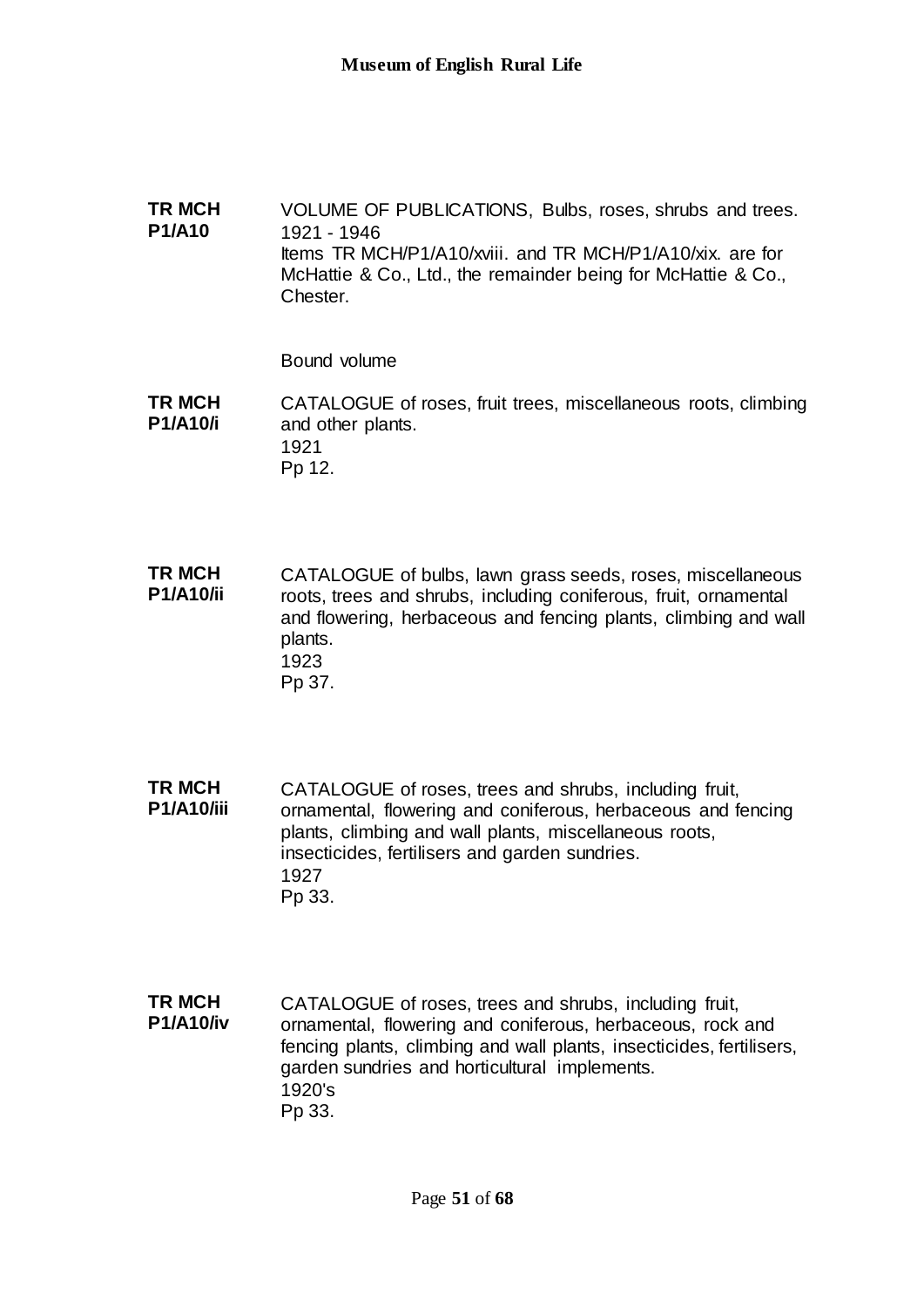**TR MCH P1/A10/ix** CATALOGUE of bulbs, roots, fertilisers, insecticides and sundries. 1931 Pp 17. Includes: a. 1931. ORDER FORM Blank specimen for the above products. Pp 1.

**TR MCH P1/A10/v** CATALOGUE of bulbs, miscellaneous roots, roses, lawn grass seeds, trees and shrubs, including fruit, flowering, ornamental and coniferous, herbaceous and fencing plants and climbing and wall plants. 1926 Pp 37.

- **TR MCH P1/A10/vi** CATALOGUE of roses, trees and shrubs, including fruit, ornamental, flowering and coniferous, herbaceous and fencing plants, climbing and wall plants, fertilisers, insecticides and sundries. 1928 Pp 33.
- **TR MCH P1/A10/vii** CATALOGUE of bulbs, miscellaneous roots, fertilisers, insecticides and sundries. 1929 Pp 17.
- **TR MCH P1/A10/viii** CATALOGUE of roses, trees and shrubs 1929 Including coniferous, fruit, ornamental and flowering, herbaceous and fencing plants, climbing and wall plants, roots, fertilisers, insecticides and sundries. Pp 33. Includes: a. 1929. ORDER FORM Blank specimen for the above products. Pp 1.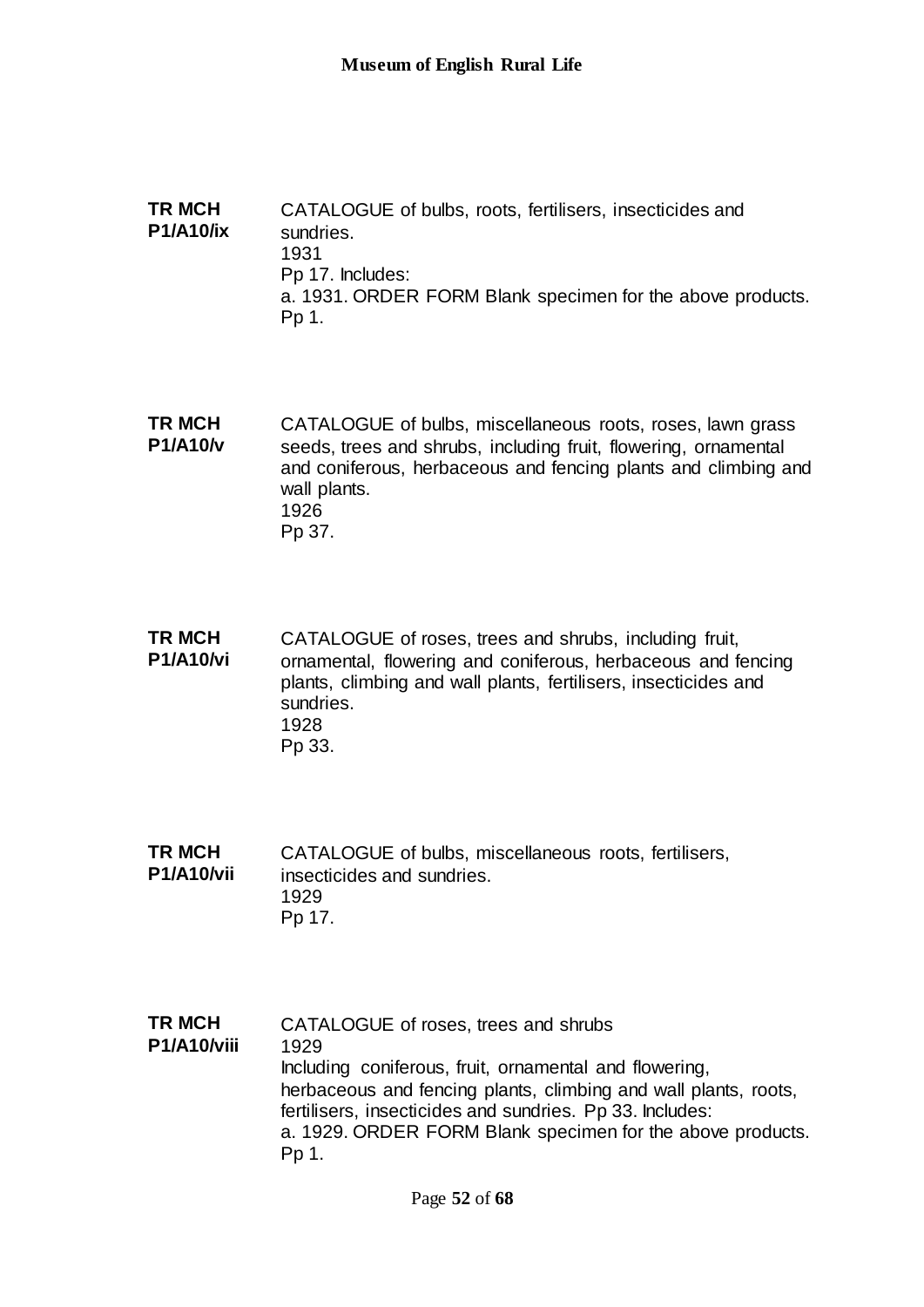**TR MCH P1/A10/x** CATALOGUE of roses, trees and shrubs, including fruit, coniferous, ornamental and flowering, roots, herbaceous and fencing plants, climbing and wall plants, fertilisers and sundries. 1931 Pp 25. Includes: a. 1931. ORDER FORM Blank specimen for the above products. Pp 1.

**TR MCH P1/A10/xi** CATALOGUE of roses, trees and shrubs, including fruit, coniferous, ornamental and flowering, roots, climbing and wall plants, herbaceaous and fencing plants, fertilisers and sundries. 1932 Pp 25. Includes: a. 1932. ORDER FORM Blank specimen for the above products. Pp 1.

**TR MCH P1/A10/xii** CATALOGUE of roses, trees and shrubs, including coniferous, ornamental fruit and flowering, roots, herbaceous and fencing plants, climbing and wall plants, fertilisers and sundries. 1933 Pp 33. Includes: a. 1933. ORDER FORM Blank specimen for the above products. Pp 1.

**TR MCH P1/A10/xiii** CATALOGUE of rose trees and shrubs, including fruit, coniferous, ornamental and flowering, herbaceous and fencing plants, climbing and wall plants, culinary roots, fertilisers and sundries. 1934 Pp 41.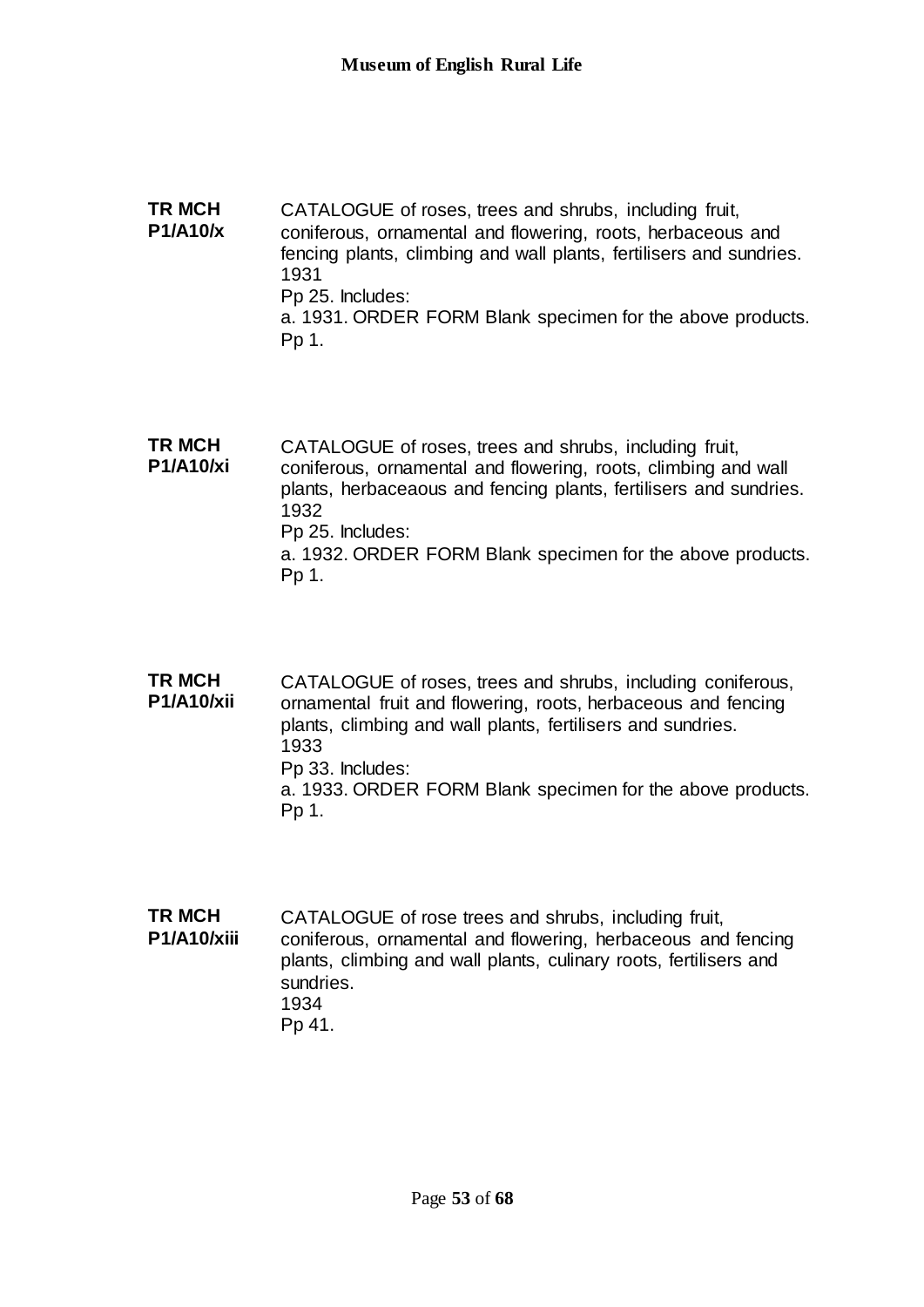**TR MCH P1/A10/xiv** CATALOGUE of bulbs, roots, fertilisers, insecticides and sundries. 1935 Also vegetable seeds. Pp 17. Includes: a. 1935. ORDER FORM Blank specimen for the above products. Pp 3.

**TR MCH P1/A10/xix** CATALOGUE of bulbs, roses, fruit trees, culinary roots, fencing and herbaceous plants, climbing and wall plants, insecticides, fertilisers and sundries. 1946 Pp 17.

**TR MCH P1/A10/xv** CATALOGUE of roses, trees and shrubs, including fruit, coniferous, flowering and ornamental, herbaceous and fencing plants, climbing and wall plants, culinary roots, fertilisers and sundries. 1937 Pp 41.

**TR MCH P1/A10/xvi** CATALOGUE of bulbs, fertilisers, roots and plants, insecticides and sundries. 1937 Also vegetable seeds. Pp 17.

**TR MCH P1/A10/xvii** CATALOGUE of bulbs, roots, roses, trees and shrubs 1939 Including fruit, coniferous, ornamental and flowering, herbaceous and fencing plants, climbing and wall plants, fertilisers and sundries. Pp 49. Includes: a. 1939. ORDER FORM Blank specimen for the above products. Pp 3. b. 1942. PRICE LIST for bulbs, roses, culinary roots, trees and shrubs, including coniferous, fruit, ornamental and flowering, fertilisers, herbaceous and fencing plants, climbing and wall plants and sundries. Pp 6.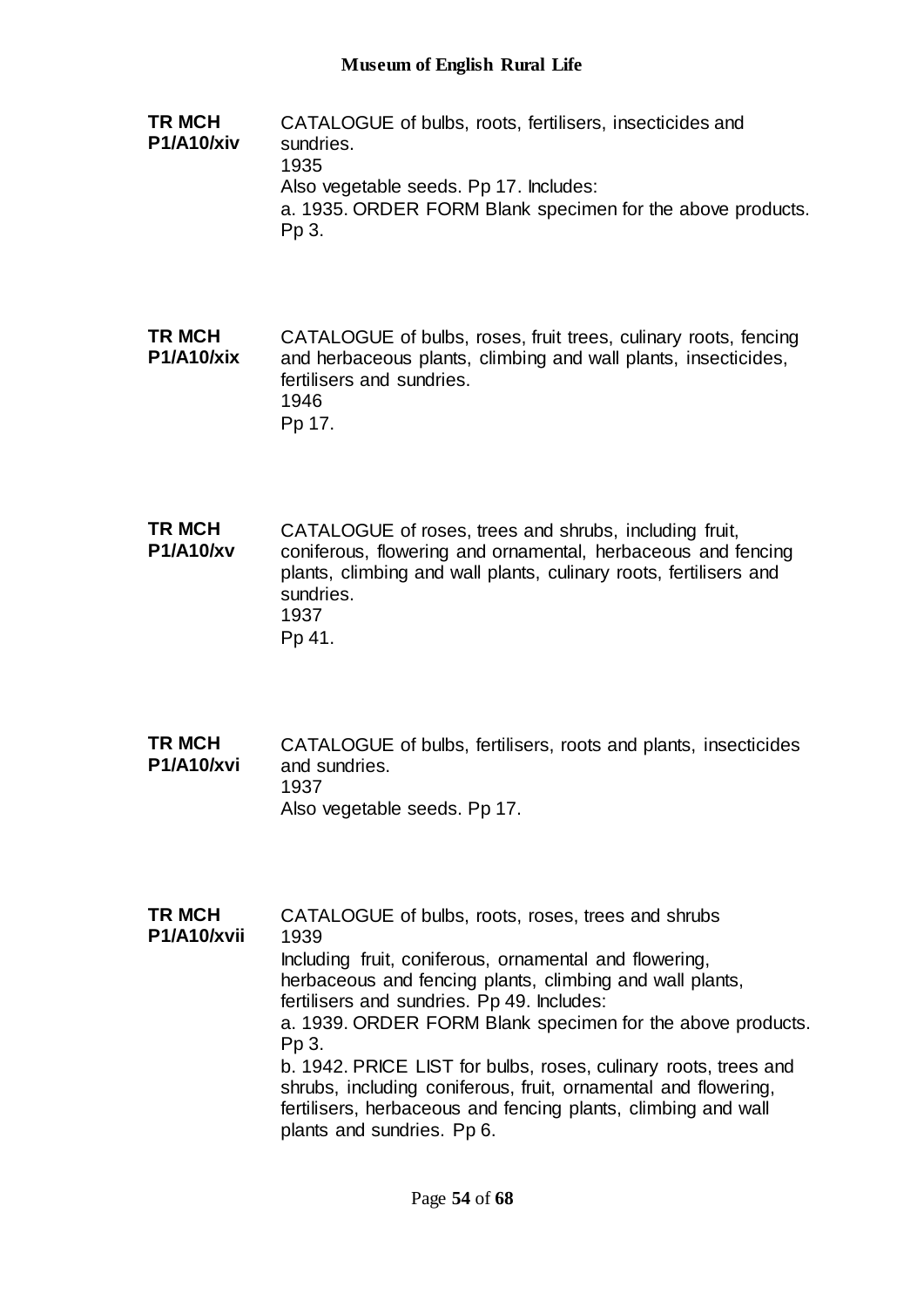Duplicate bound between TR MCH/P1/A10/xvii. and TR MCH/P1/A10/xviii.

**TR MCH P1/A10/xviii** CATALOGUE of roses, trees and shrubs, including fruit, ornamental, flowering and coniferous, herbaceous and fencing plants, culinary roots, fertilisers, insecticides and sundries. 1945 Pp 12.

**TR MCH P1/A11** VOLUME OF PUBLICATIONS. Roses, shrubs and trees. 1930's - 1955 Items TR MCH/P1/A11/i. and TR MCH/P1/A11/x. are for McHattie & Co., the remainder being for McHattie & Co., Ltd., **Chester** 

Bound volume

- **TR MCH P1/A11/i** CATALOGUE of herbaceous and rock plants. 1930's Pp 24.
- **TR MCH P1/A11/ii** CATALOGUE of bulbs, roses, trees and shrubs, including coniferous, ornamental flowering and fruit, herbaceous and fencing plants, climbing and wall plants, fertilisers and sundries. 1955 Pp 24.

Three copies.

**TR MCH P1/A11/iii** CATALOGUE of bulbs, roses, trees and shrubs, including fruit, flowering, ornamental and coniferous, herbaceous and fencing plants, climbing and wall plants, fertilisers, insecticides and sundries. 1954 Pp 24.

Three copies.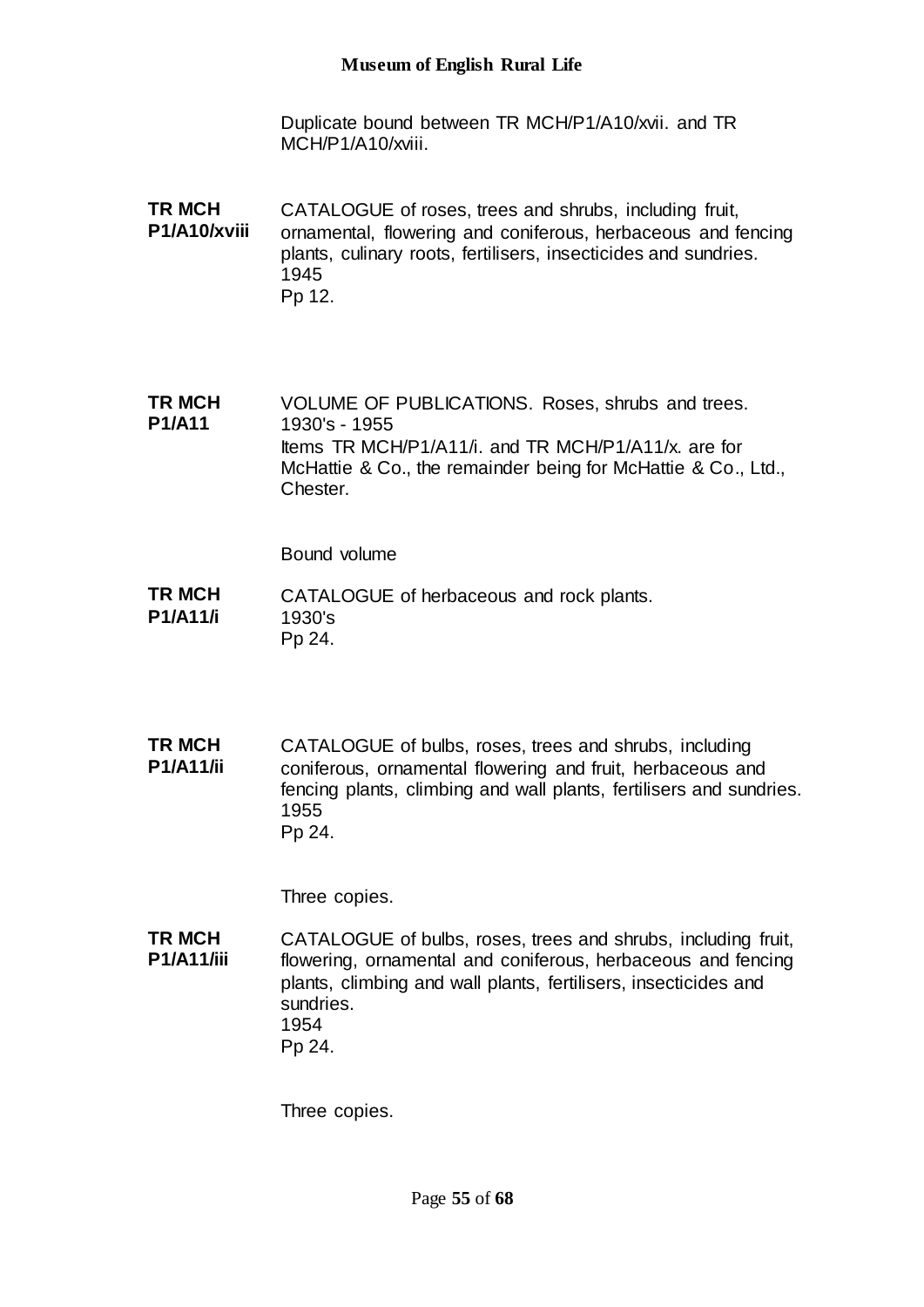**TR MCH P1/A11/iv** CATALOGUE of bulbs, roses, trees and shrubs 1953 Including coniferous, fruit, ornamental and flowering, herbaceous and fencing plants, climbing and wall plants, fertilisers, insecticides and sundries. Pp 20. Attached is: a. c.1953. SET OF PAGES Typescript concerning roses, supplementary to the above catalogue. Pp 3.

Five copies.

**TR MCH P1/A11/ix** CATALOGUE of bulbs, roses, fruit trees, culinary roots, herbaceous and fencing plants, climbing and wall plants, insecticides, fertilisers and sundries. 1948 Pp 17.

**TR MCH P1/A11/v** CATALOGUE of bulbs, roses, trees and shrubs, including fruit, coniferous, flowering and ornamental, herbaceous and fencing plants, climbing and wall plants, fertilisers, insecticides and sundries. 1952 Pp 21.

Three copies.

- **TR MCH P1/A11/vi** CATALOGUE of roses, trees and shrubs, including fruit, coniferous, ornamental and flowering, herbaceous and fencing plants, climbing and wall plants, fertilisers and sundries. 1951 Pp 24.
- **TR MCH P1/A11/vii** CATALOGUE of bulbs, roses, trees and shrubs, including fruit, coniferous, ornamental and flowering, herbaceous and fencing plants, climbing and wall plants, fertilisers, insecticides, culinary roots and sundries. 1950 Pp 40.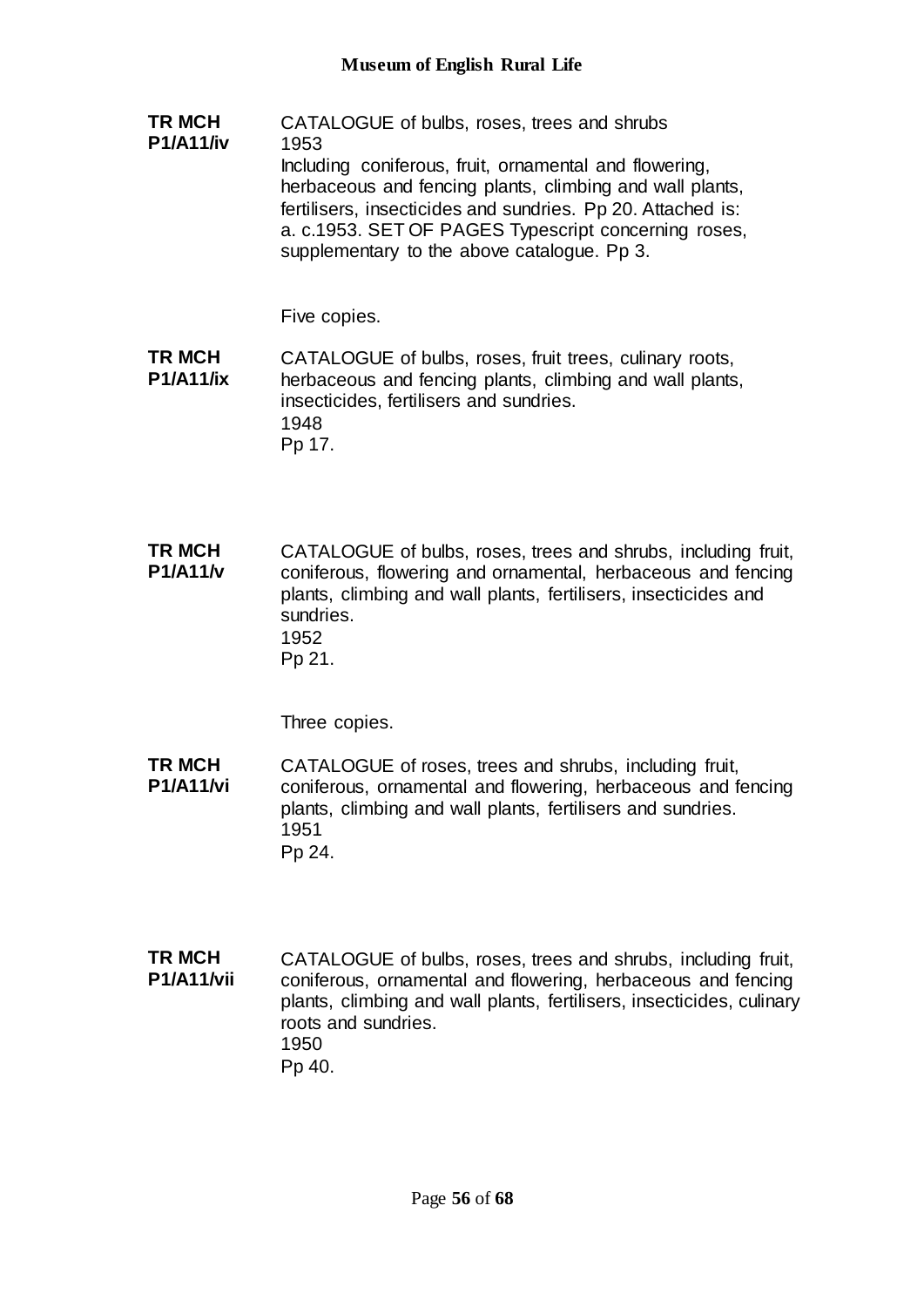- **TR MCH P1/A11/viii** CATALOGUE of bulbs, roses, fruit trees, culinary roots, herbaceous and fencing plants, insecticides, fertilisers and sundries. 1949 Pp 21.
- **TR MCH P1/A11/x** CATALOGUE of bulbs, roses, roots, trees and shrubs, including fruit, coniferous, ornamental and flowering, herbaceous and fencing plants, climbing and wall plants, fertilisers and sundries. 1939 Pp 49.

Two copies.

- **TR MCH P1/A11/xi** CATALOGUE of bulbs, fertilisers, insecticides and sundries. early 1950's Pp 9.
- **TR MCH P2/A** INDIVIDUAL ADVERTISING PUBLICATIONS - McHATTIES
- **TR MCH P2/A1** LEAFLET, including price list, for farm seeds, including grass, clover and root vegetable seeds. 1879 Includes manuscript price alterations for 1905. Pp 6.
- **TR MCH P2/A2** CATALOGUE of garden seeds 1870's Including vegetable, and flower seeds, roses, fruit trees, flowering trees, hedge plants, garden implements and sundries. Also includes an extract from Dr. Hogg's Gardners' Year Book, providing monthly details of outdoor gardening work. Pp 60.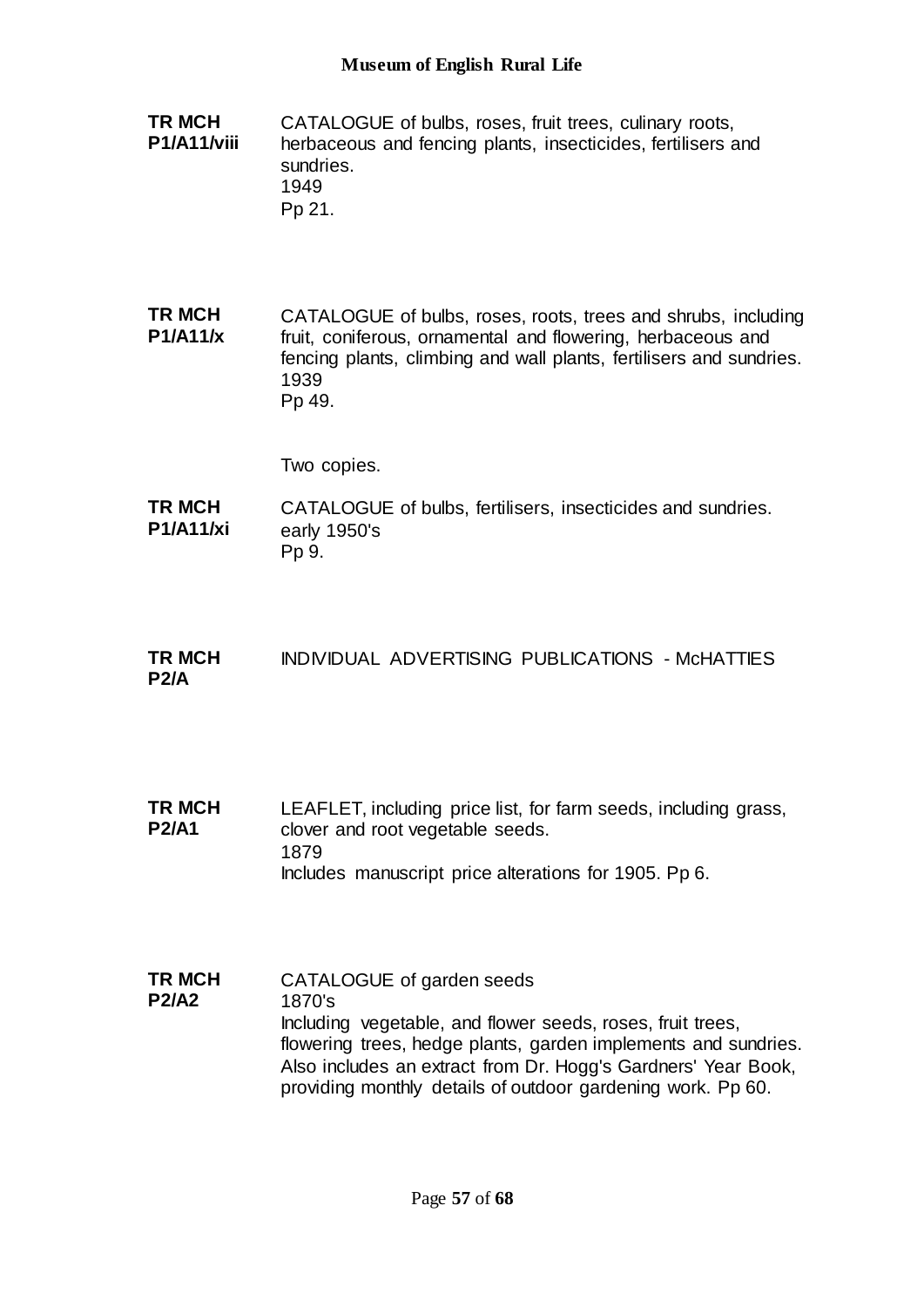**TR MCH P2/A3** CIRCULAR LETTER from A.W. Armstrong, McHattie & Co. 1886(Oct) Concerning transfer of business and change of style of the firm. Pp 1.

Two copies.

**TR MCH P2/A4** LEAFLET, including price list 1888 For bulbs, roses, fruit trees, conifers, shrubs and flowering trees, hardy herbaceous plants, climbing and wall plants, garden manures and fertilisers, garden seeds, including vegetable and flower seeds and garden requisites. Pp 8.

**TR MCH P2/A5** CATALOGUE of garden seeds 1890 Including vegetable, ornamental grass and flower seeds, bulbs, roses, fruit trees, ornamental trees, fertilisers, plants, garden tools and sundries. Pp 37.

**TR MCH P2/A6** CATALOGUE of bulbs, roses and other garden plants, conifers, shrubs and flowering trees, climbing plants, manures, insecticides and horticultural sundries. 1897 Pp 32.

- **TR MCH P2/A7** CATALOGUE of farm seeds, including grass, clover, green and root vegetables. 1899(Feb) Also general range of agricultural equipment and manures. Pp 16.
- Page **58** of **68 TR MCH P2/A8** LEAFLET, including price list, for farm seeds 1915 Including grass and clover and root vegetable seeds. Also list of horse, cattle and cheese fairs and auctions for 1915. Agent: Mr. J. Stokes, Jnr., Tarporley, Cheshire. Pp 8.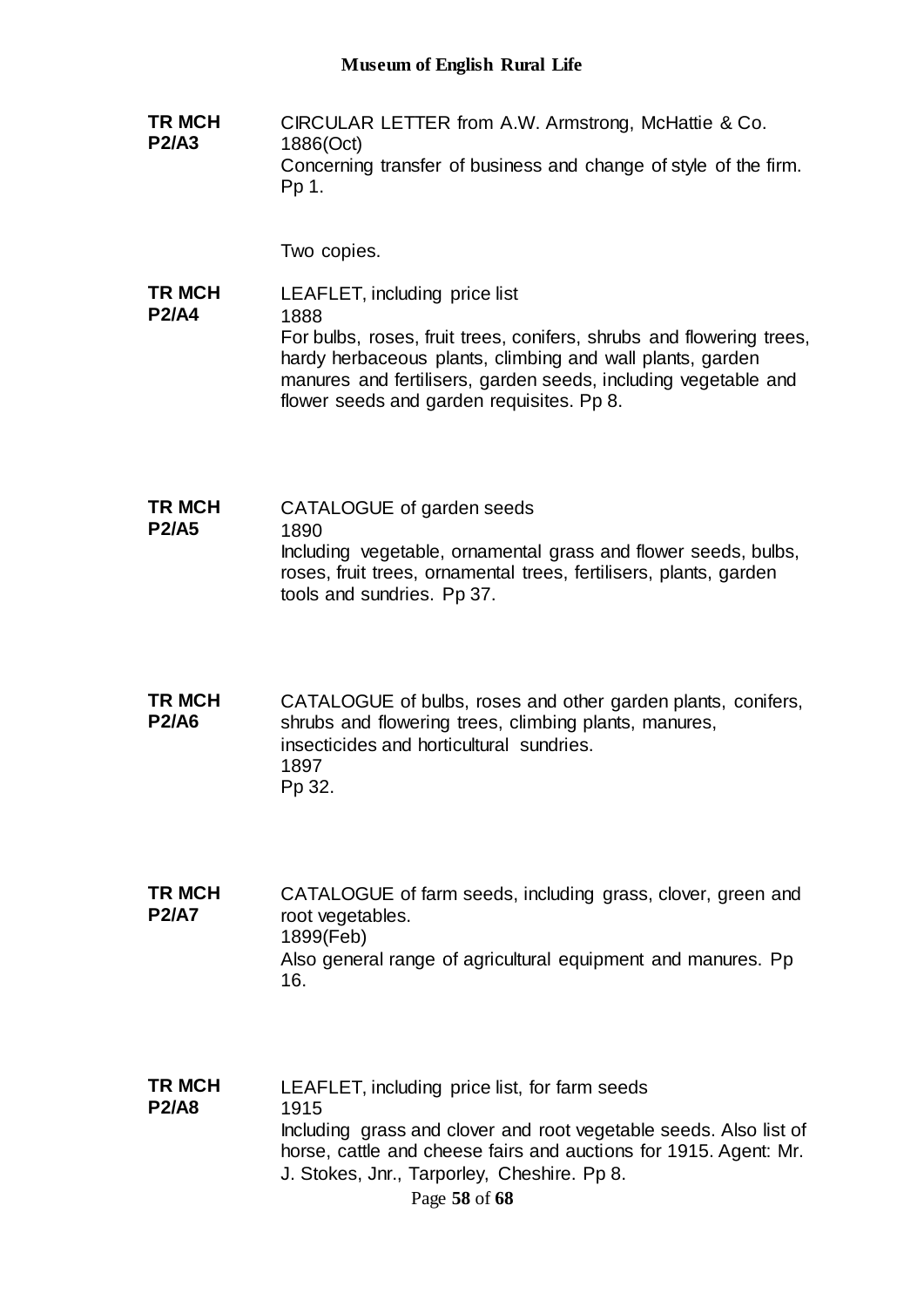**TR MCH P2/A9** PRICE LIST for farm seeds, including grass, clover and root vegetable seeds. 1927 Pp 4.

**TR MCH P2/A10** PRICE LIST for farm seeds, including grass, clover and root vegetable seeds. 1932 Pp 4.

**TR MCH P2/A11** PRICE LIST for farm seeds, including grass, clover and root vegetable seeds. 1933 Pp 4.

**TR MCH P2/A12 CATALOGUE** 1939 Of bulbs, roses, fruit trees, conifers, shrubs and flowering trees, hardy herbaceous plants, climbing and wall plants, pot plants, garden manures and composts and pot plants. Pp 50.

**TR MCH P2/A13** ORDER FORM Blank specimen, including envelope, for garden seeds, including vegetable and flower seeds, garden tools and sundries, manures and insecticides. 1947 Pp 8.

**TR MCH P2/A13/1** ORDER FORM Blank specimen for Scotch seed potatoes. 1947 Pp 1.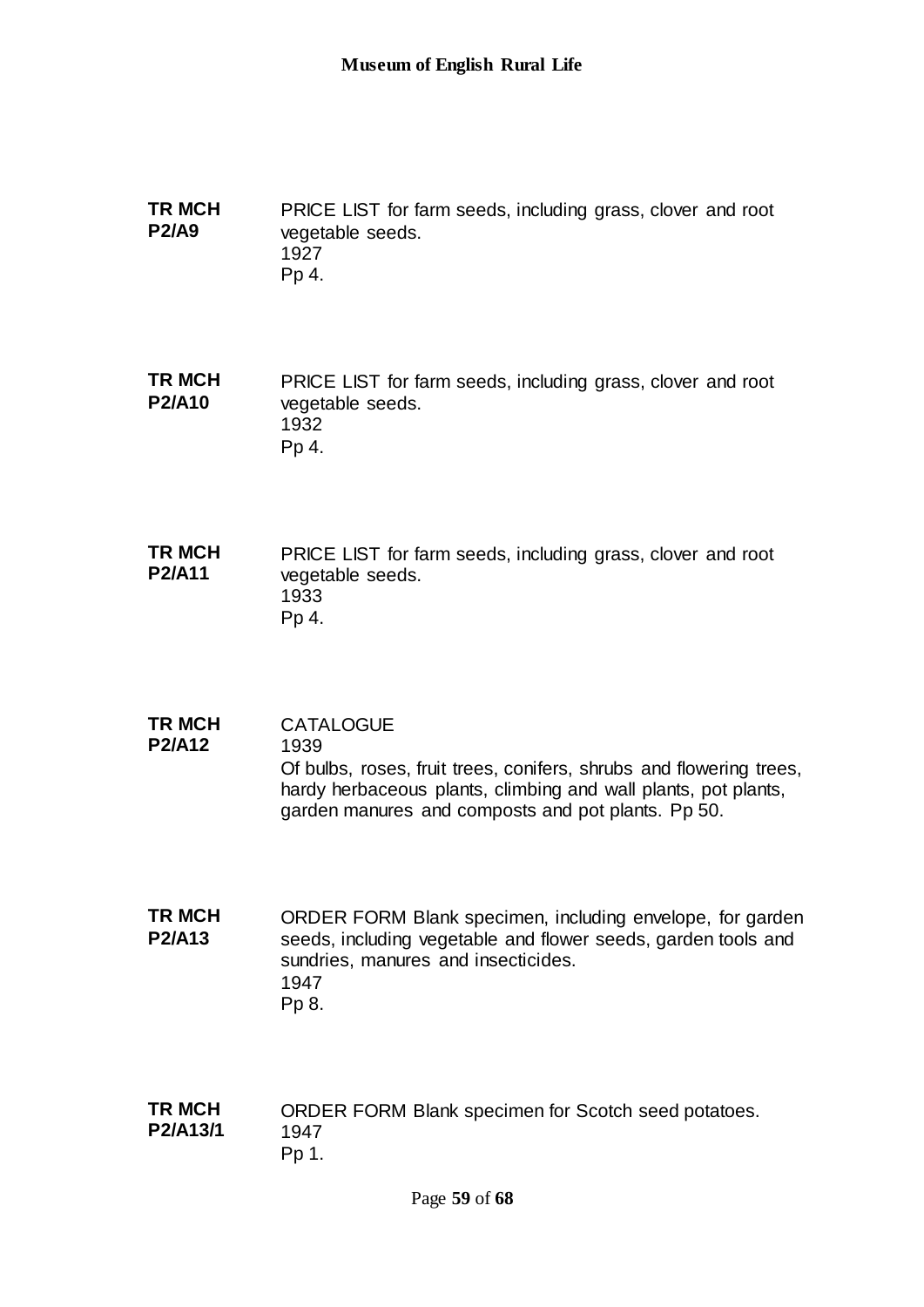- **TR MCH P2/A14** CATALOGUE of farm seeds 1953 Including grain, grass and clover, green and root vegetable seeds. Pp 28.
- **TR MCH P2/A15** CATALOGUE of farm seeds 1954 Including grain, grass and clover, green and root vegetable seeds. Also general range of agricultural and horticultural equipment. Pp 44.
- **TR MCH P2/A16** CATALOGUE of farm seeds 1955 Including grain, grass and clover, green and root vegetable seeds. Also general range of agricultural and horticultural equipment. Pp 44.
- **TR MCH P2/A17** LEAFLET of general sales advice to agents with specific reference to farm seeds. 1956(May) Pp 4.
- **TR MCH P2/A18** CATALOGUE of farm seeds 1956 Including grain, grass and clover, green and root vegetable seeds. Also general range of agricultural and horticultural equipment. Pp 44.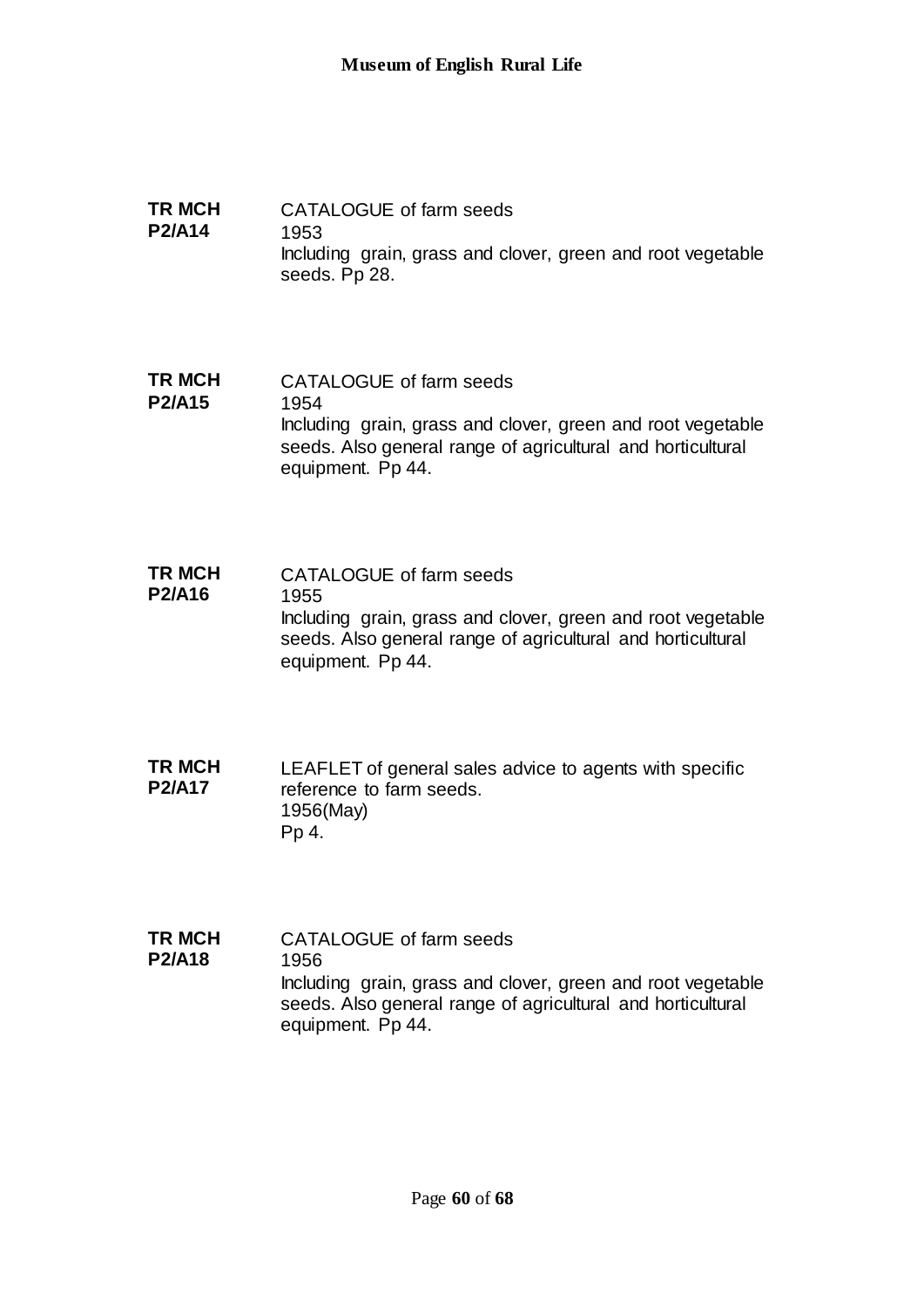**TR MCH P2/A19** CATALOGUE of farm seeds 1957 Including grain, grass and clover, green and root vegetable seeds. Also general range of agricultural and horticultural equipment. Pp 44.

Missing Pp 1-10

- **TR MCH P2/A20** CATALOGUE of garden seeds 1957 Including vegetable and flower seeds, bird seeds, plant pots, weed killers, manures and fertilisers, insecticides, garden tools and sundries. Pp 40. Attached is: a. 1957. ORDER FORM Blank specimen for the above products. Pp 8.
- **TR MCH P2/A21** CATALOGUE of farm seeds 1958 Including grain, grass, clover, green and root vegetable seeds. Also general range of agricultural and horticultural equipment, garden tools, lawn mowers and sundries. Pp 52.

Two copies

- **TR MCH P2/A22** CATALOGUE of garden seeds 1958 Including vegetable and flower seeds, bulbs and corms, pet requisites, plant pots, weed killers, manures and fertilisers, garden tools, lawn mowers and sundries. Pp 45.
- **TR MCH P2/A23** CATALOGUE of farm seeds 1959 Including grain, grass and clover, green and root vegetable seeds. Also general range of agricultural and horticultural equipment. Pp 52.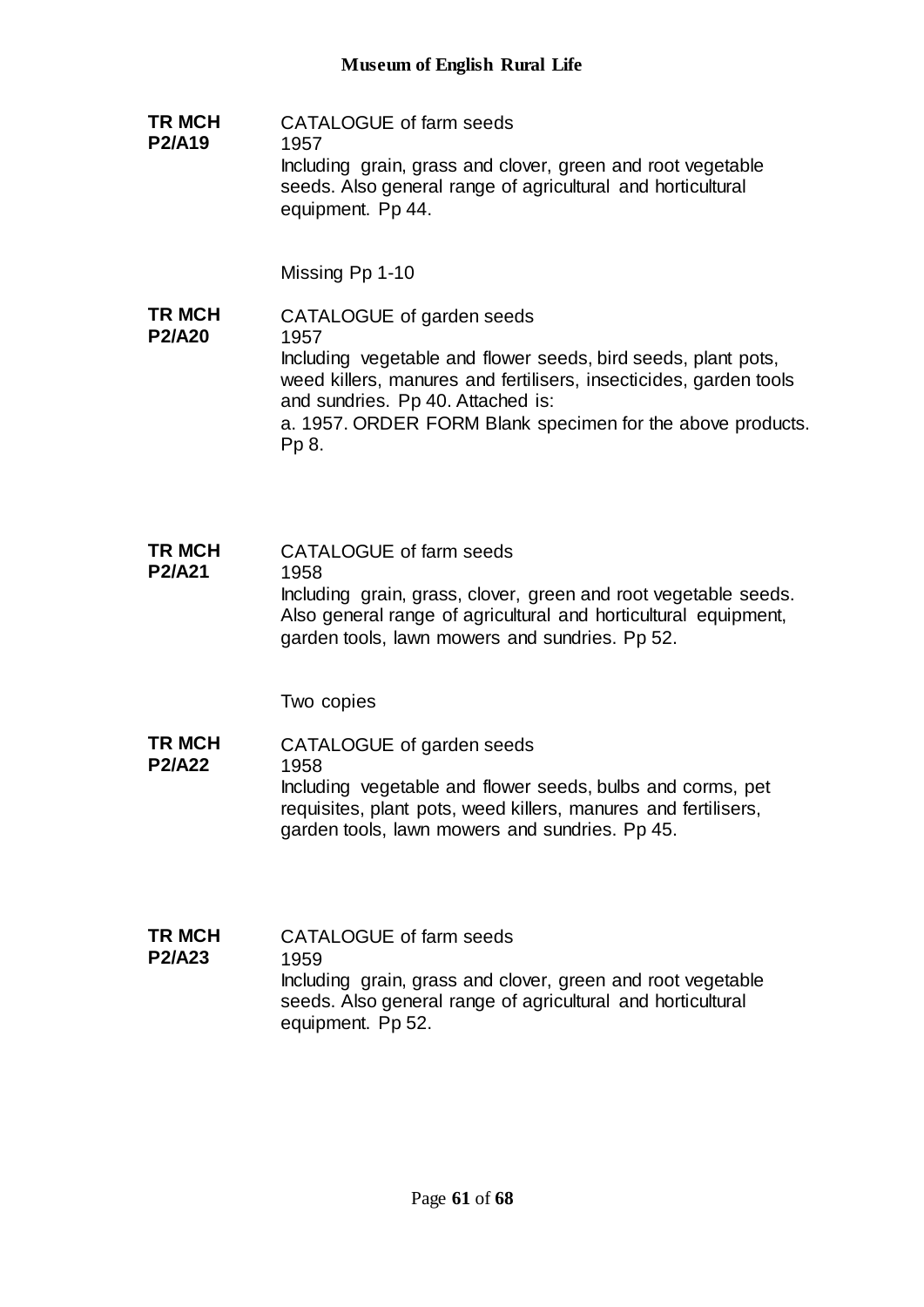**TR MCH P2/A24** CATALOGUE of garden seeds 1959 Including vegetable and flower seeds, pet requisites, plant pots, weed killers, manures and fertilisers, insecticides, garden tools, machinery and sundries. Pp 52.

### **TR MCH P2/A24/1** ORDER FORM Blank specimen for the above products. 1959 Pp 8.

- **TR MCH P2/A25** LEAFLET concerning the firm's history and reputation. 1950's Pp 2.
- **TR MCH P2/A26** CATALOGUE of farm seeds 1960 Including grain, grass and clover, green and root vegetable seeds. Pp 44.
- **TR MCH P2/A27** CATALOGUE of garden seeds 1960 Including vegetable and flower seeds, pet requisites, plant pots, weed killers, fertilisers, insecticides, garden tools, machinery and sundries. Pp52.

**TR MCH P2/A28** LEAFLET, including price list, for farm seeds, including grain, grass and clover seeds. 1961 Pp 6.

Two copies.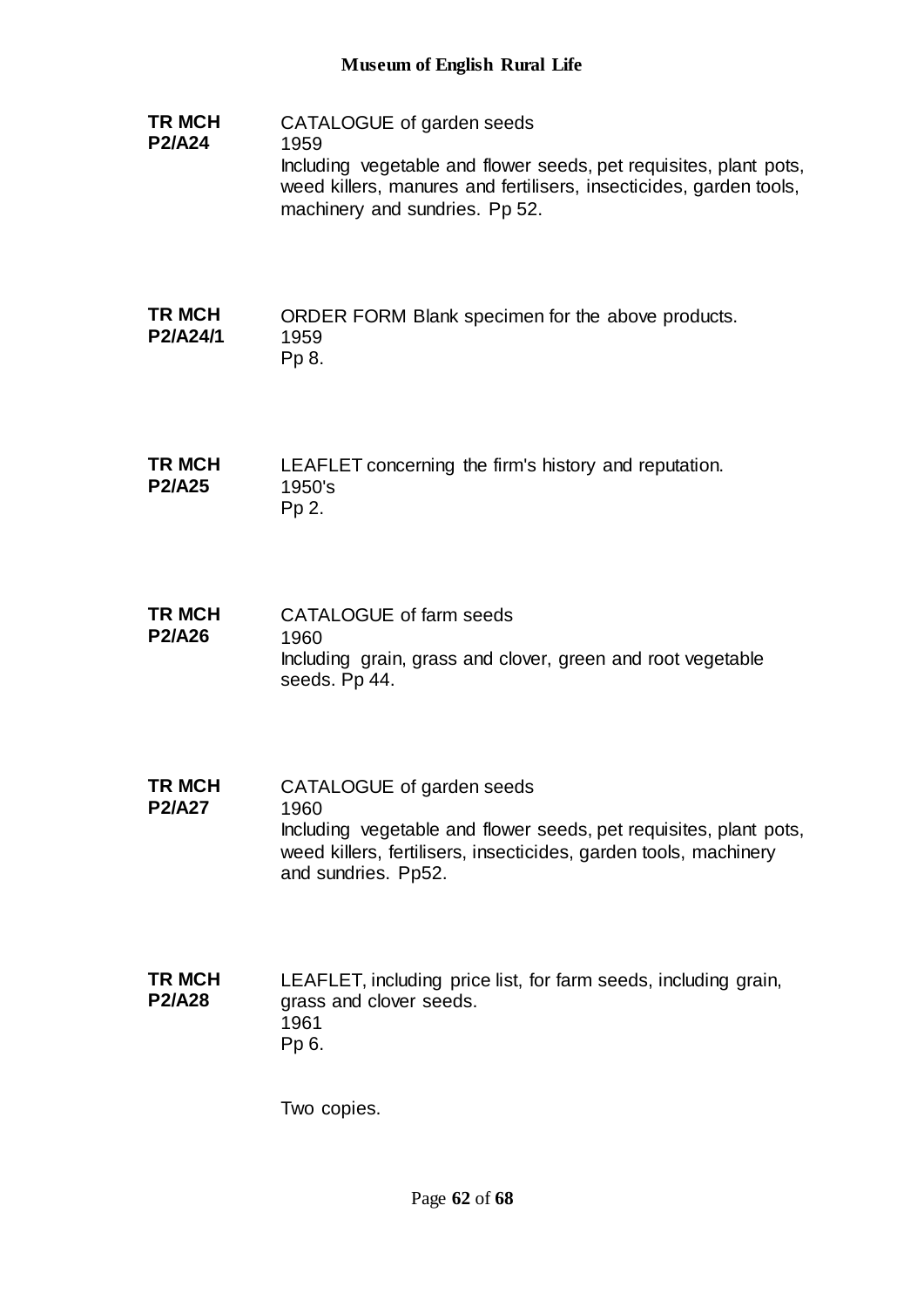| <b>TR MCH</b><br><b>P2/A29</b> | CATALOGUE of farm seeds, including grain, grass and clover,<br>green and root vegetable seeds.<br>1961<br>Pp 44.                                                                                                                      |
|--------------------------------|---------------------------------------------------------------------------------------------------------------------------------------------------------------------------------------------------------------------------------------|
| <b>TR MCH</b><br><b>P2/A30</b> | LEAFLET, including prices, for bulbs and bulb fibre.<br>1961<br>Pp 8.                                                                                                                                                                 |
| <b>TR MCH</b><br>P2/A31        | CATALOGUE of garden seeds<br>1961<br>Including vegetable, lawn and flower seeds, bird seeds, bulbs<br>and corms, fertilisers, insecticides, flower pots, weed killers,<br>garden tools, machinery and sundries. Pp 41.<br>Two copies. |
| <b>TR MCH</b><br><b>P2/A32</b> | LEAFLET, including price list, for bulbs and bulb fibre.<br>1962<br>Pp 8.                                                                                                                                                             |
| <b>TR MCH</b><br><b>P2/A33</b> | CATALOGUE of farm seeds<br>1962<br>Including grain, grass and clover, green and root vegetable<br>seeds. Pp 29.<br>Two copies.                                                                                                        |
| TR MCH<br><b>P2/A34</b>        | CATALOGUE of garden seeds<br>1962<br>Including vegetable, lawn and flower seeds, bulbs and corms,<br>bird seeds, flower pots, insecticides, fertilisers, weed killers,<br>garden tools, machinery and sundries. Pp 33.                |
|                                | Two copies.                                                                                                                                                                                                                           |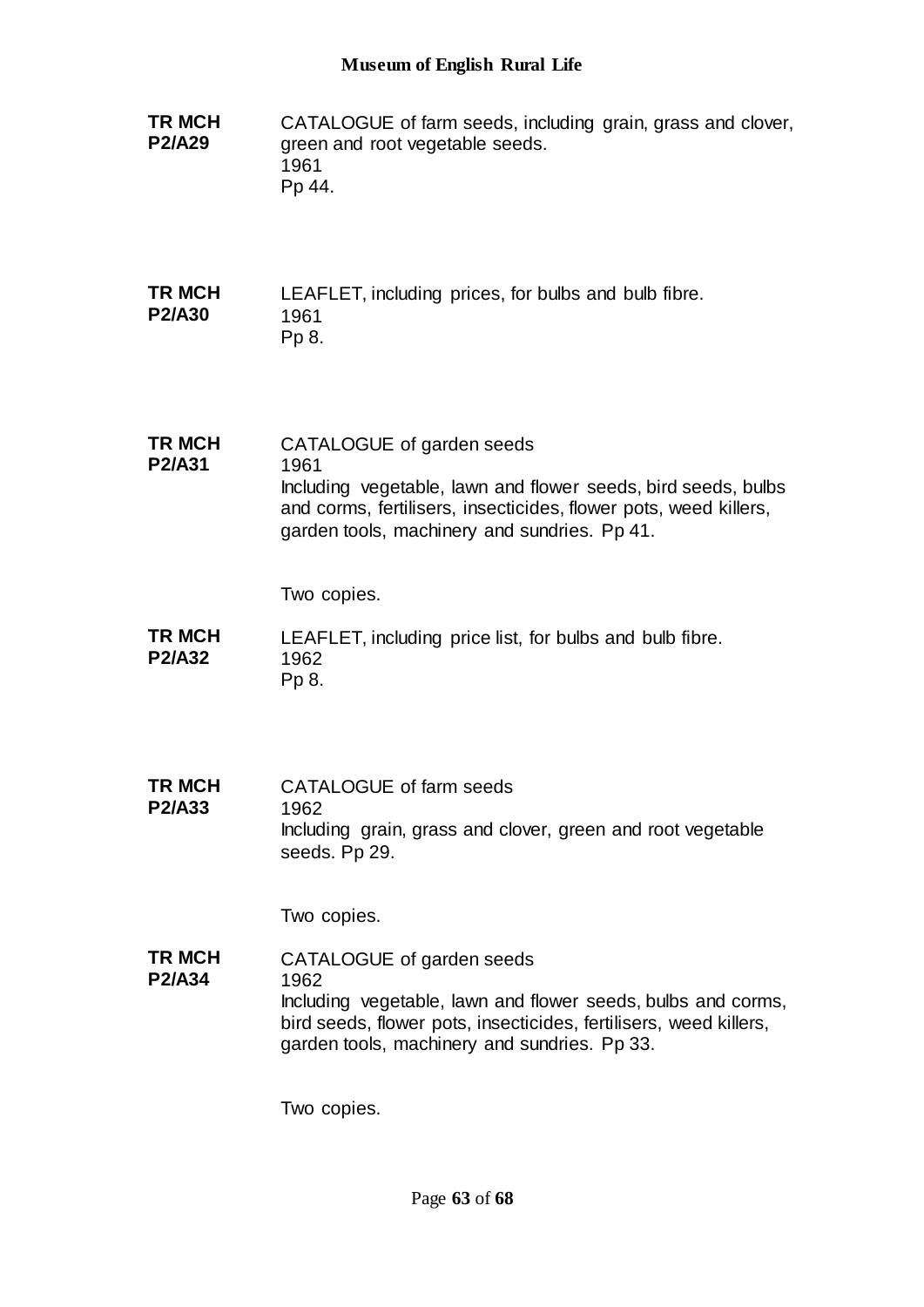**TR MCH P2/A35** CATALOGUE of garden seeds 1963 Including vegetable, lawn and flower seeds, bulbs and corms, weed killers, fertilisers, insecticides, garden tools, machinery and sundries, flower pots. Pp 33.

Two copies.

**TR MCH P2/A36** CATALOGUE of farm seeds 1963 Including grain, grass, clover, green and root vegetable seeds. Pp 29.

Two copies.

**TR MCH P2/A37** CATALOGUE of farm seeds 1964 Including grain, grass, clover, green and root vegetable seeds. Pp 29.

Three copies.

**TR MCH P2/A38** LEAFLET, including price list, for bulbs and bulb fibre, lawn seeds, flower pots, composts and garden sundries. 1964

Two copies.

Foldout.

**TR MCH P2/A39** CATALOGUE of garden seeds 1964 Including vegetable and flower seeds, bulbs and corms, weed killers, fertilisers, insecticides, garden tools, machinery and sundries. Pp 25.

**TR MCH P2/A40** CATALOGUE of farm seeds 1965 Including grain, grass and clover, green and root vegetable seeds. Pp 27.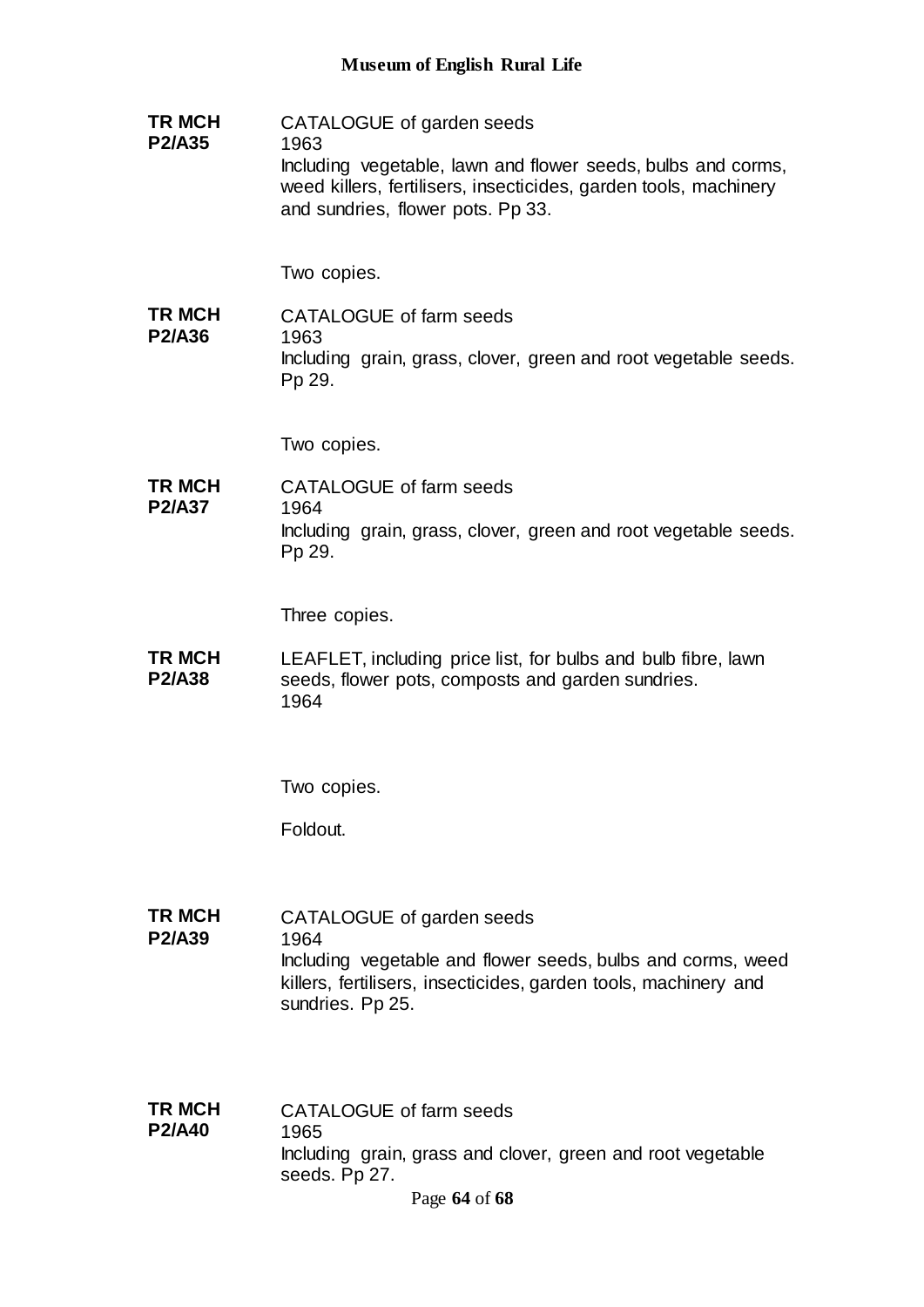Seven copies.

**TR MCH P2/A41** CATALOGUE of garden seeds 1965 Including vegetable, lawn and flower seeds, bulbs and corms, wood killers, fertilisers, insecticides, garden tools, machinery and sundries. Pp 25.

Three copies.

**TR MCH P2/A42** LEAFLET, including price list, for bulbs and bulb fibre, lawn seeds, flower pots, fertilisers, garden tools and sundries. 1965

Two copies.

Foldout.

**TR MCH P2/A43** CATALOGUE of farm seeds 1966 Including grain, grass, clover, green and root vegetable seeds. Pp 29.

Four copies.

**TR MCH P2/A44** CATALOGUE of garden seeds 1966 Including vegetable, lawn and flower seeds, bulbs and corms, weed killers, fertilisers, insecticides, garden tools, machinery and sundries. Pp 25.

**TR MCH P2/A45** LEAFLET, including price list, for bulbs and fibre, lawn seeds, flower pots, fertilisers, garden tools and sundries. 1966 Includes manuscript price alterations for 1967.

Foldout.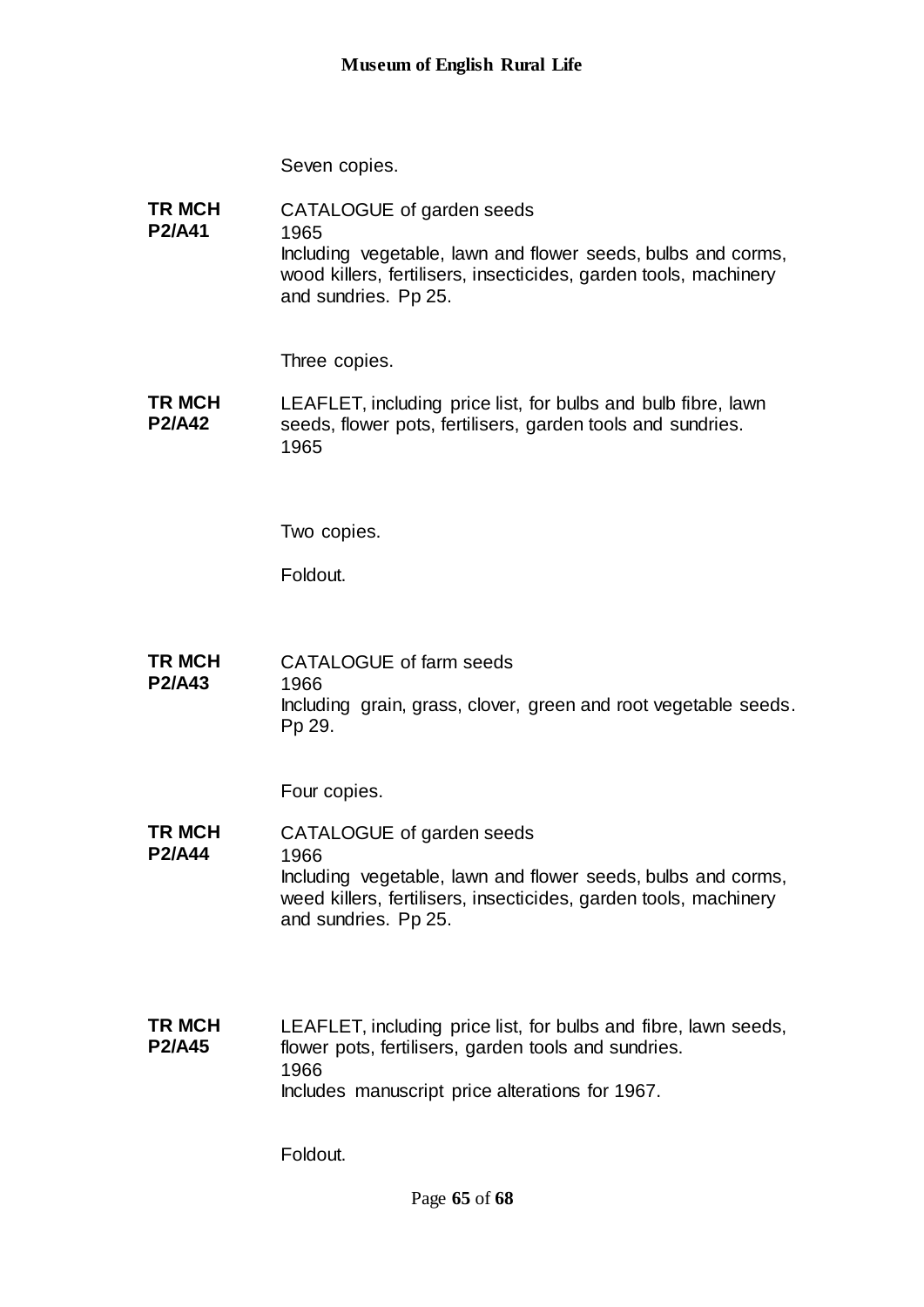**TR MCH P2/A46** CATALOGUE of farm seeds 1967 Including grain, grass and clover, green and root vegetable seeds. Pp 28.

Six copies.

**TR MCH P2/A47** CATALOGUE of garden seeds 1967 Including vegetable, lawn and flower seeds, bulbs and corms, weed killers, insecticides, fertilisers, garden tools, machinery and sundries. Pp 25.

Six copies.

**TR MCH P2/A48** LEAFLET, including price list, for bulbs and fibre, lawn seeds, flower pots, fertilisers, garden tools and sundries. 1967

Foldout.

**TR MCH P2/A49** CATALOGUE of farm seeds 1968 Including grain, grass, clover, green and root vegetable seeds. Pp 29.

Nine copies.

**TR MCH P2/A50** CATALOGUE of garden seeds 1968 Including vegetable and flower seeds, bulbs and corms, lawn seeds, weed killers, fertilisers, insecticides, flower pots, garden tools, machinery and sundries. Pp 29.

Two copies.

**TR MCH P2/A51** CATALOGUE of farm seeds 1969 Including grain, grass, clover, green and root vegetable seeds. Pp 29.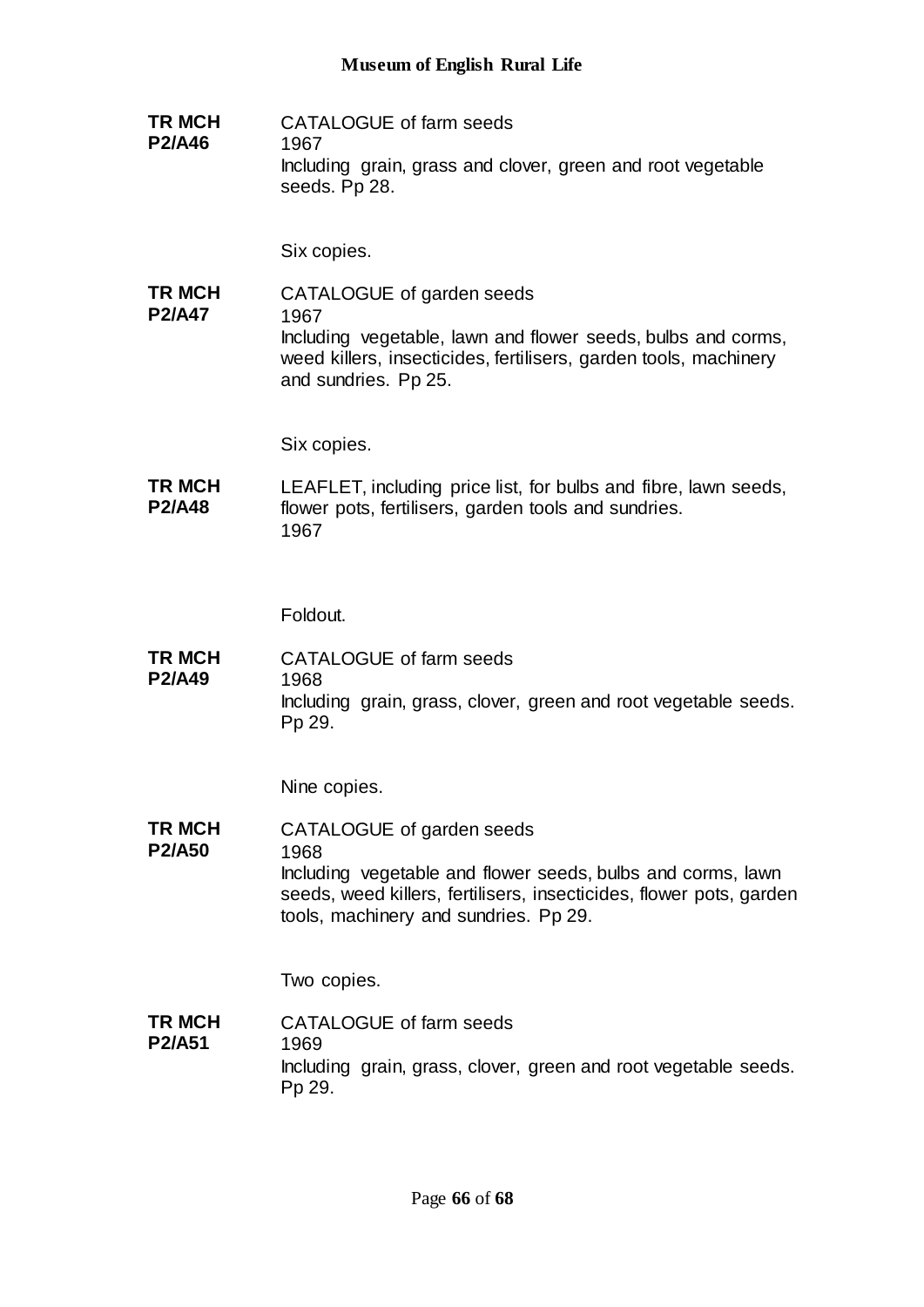**TR MCH P2/A52** CATALOGUE of garden seeds 1969 Including vegetable, lawn and flower seeds, weed killers, fertilisers, insecticides, garden tools, machinery and sundries. Pp 29.

Two copies.

**TR MCH P2/A53** LEAFLET, including price list, for bulbs and fibre, fertilisers, lawn seeds, flower pots, garden tools and sundries. 1969 Pp 8.

**TR MCH P8** PRINTING PROOFS AND ARTWORKS

### **TR MCH P8/1** ALBUM OF PRINTING BLOCK PROOFS - Coloured. Nos.1- 242. 1920's - 1950's In order of block numbers. Uncaptioned. The block numbers were allocated in subject sections as follows; 1-156 = garden flowers and plants, 157-178 = garden views of flowers and plants,  $179-230$  = vegetables,  $231-238$  = garden views of lawns,

 $239$  = beetroot,  $240-242$  = farm views. The illustrations were intended both for publications and for seed packet covers. All were printed by `B. & M. Ltd.'

**TR MCH P8/1/1** SIX SEED PACKETS Samples. 1920's - 1950's Illustrations, as in TR MCH/P8/1 above, on covers and descriptions on reverse. Three are for asters and the others for aquilegias, alyssum and antirrhinums.